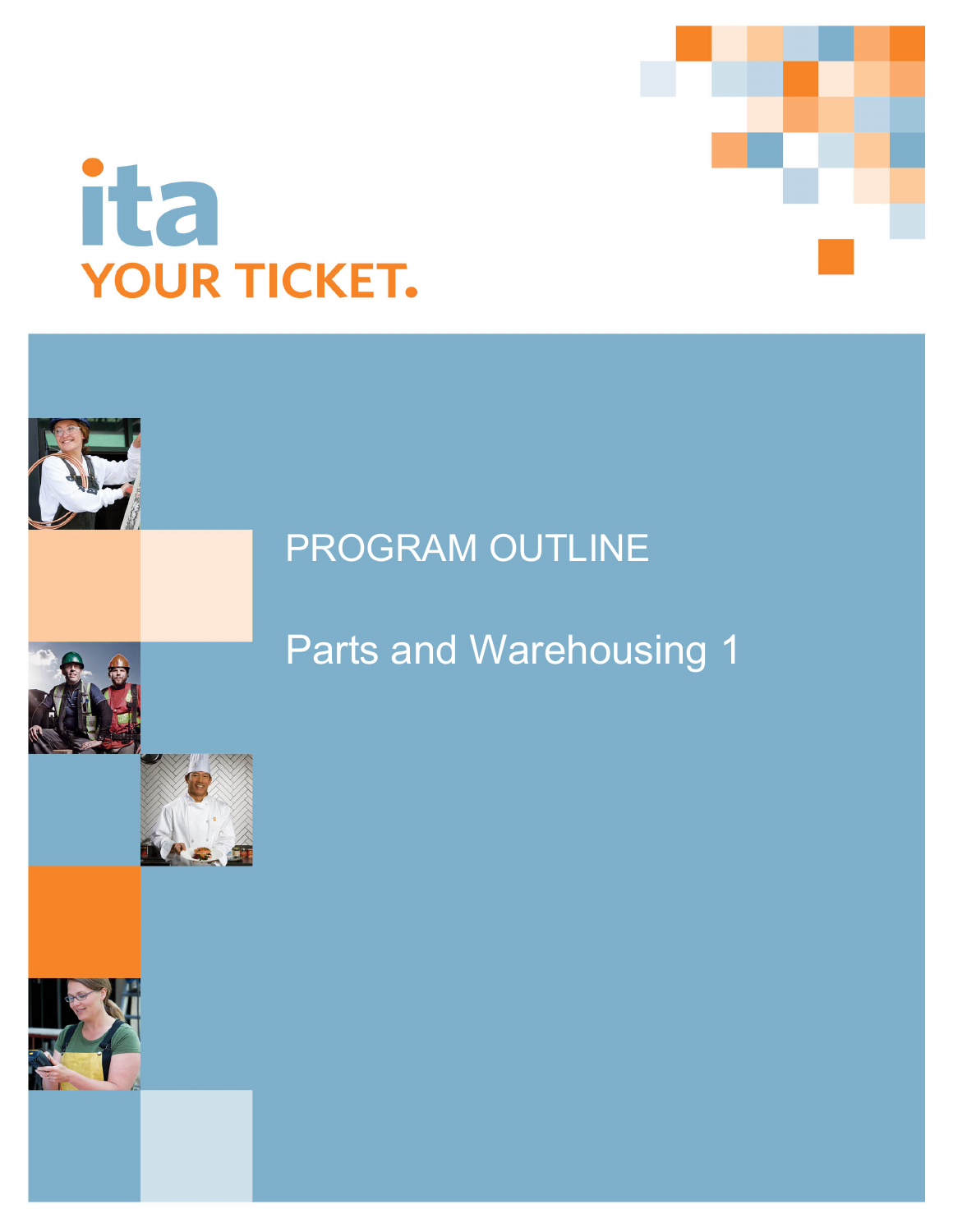# **ita**



### **To order additional copies please contact:**

Government Publications Services PO Box 9452 Stn Prov Govt Victoria, BC V8W 9V7 Phone: 250 387-6409 or Toll Free: 1 800 663-6105 Fax: 250 387-1120 [www.publications.gov.bc.ca](http://www.publications.gov.bc.ca/)

### **Copyright © 2009 Industry Training Authority**

This publication may not be reproduced in any form without permission by the Industry Training Authority Contact Director, Government Publications Services, Queen's Printer at 250 356-6876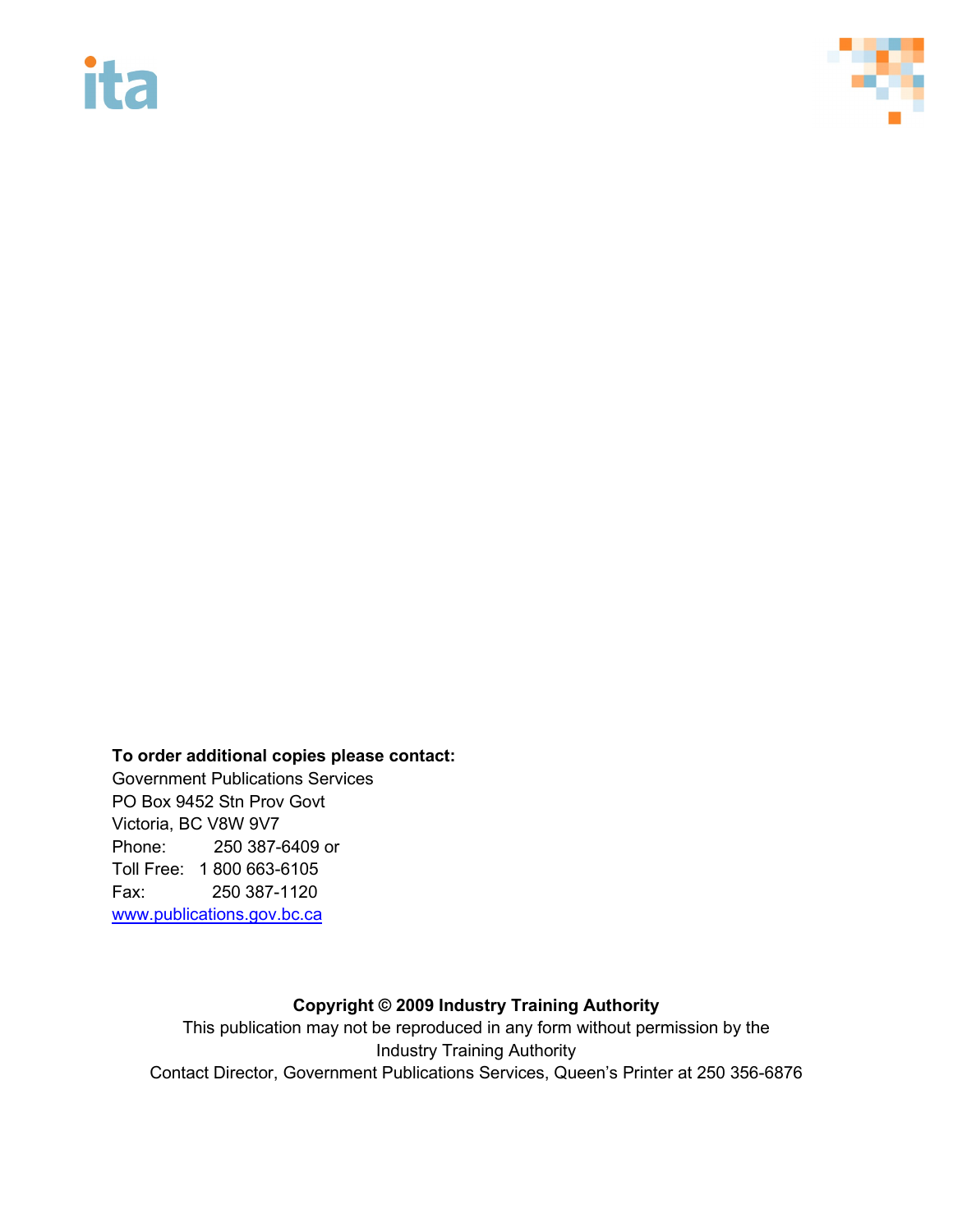



## **PARTS AND WAREHOUSING 1 PROGRAM OUTLINE**

**2009**

**Developed By Industry Training Authority Province of British Columbia**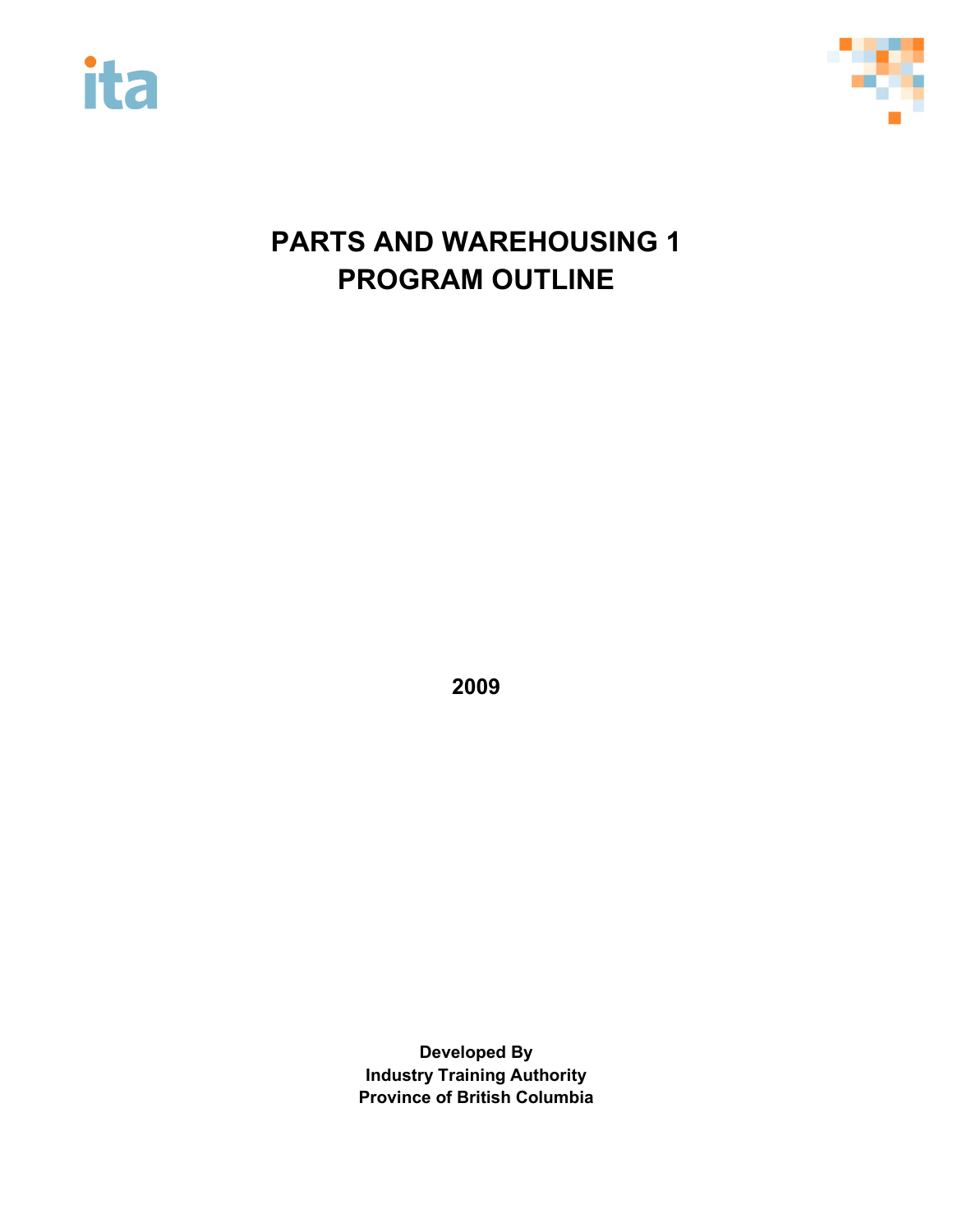# ita



### **TABLE OF CONTENTS**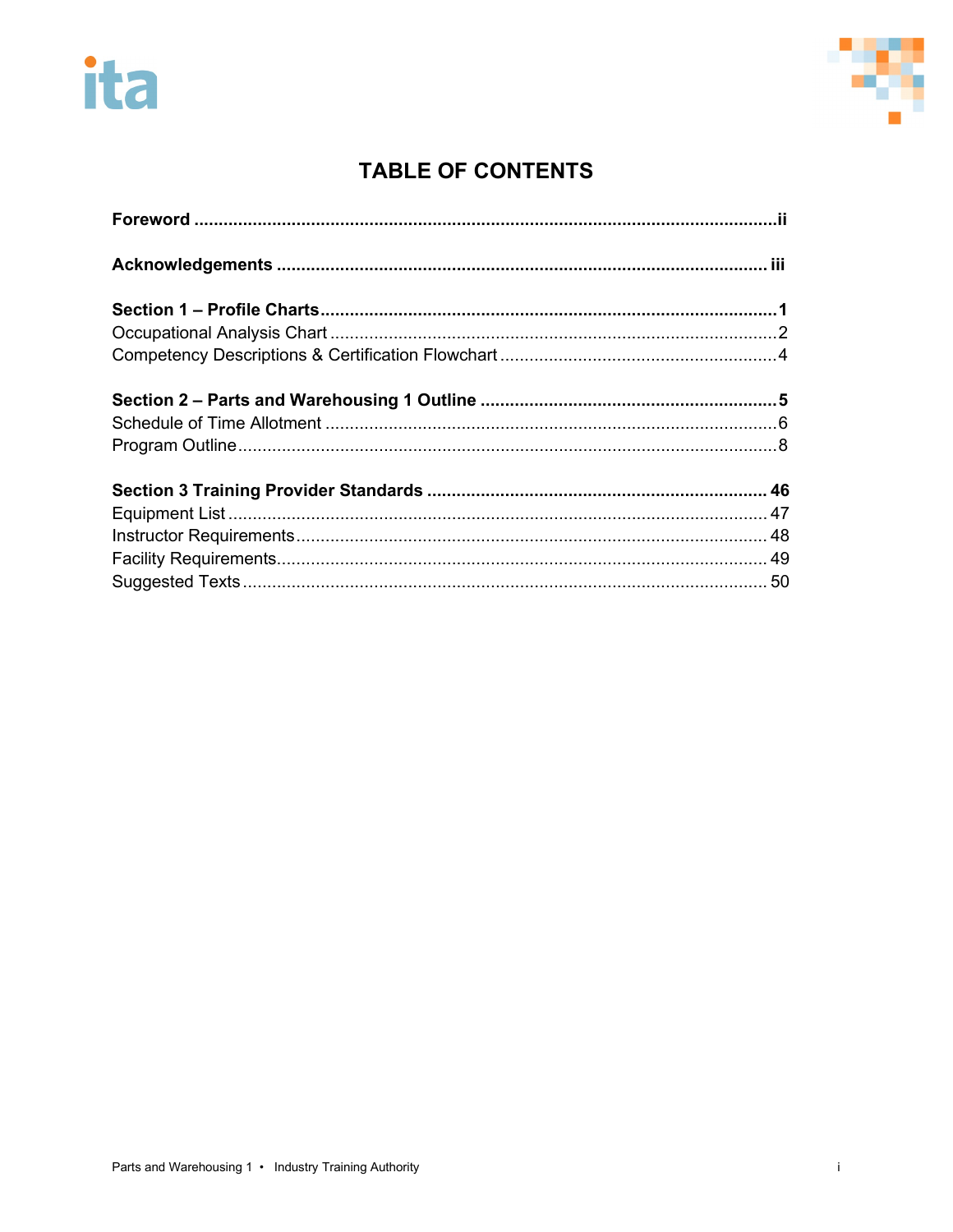



### **FOREWORD**

This Program Outline is issued by the Automotive Training Standards Organization for use in apprenticeship training classes sponsored by the Automotive Training Standards Organization. Indentured apprentices will be directed to the Apprenticeship Training classes in accordance with the General Regulations made pursuant to the "Industry Training and Apprenticeship Act" of British Columbia.

It is intended as a guide for instructors of apprenticeship. Practical instruction by demonstration and student participation should be integrated with classroom sessions. Safe working practices, even though not always specified in each operation or topic, are an implied part of the program and should be stressed throughout the apprenticeship. It is the responsibility of employers to ensure safety training for the apprentices working on their worksites.

The "Content" portion of each competency is there as a guide only, and is not intended to be exhaustive.

A competency profile chart has been placed in the program outline and at the end of the program outline is a list of requirements necessary to offer the training.

The Program Outline was prepared with the advice and assistance of representatives of management and labour and in cooperation with the Automotive Training Standards Organization.

### **SAFETY ADVISORY**

Be advised that references to the WorkSafe BC safety regulations contained within these materials do not/may not reflect the most recent Occupational Health and Safety Regulation (the current Standards and Regulation in BC can be obtained on the following website: [http://www.worksafebc.com.](http://www.worksafebc.com/) Please note that it is always the responsibility of any person using these materials to inform him/herself about the Occupational Health and Safety Regulation pertaining to his/her work.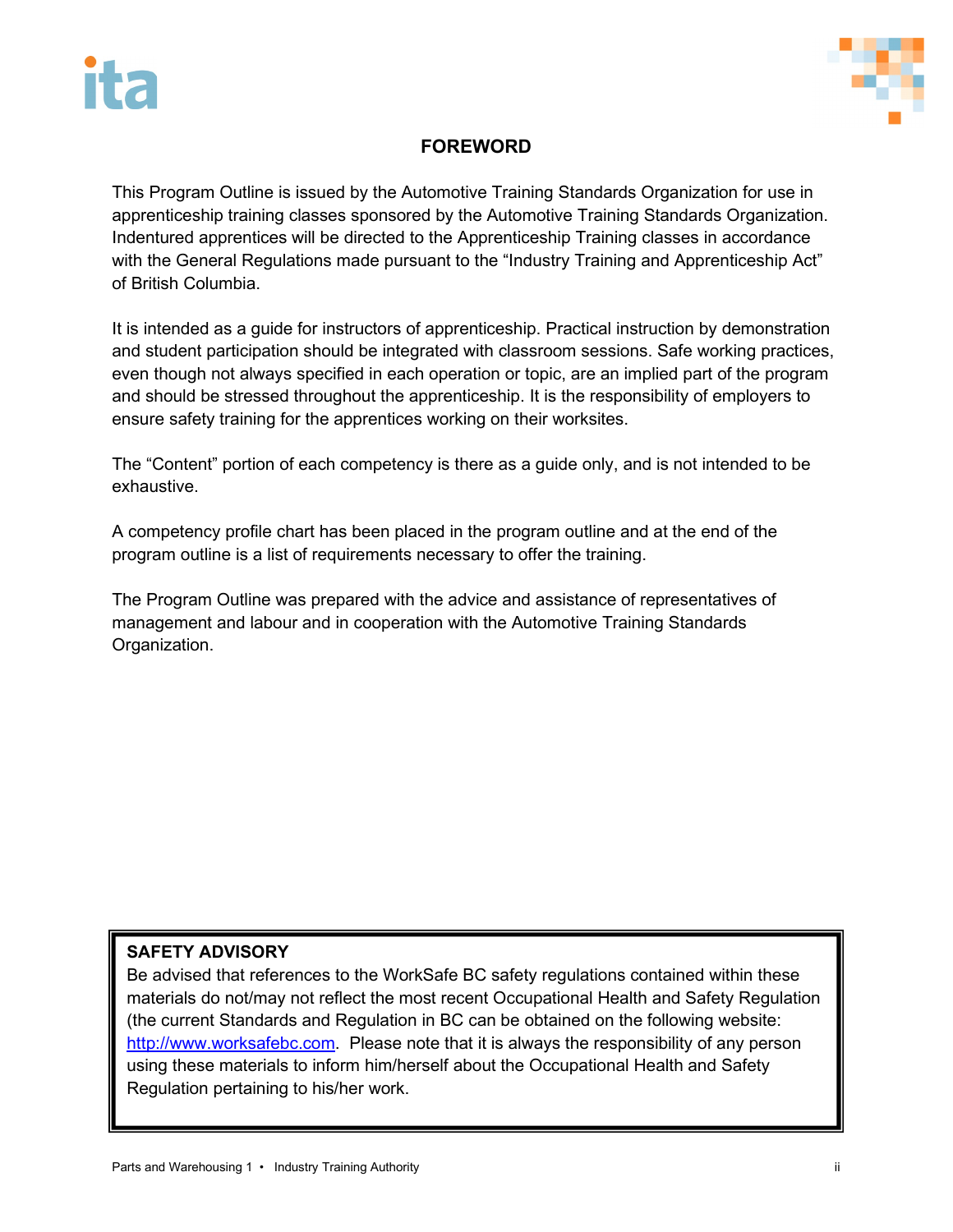



### **ACKNOWLEDGEMENTS**

The Program Outline was prepared with the advice and direction of an industry steering committee convened initially by the Automotive Training Standards Organization.

### **Steering Committee:**

Rick McKoryk – Duek GM

Richard Driver – Finning

Coleen Battel – E.V. Logistics

Harjeet Kuar – Container World

- Alison Csanyi CMH & DS
- Ron Kilby Automotive Industries Association of Canada

Marty Vanderwel – Fortins Auto Parts

Ken Jarvie – NAPA

Jim Perkins – GVRD, Fleet Management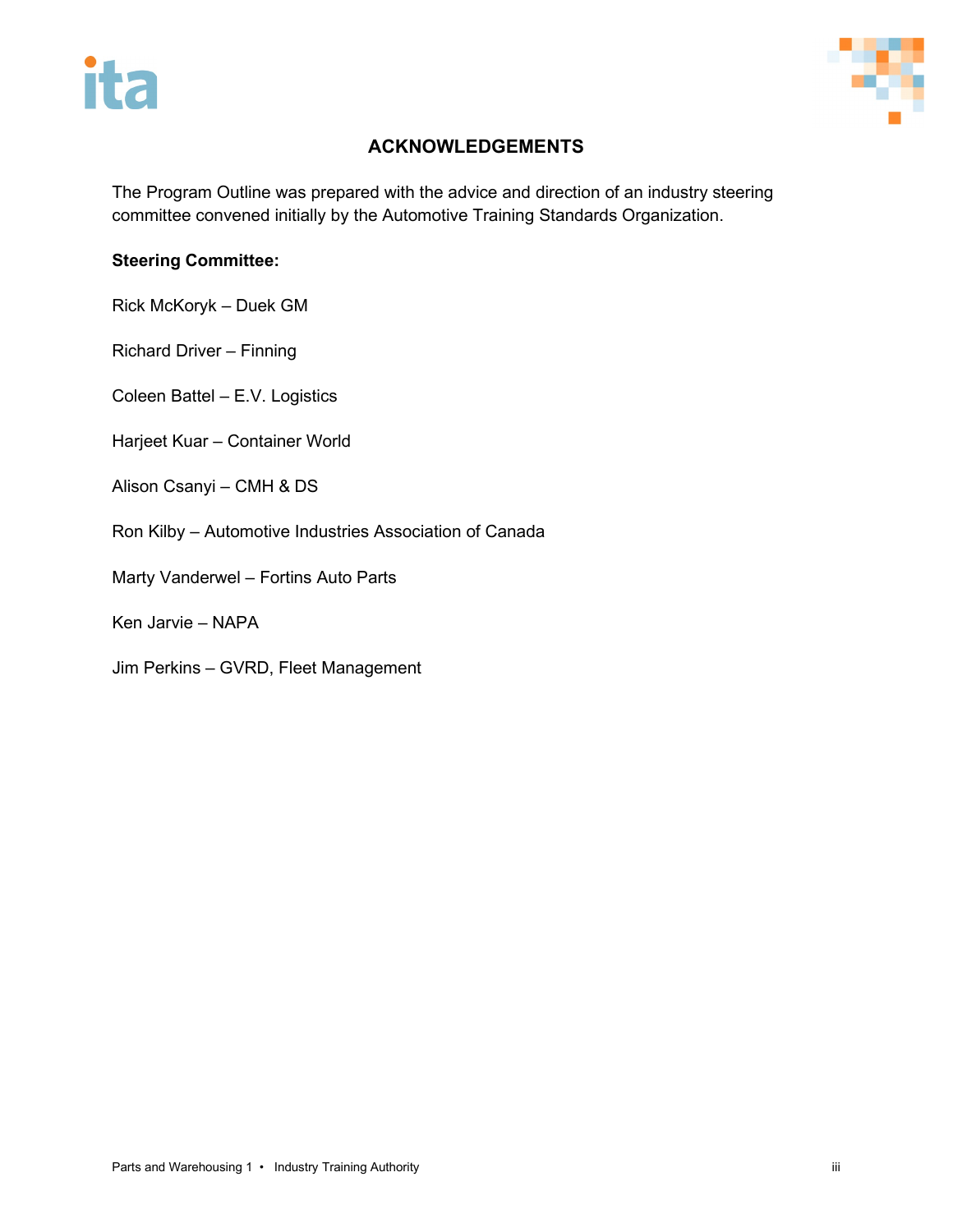



## **SECTION 1**

# **PROFILE CHART**

Parts and Warehousing 1 • Industry Training Authority 1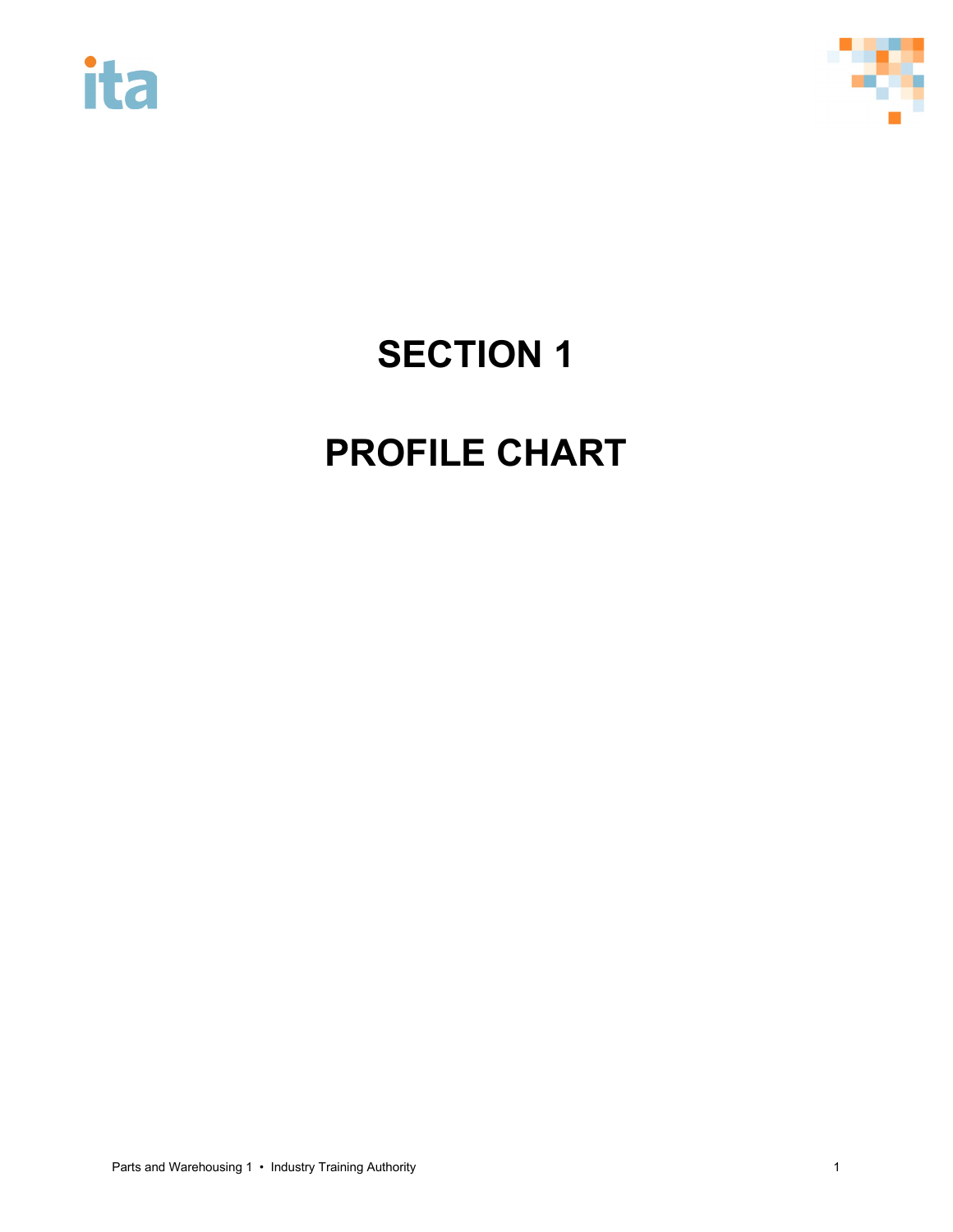

### **Occupation Analysis Chart – Parts and Warehousing 1**

| <b>OVERVIEW OF</b><br><b>WAREHOUSE</b><br><b>OPERATIONS</b><br>Line A        | Describe ethical behaviour<br>in a warehouse<br>environment | Describe the human<br>rights statutes in British<br>Columbia      | Describe basic<br>warehouse terminology<br>and operations                            | Describe warehouse skill<br>requirements | Describe warehouse<br>technology                                                         | Describe the relationship<br>of the warehouse to other<br>divisions within an<br>enterprise |
|------------------------------------------------------------------------------|-------------------------------------------------------------|-------------------------------------------------------------------|--------------------------------------------------------------------------------------|------------------------------------------|------------------------------------------------------------------------------------------|---------------------------------------------------------------------------------------------|
|                                                                              | A <sub>1</sub>                                              | A2                                                                | A <sub>3</sub>                                                                       | A4                                       | A <sub>5</sub>                                                                           | A <sub>6</sub>                                                                              |
| <b>COMMUNICATIONS</b><br><b>AND COMPREHENSION</b><br><b>SKILLS</b><br>Line B | Describe effective verbal<br>communication skills           | Describe basic written<br>communication                           | Utilize various warehouse<br>calculations                                            |                                          |                                                                                          |                                                                                             |
|                                                                              | <b>B1</b>                                                   | <b>B2</b>                                                         | B <sub>3</sub>                                                                       |                                          |                                                                                          |                                                                                             |
|                                                                              |                                                             |                                                                   |                                                                                      |                                          |                                                                                          |                                                                                             |
| <b>WAREHOUSE SAFETY</b><br><b>SKILLS</b><br>Line C                           | Define basic first aid                                      | Describe a safe work<br>environment                               | Describe regulations and<br>procedures for the<br>transporting of dangerous<br>goods | <b>Review WHMIS</b>                      | Describe safe lifting,<br>carrying and repetitive<br>strain injury control<br>prevention | Define applicable<br>environmental protection<br>for the recycling of waste<br>materials    |
|                                                                              | C <sub>1</sub>                                              | C <sub>2</sub>                                                    | C <sub>3</sub>                                                                       | C <sub>4</sub>                           | C <sub>5</sub>                                                                           | C6                                                                                          |
|                                                                              | Describe fire and<br>emergency response<br>procedures<br>C7 | Describe the components<br>of a safety meeting<br>$\overline{C8}$ |                                                                                      |                                          |                                                                                          |                                                                                             |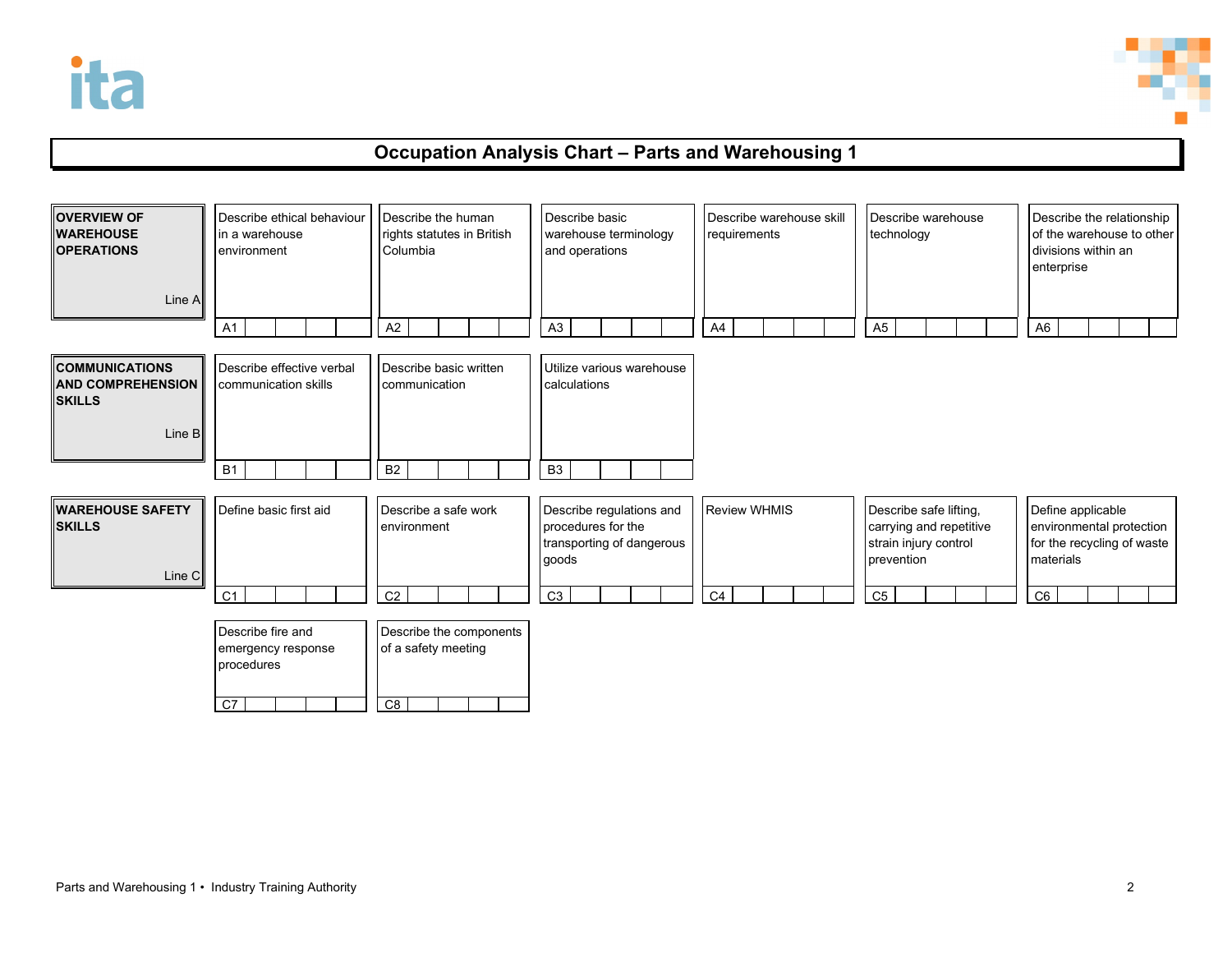



| <b>BASIC MATERIALS</b><br><b>HANDLING</b><br><b>OPERATIONS AND</b><br><b>PROCEDURES</b><br>Line D | Describe receiving and<br>related documentation                         | Analyze the distribution/<br>stocking of incoming<br>materials | Describe material storage                       | Describe filling orders<br>from stock                           | Describe the allocation of<br>products                                         | Describe packaging for<br>the transportation of<br>goods |
|---------------------------------------------------------------------------------------------------|-------------------------------------------------------------------------|----------------------------------------------------------------|-------------------------------------------------|-----------------------------------------------------------------|--------------------------------------------------------------------------------|----------------------------------------------------------|
|                                                                                                   | D <sub>1</sub>                                                          | D <sub>2</sub>                                                 | D <sub>3</sub>                                  | D <sub>4</sub>                                                  | D <sub>5</sub>                                                                 | D <sub>6</sub>                                           |
|                                                                                                   | Describe correct stock<br>maintenance                                   | Describe processing<br>returned items                          |                                                 |                                                                 |                                                                                |                                                          |
|                                                                                                   | D7                                                                      | D <sub>8</sub>                                                 |                                                 |                                                                 |                                                                                |                                                          |
| <b>MATERIALS HANDLING</b><br><b>AND PACKAGING</b><br><b>EQUIPMENT</b><br>Line E                   | Describe appropriate<br>small tools for package<br>handling             | Describe manual handling<br>equipment                          | Describe forklift truck<br>operation and safety | Describe narrow aisle<br>forklift truck operation and<br>safety | Describe the safe<br>operation of cranes and<br>required rigging<br>procedures |                                                          |
|                                                                                                   | E <sub>1</sub>                                                          | E <sub>2</sub>                                                 | E <sub>3</sub>                                  | E4                                                              | E <sub>5</sub>                                                                 |                                                          |
| <b>INFORMATION</b><br><b>TECHNOLOGY IN</b><br><b>WAREHOUSING</b><br>Line F                        | Describe information<br>technology for<br>warehousing<br>F <sub>1</sub> | Describe ethical use of<br>work computers<br>F <sub>2</sub>    |                                                 |                                                                 |                                                                                |                                                          |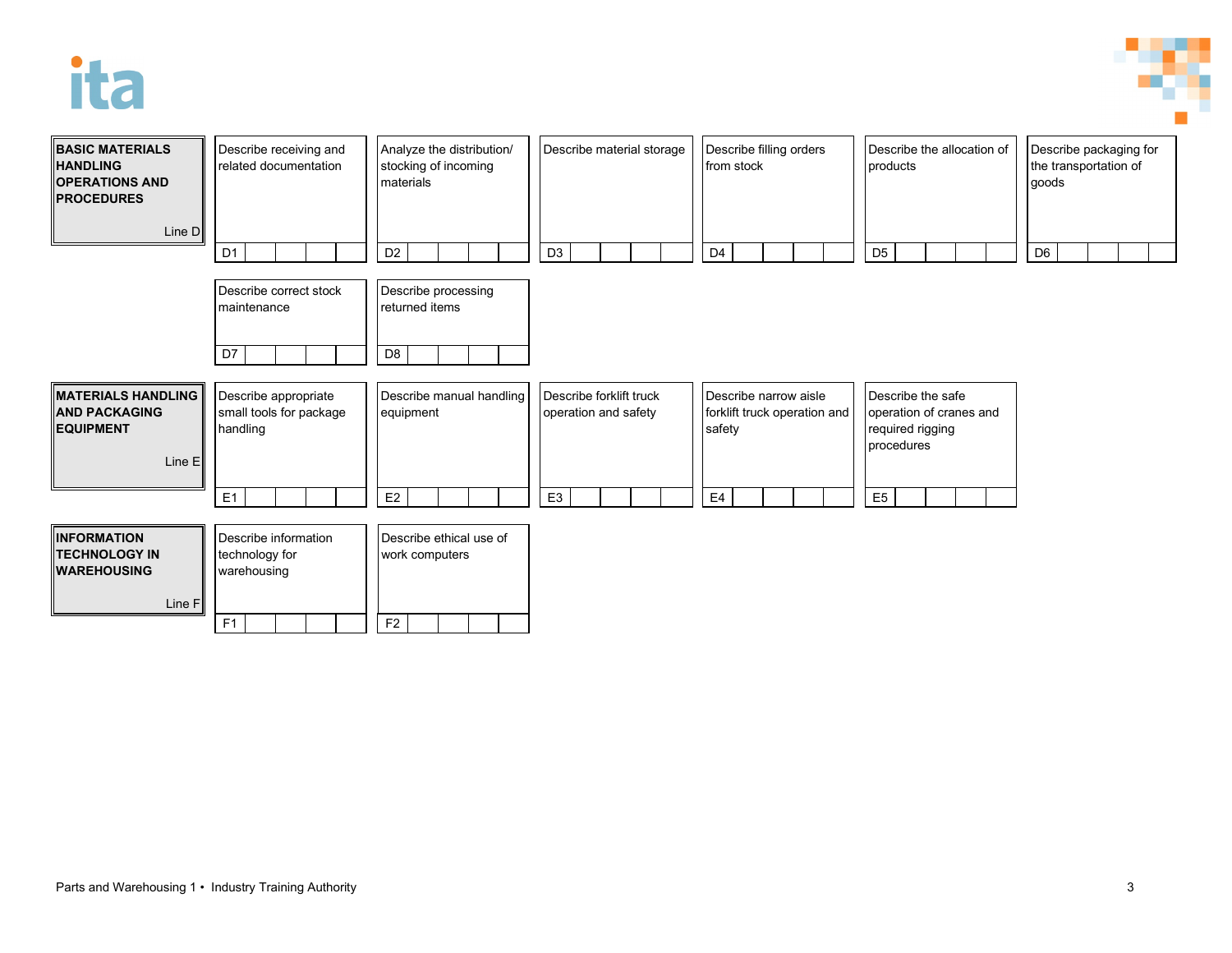

### **Apprenticeship Pathway**

This graphic provides an overview of the Parts and Warehousing Person 1 apprenticeship pathway illustrating a pathway to Red Seal certification as a **Partsperson (Partsperson 3)**.



*\*Suggested duration based on 30-hour week*

CROSS-PROGRAM CREDITS *Individuals who hold the credentials listed below are entitled to receive partial credit toward the completion requirements of this program*

None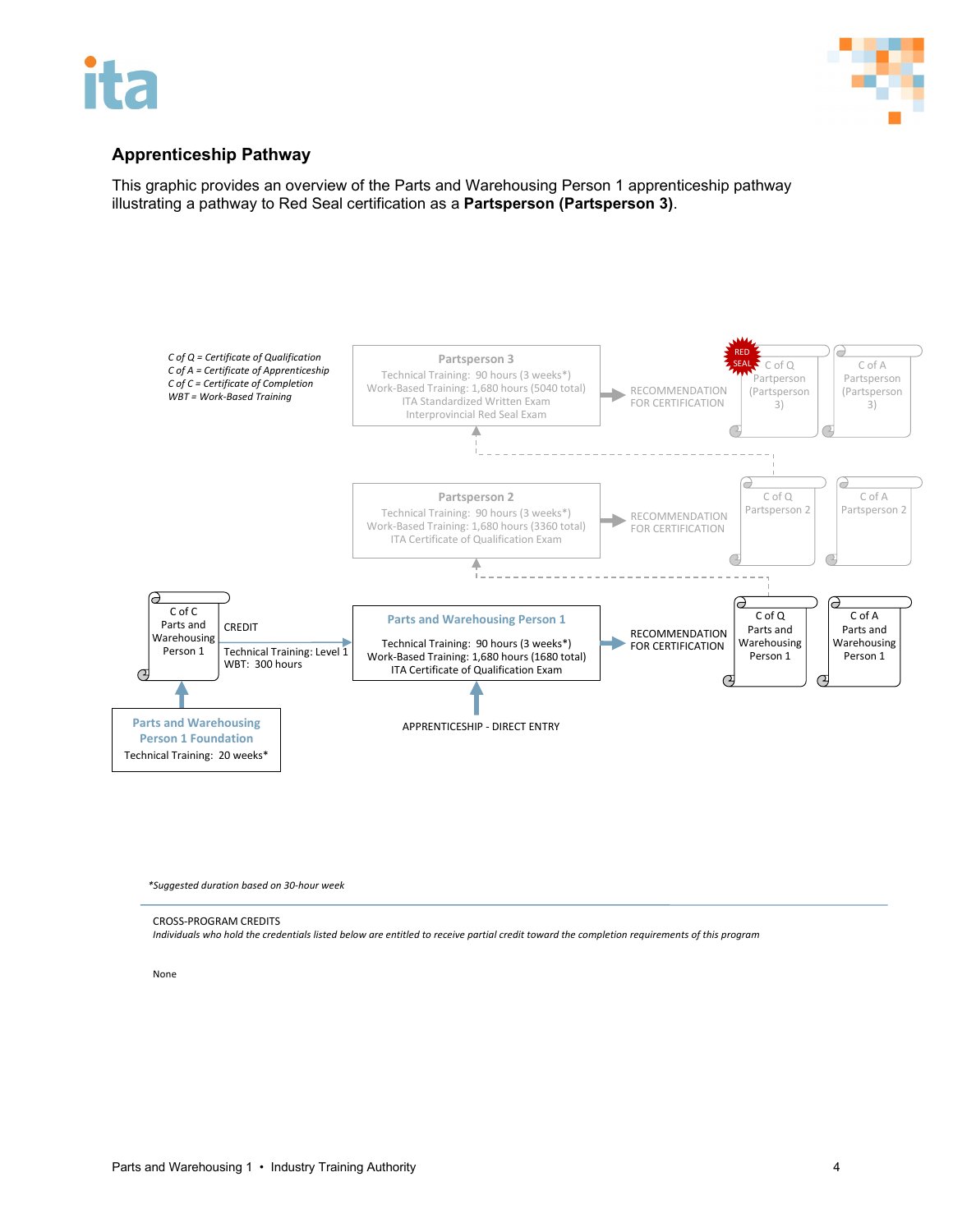



### **Challenge Pathway**

This graphic provides an overview of the Parts and Warehousing Person 1 challenge pathway.



CROSS-PROGRAM CREDITS

*Individuals who hold the credentials listed below are entitled to receive partial credit toward the completion requirements of this program*

*None*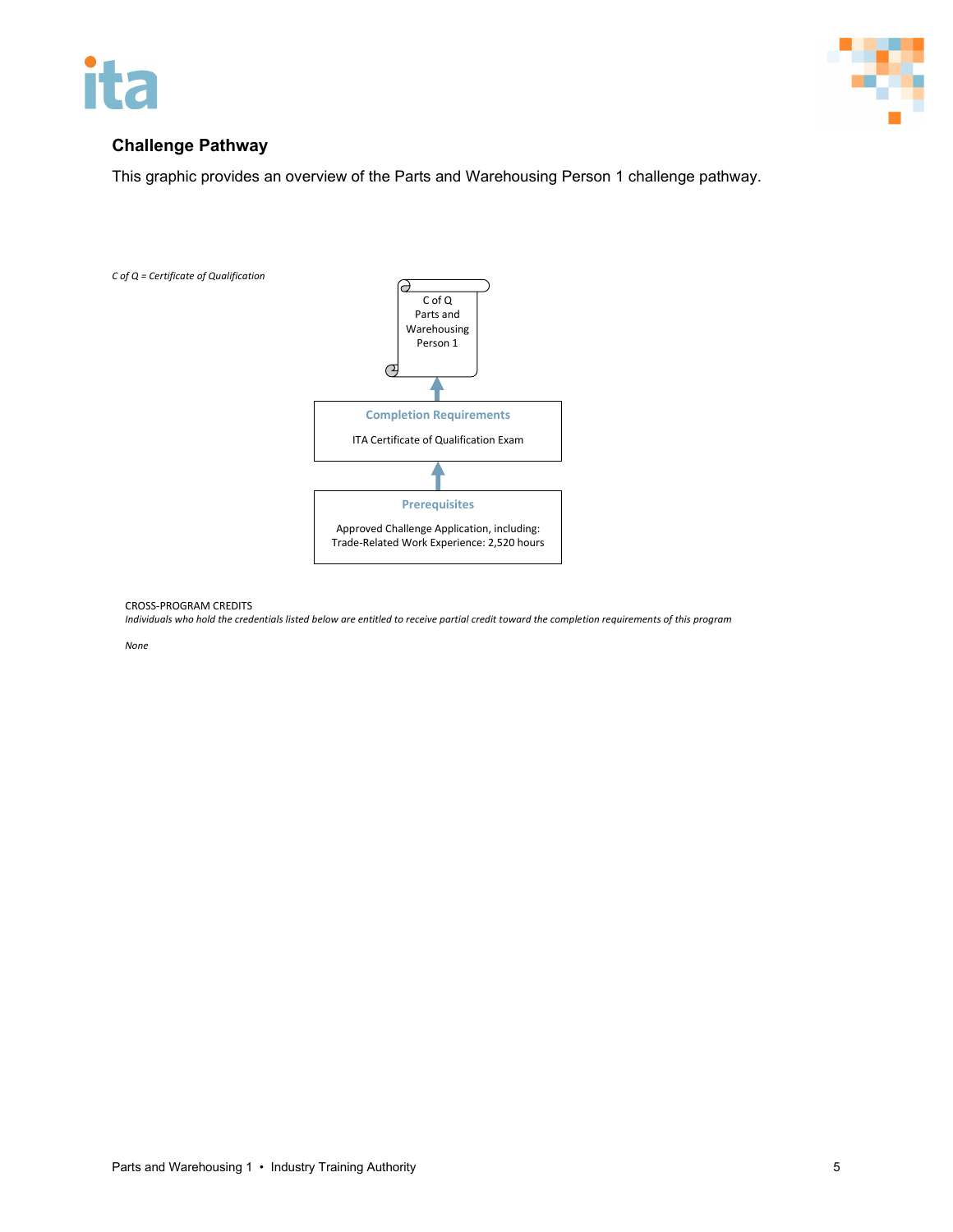



# **SECTION 2**

# **PARTS AND WAREHOUSING 1 PROGRAM OUTLINE**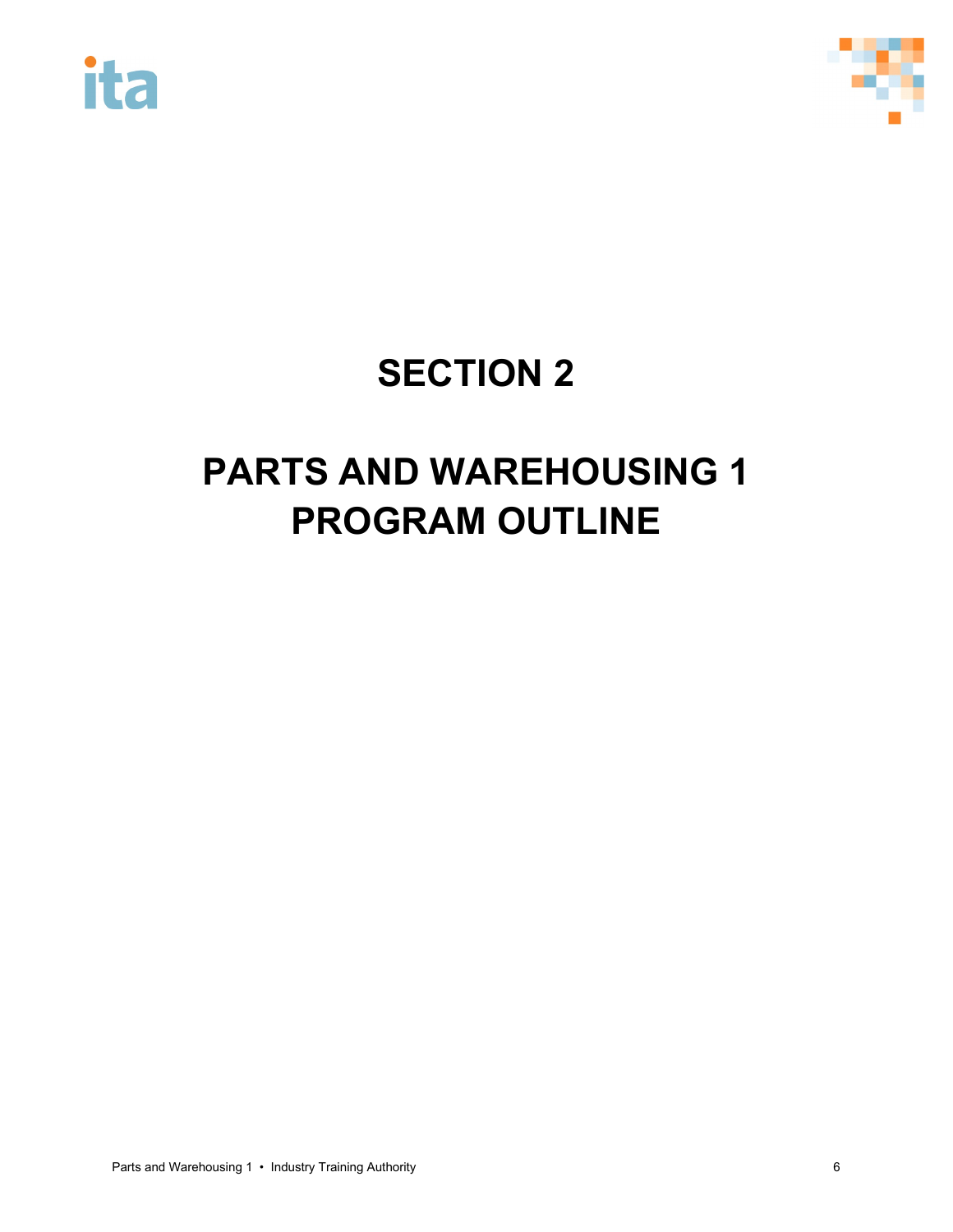



### **SUGGESTED SCHEDULE OF TIME ALLOTMENT FOR PARTS AND WAREHOUSING 1**

| <b>PARTS AND WAREHOUSING 1</b>                                                           |             | <b>Theory</b><br>(Hours) | <b>Practical</b><br>(Hours) | Page |
|------------------------------------------------------------------------------------------|-------------|--------------------------|-----------------------------|------|
| Line A Overview of Warehouse Operations                                                  | 19% of Time |                          |                             |      |
| A1 Describe ethical behavior in a warehouse environment                                  |             | 3                        | $\mathbf 0$                 | 9    |
| A2 Describe the human rights statutes in British Columbia                                |             | $\overline{2}$           | $\Omega$                    | 10   |
| A3 Describe basic warehouse terminology and operations                                   |             | 5                        | $\mathbf 0$                 | 11   |
| A4 Describe warehouse skill requirements                                                 |             | $\overline{2}$           | $\mathbf 0$                 | 12   |
| A5 Describe warehouse technology                                                         |             | 3                        | $\mathbf 0$                 | 13   |
| A6 Describe the relationship of the warehouse to other divisions<br>within an enterprise |             | $\overline{2}$           | $\overline{0}$              | 14   |
| Line B Communications and Comprehension Skills 14% of Time                               |             |                          |                             |      |
| B1 Describe effective verbal communication skills                                        |             | 4                        | $\mathbf 0$                 | 15   |
| B2 Describe basic written communication skills                                           |             |                          | $\overline{2}$              | 16   |
| B3 Utilize various warehouse calculations                                                |             | $\mathbf{1}$             | $\overline{2}$              | 18   |
| Line C Warehouse Safety Skills                                                           | 23% of Time |                          |                             |      |
| C1 Define basic first aid                                                                |             | $\overline{2}$           | $\Omega$                    | 19   |
| C <sub>2</sub> Describe a safe work environment                                          |             | 3                        | $\mathbf 0$                 | 20   |
| C3 Describe regulations and procedures for the transporting of<br>dangerous goods        |             | $\overline{2}$           | $\mathbf 0$                 | 21   |
| C4 Review WHMIS                                                                          |             | 3                        | 0                           | 22   |
| C5 Describe safe lifting, carrying and repetitive strain injury<br>control prevention    |             | $\overline{2}$           | $\overline{0}$              | 23   |
| C6 Define applicable environmental protection for the recycling of<br>waste materials    |             | 3                        | 0                           | 25   |
| C7 Describe fire and emergency response procedures                                       |             | 4                        | 0                           | 26   |
| C8 Describe the components of a safety meeting                                           |             | $\overline{2}$           | 0                           | 27   |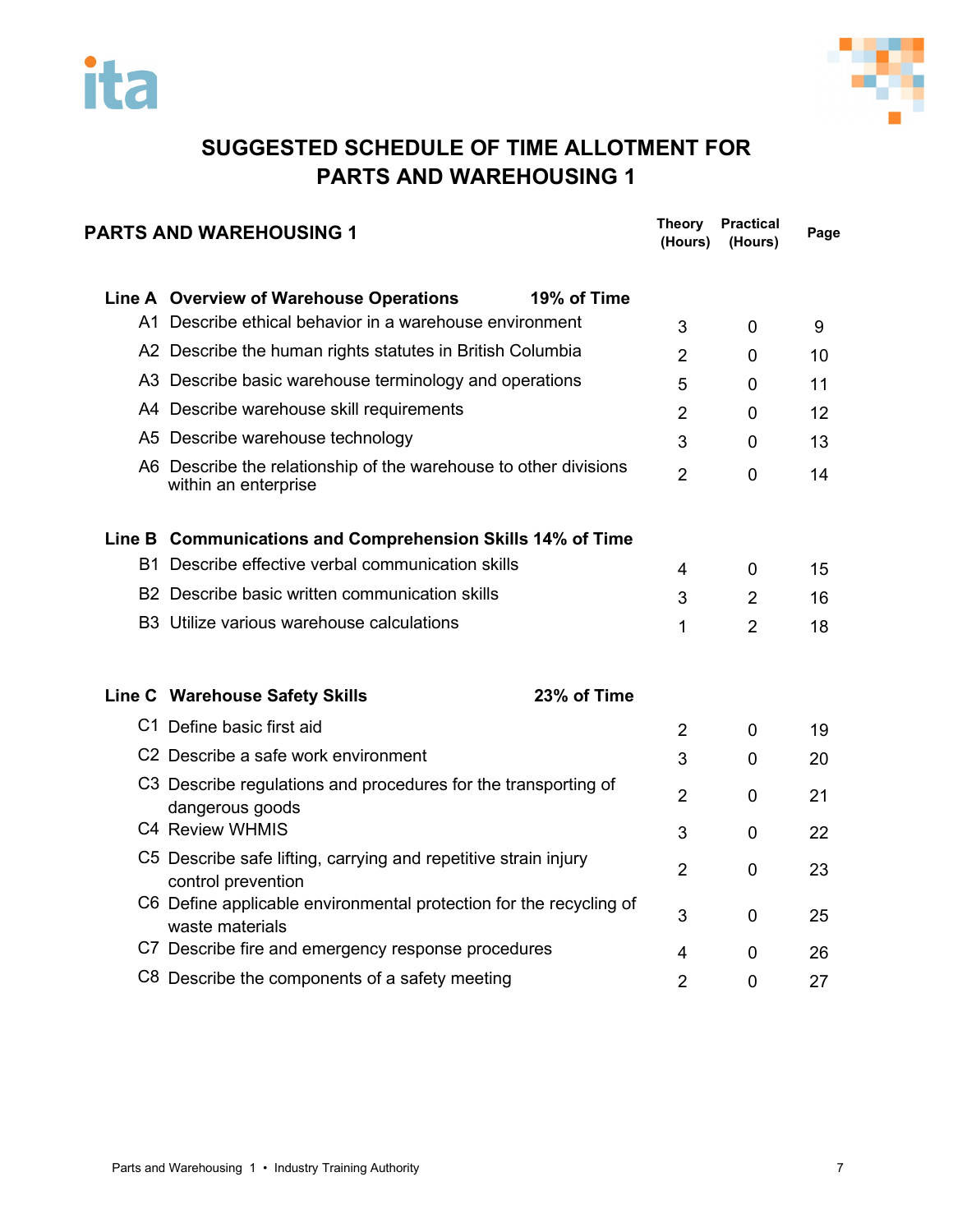# ita



|        | <b>PARTS AND WAREHOUSING 1</b>                                              | <b>Theory</b><br>(Hours) | <b>Practical</b><br>(Hours) | Page |
|--------|-----------------------------------------------------------------------------|--------------------------|-----------------------------|------|
|        | Line D Basic Handling Operations and Procedures 27% of Time                 |                          |                             |      |
|        | D1 Describe receiving and related documentation                             | 5                        | 0                           | 28   |
|        | D2 Analyze the distribution/stocking of incoming materials                  | $\overline{2}$           | $\Omega$                    | 30   |
|        | D3 Describe materials storage                                               | 4                        | $\Omega$                    | 31   |
|        | D4 Describe filing orders from stock                                        | 4                        | 0                           | 33   |
|        | D5 Describe the allocation of products                                      | $\overline{2}$           | $\Omega$                    | 34   |
|        | D6 Describe packaging for the transportation of goods                       | 1                        | 0                           | 35   |
| D7.    | Describe correct stock maintenance                                          | $\overline{2}$           | $\Omega$                    | 37   |
|        | D8 Describe processing returned items                                       | $\overline{2}$           | $\overline{2}$              | 38   |
| Line E | Material Handling & Packaging Equipment 13% of Time                         |                          |                             |      |
| E1.    | Describe appropriate small tools for package handling                       | 3                        | 0                           | 39   |
|        | E2 Describe manual handling equipment                                       | 3                        | $\Omega$                    | 40   |
|        | E3 Describe forklift truck operation and safety                             | 2                        | $\Omega$                    | 41   |
|        | E4 Describe narrow isle forklift truck operation and safety                 | 2                        | $\Omega$                    | 42   |
|        | E5 Describe the safe operation of cranes and required rigging<br>procedures | $\overline{2}$           | $\overline{0}$              | 43   |
| Line F | <b>Information Technology in Warehousing</b><br>4% of Time                  |                          |                             |      |
| F1     | Describe information technology for warehousing                             | $\overline{2}$           | 0                           | 44   |
|        | F2 Describe ethical use of work computers                                   | 2                        | 0                           | 45   |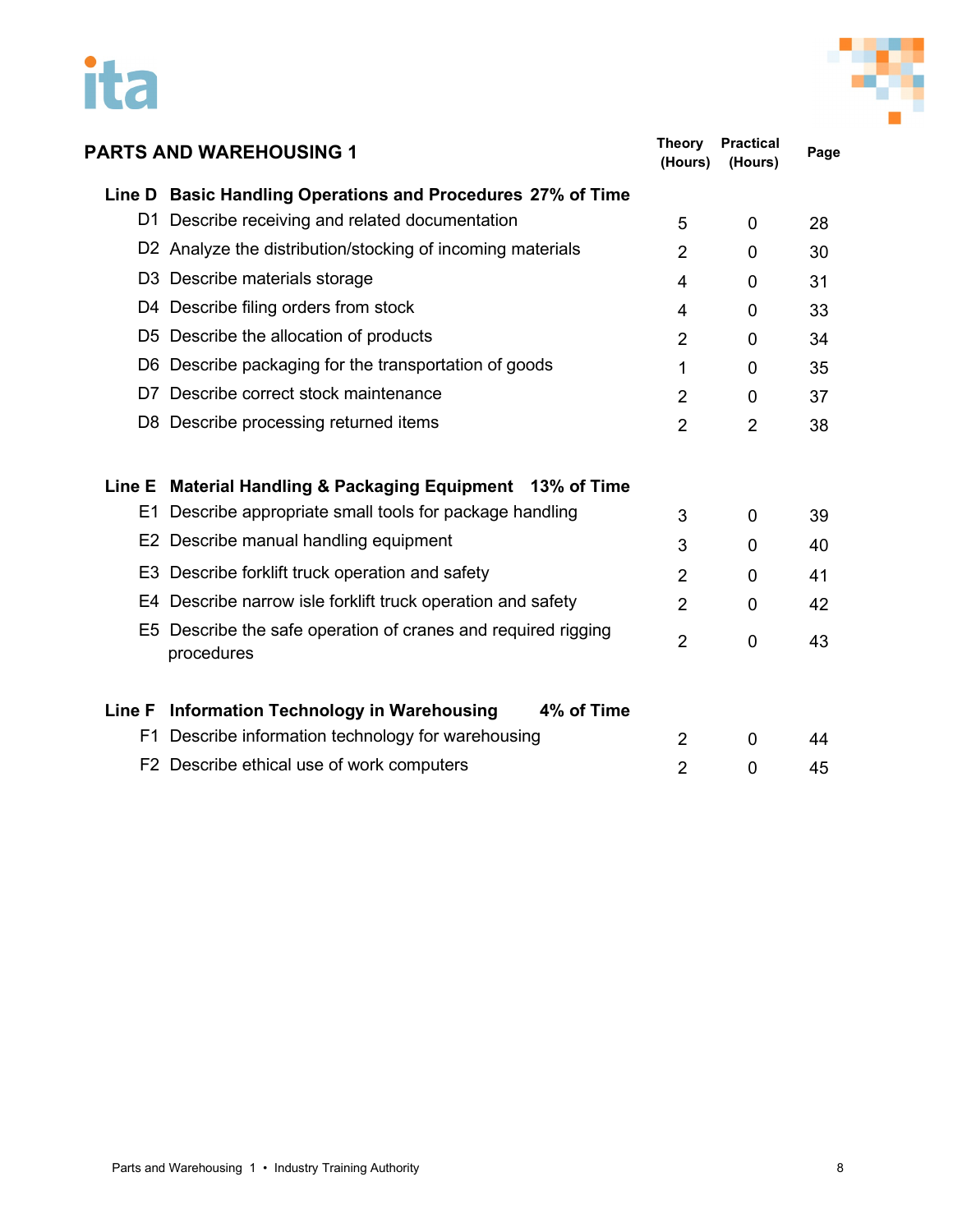



# **PROGRAM OUTLINE FOR PARTS AND WAREHOUSING 1**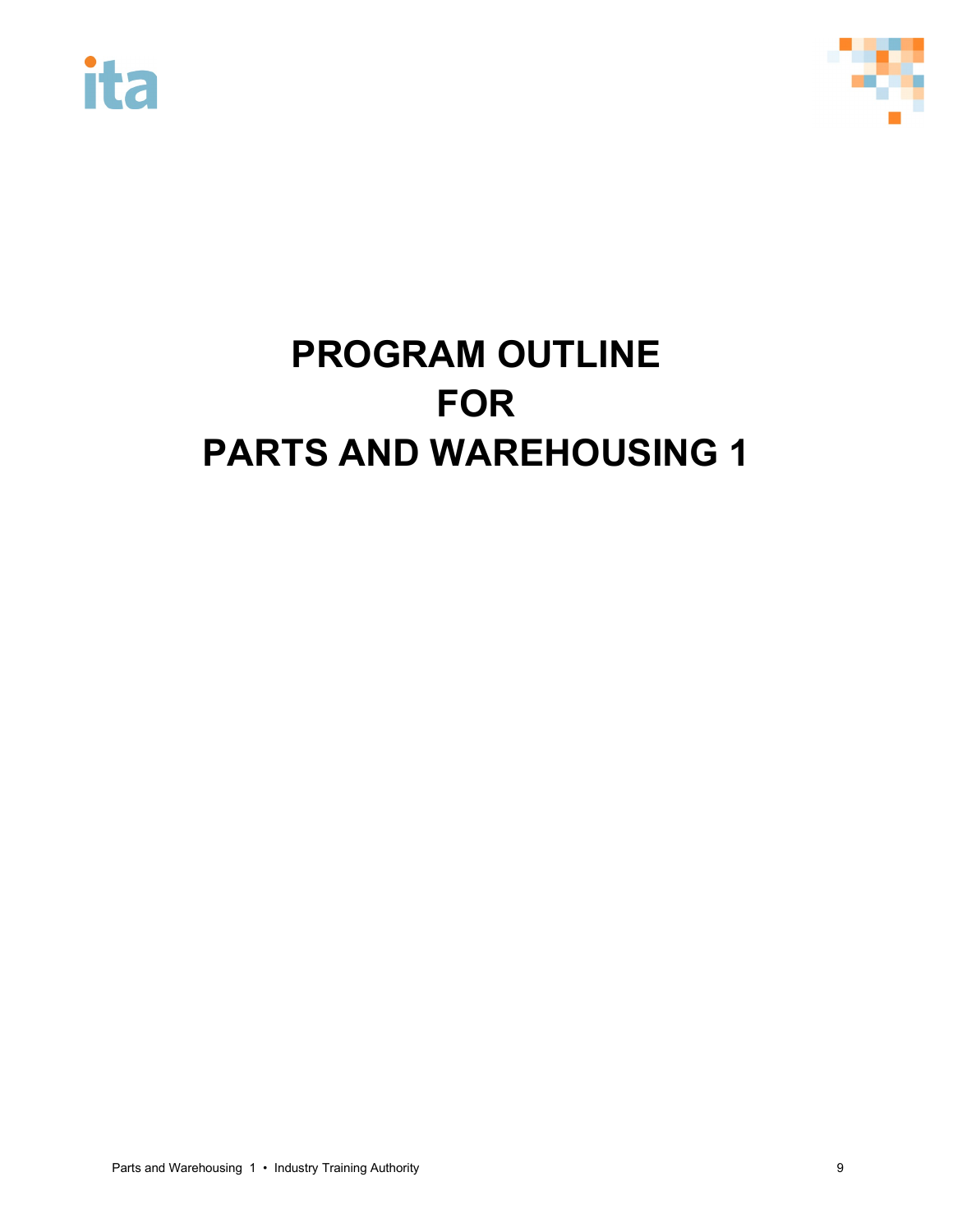



**Competency:** A1 Describe ethical behaviour in a warehouse environment.

### **Learning Objectives:**

1. The Learner will be able to describe ethical behaviour in a warehouse environment.

### **LEARNING TASKS CONTENT**

1. Describe factors affecting ethical behaviour in a warehouse environment.

- **Ethics**
- Public image
- Corporate goals and objectives
- Mission statement
- Policies and procedures as provided by employers
- "Free lunch"
- "Gratuitous" gifts
- "Back-dooring"

### **Achievement Criteria:**

Given a written and/or a practical assessment on ethical behaviour in a warehouse environment the Learner will be able to demonstrate knowledge of the trade by achieving 70% or better based on a summative total of Instructor assessments.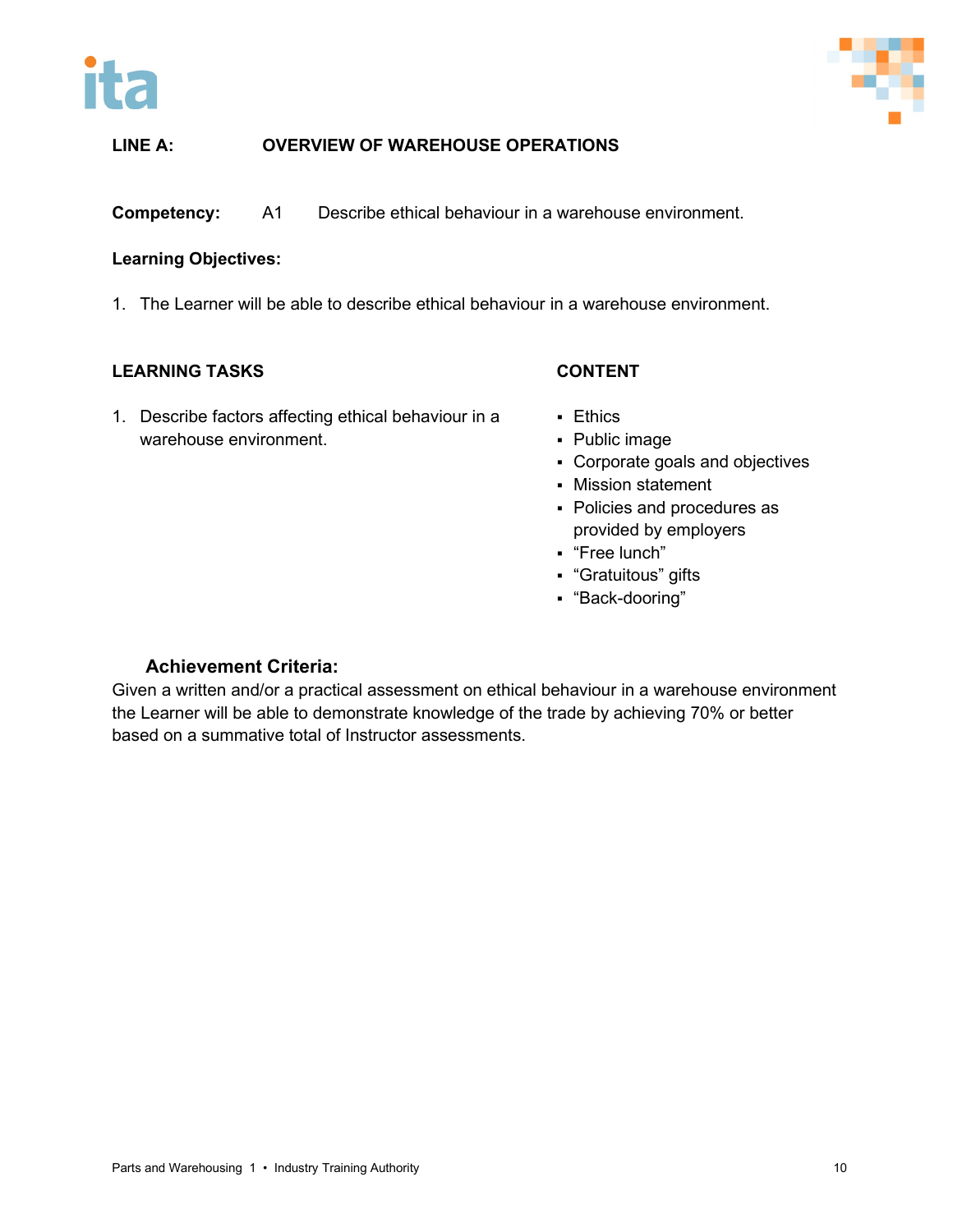



**Competency:** A2 Describe the human rights statutes in British Columbia.

### **Learning Objectives:**

1. The Learner will be able to describe human rights statutes in British Columbia.

### **LEARNING TASKS CONTENT**

- 1. Describe corporate policies according to the BC human rights statute.
- 2. Describe types of discrimination according to the BC human rights statute.
- 3. Describe types of harassment according to the BC human rights statute.
- 4. Describe diversity and how it is protected according to the BC human rights statute.
- 
- Human resources policies and procedures
- **Business policies and procedures**
- Posted policies and standards
- Race
- Gender
- Religion
- Age
- Other
- Sexual
- Physical
- Verbal
- Mental
- Other
- Race
- Gender
- Religion
- Age
- Human Rights Act
- Other laws

### **Achievement Criteria:**

Given a written and/or a practical assessment on human rights the Learner will be able to demonstrate knowledge of the trade by achieving 70% or better based on a summative total of Instructor assessments.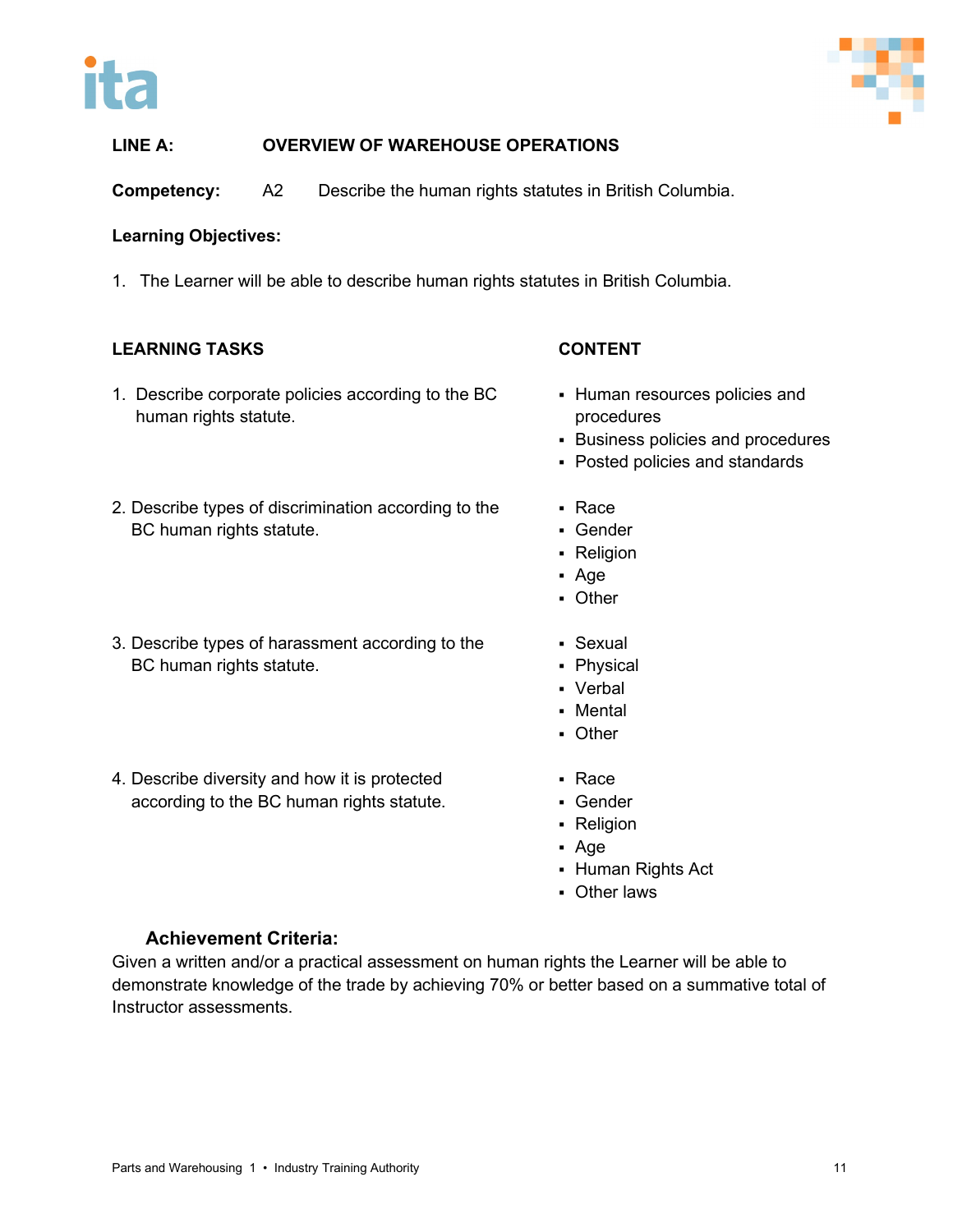



**Competency:** A3 Describe basic warehouse terminology and operations.

### **Learning Objectives:**

- 1. The Learner will have the ability to describe the types of warehouses.
- 2. The Learner will be able to define terminology used in the warehouse.
- 3. The Learner will be able to describe common warehouse operations and their interrelationships.

### **LEARNING TASKS CONTENT**

1. Describe types of warehouses. The security of Security

- 
- Production
- **-** Distribution
- Customs
	- private
	- public
- 2. Define basic warehouse terms. The state of the Back orders
	- Pre-paid
	- Collect
	- Consignee
	- Consignor
	- Bill of lading
	- Short shipments
	- Cash on delivery (COD)
	- Free on board (FOB)
	- Shipping
	- Receiving
	- Storage
	- Material handling
	- Transportation
	- Local delivery and documentation
	- Counting
	- Record verification

### **Achievement Criteria:**

Given a written and/or a practical assessment on basic warehouse terminology and operations the Learner will be able to demonstrate knowledge of the trade by achieving 70% or better based on a summative total of Instructor assessments.

3. Describe warehouse operations and departmental inter-relationships.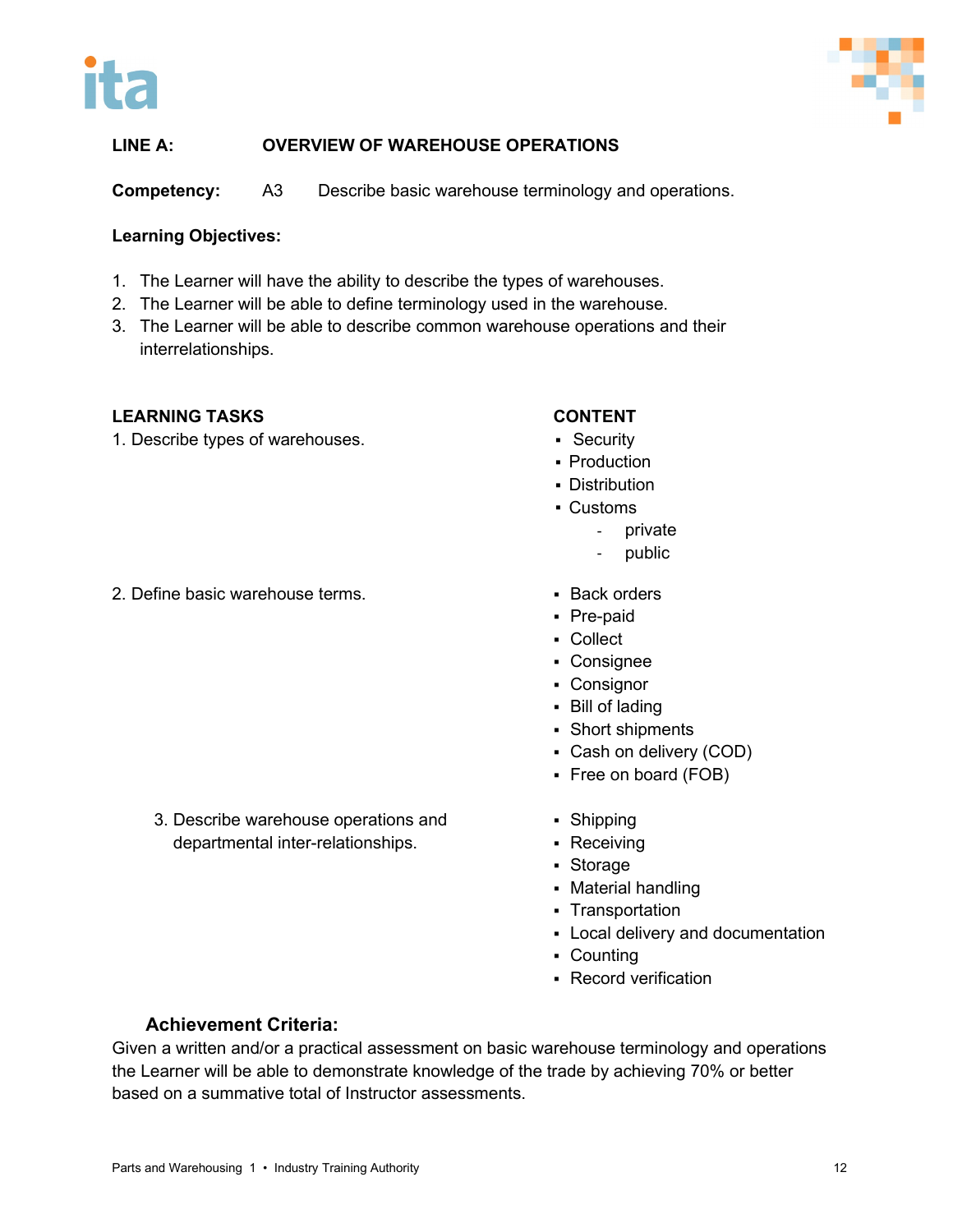



**Competency:** A4 Describe warehouse skill requirements.

### **Learning Objectives:**

1. The Learner will be able to describe the skill requirements to work in a warehouse environment.

### **LEARNING TASKS CONTENT**

1. Describe the skill requirements to work in a warehouse environment.

- Physical materials handling
- Interpreting documentation
- Maintaining safe work environment
- Comprehension skills
- Organizational skills
- Interpersonal and communication skills
- Accuracy and attention to detail
- Basic computer skills
- Customer relations
- Other

### **Achievement Criteria:**

Given a written and/or a practical assessment on warehouse skill requirements the Learner will be able to demonstrate knowledge of the trade by achieving 70% or better based on a summative total of Instructor assessments.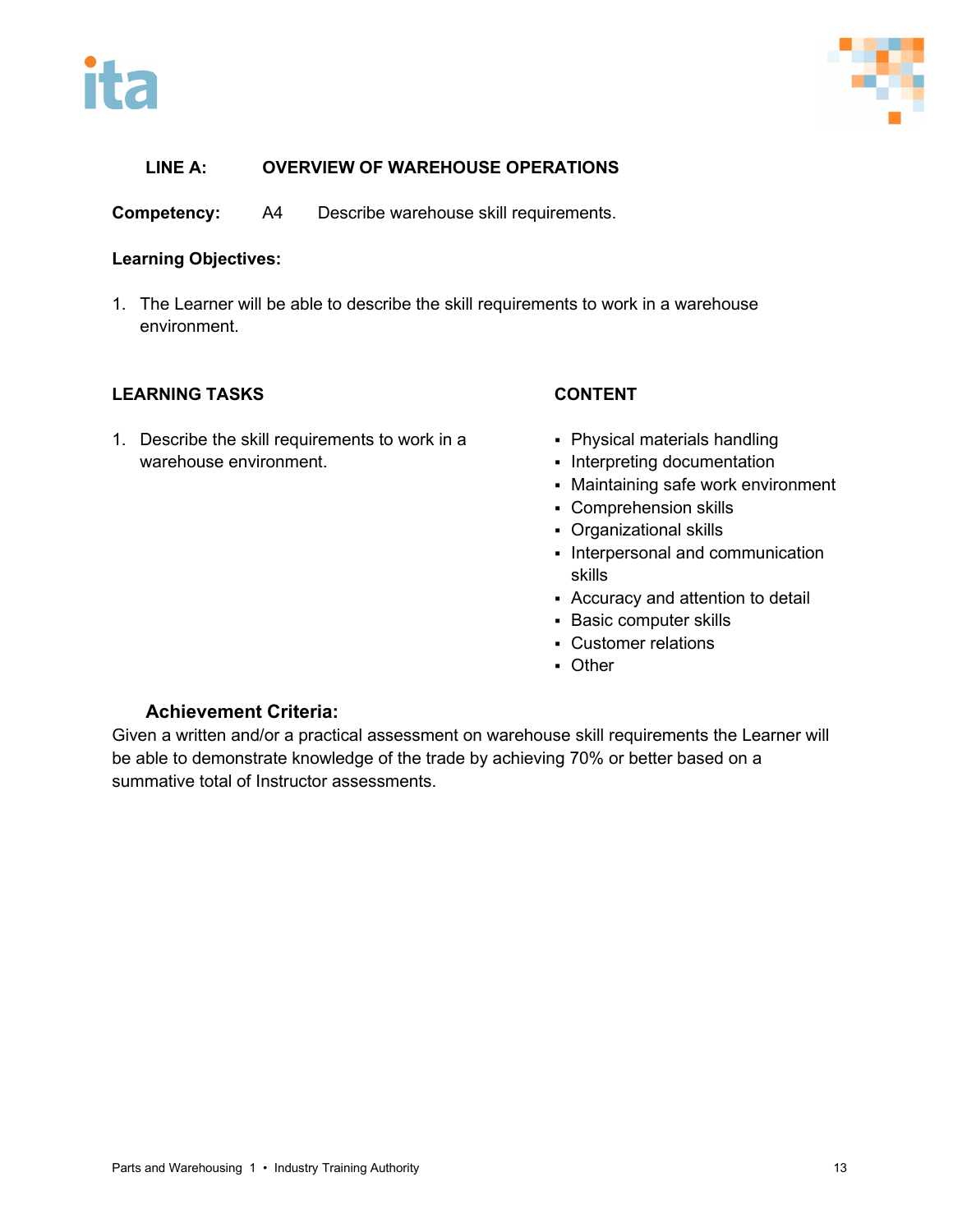



**Competency:** A5 Describe warehouse technology.

### **Learning Objectives:**

1. The Learner will be able to describe current and emerging technologies in warehouse operations.

### **LEARNING TASKS CONTENT**

1. Describe current and emerging technologies. • Bar codes

- 
- Carousels
- RF systems
- Pick to light
- Voice picking
- Tagging robotics
- 2. Describe precautions and preparations specific to new warehousing technologies.
- **-** Legibility
- Contamination control
- Other

### **Achievement Criteria:**

Given a written and/or a practical assessment on warehouse technology the Learner will be able to demonstrate knowledge of the trade by achieving 70% or better based on a summative total of Instructor assessments.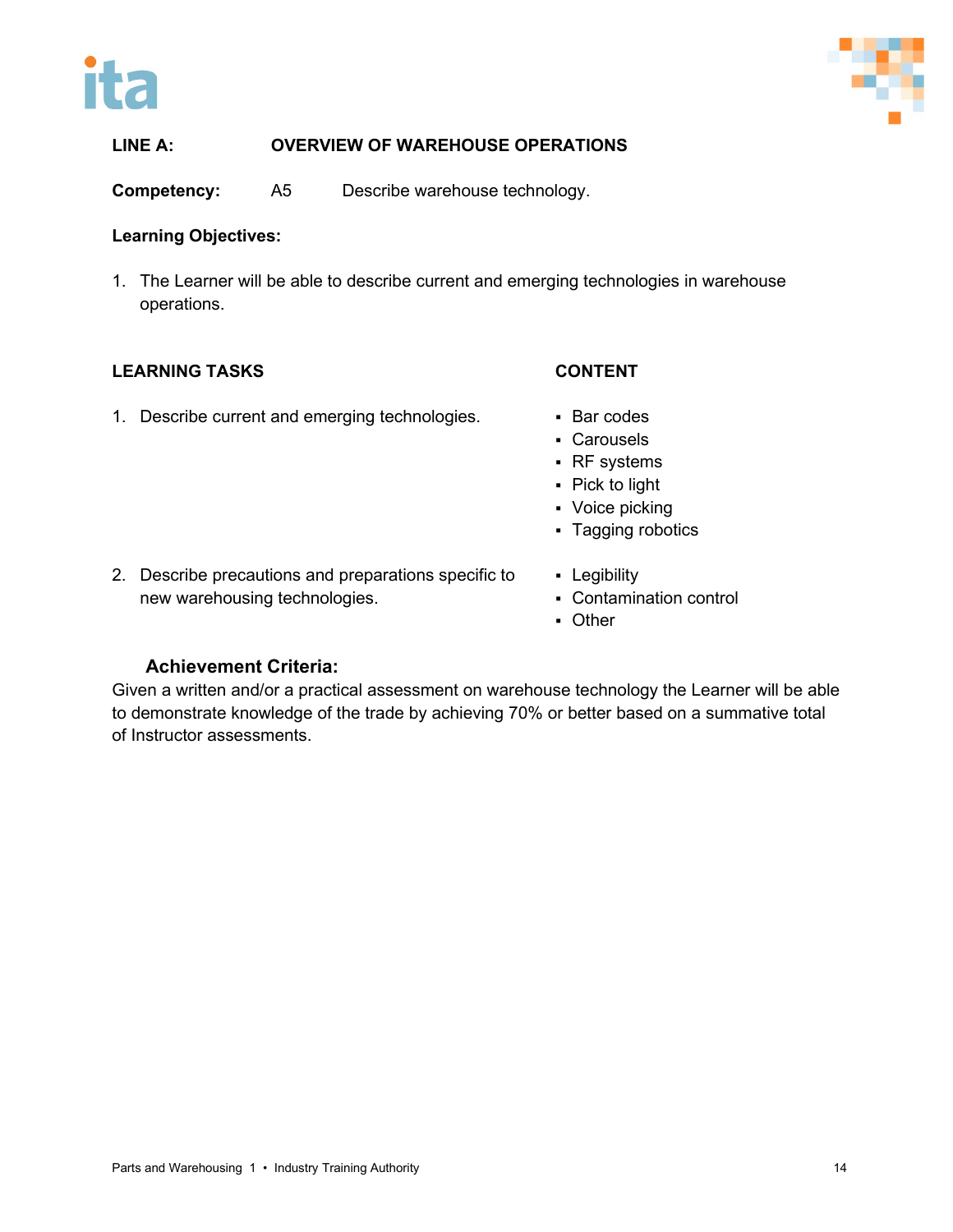



**Competency:** A6 Describe the relationship of the warehouse to other divisions within an enterprise.

### **Learning Objectives:**

1. The Learner will be able to describe the relationship of the warehouse to other divisions within an enterprise.

### **LEARNING TASKS CONTENT**

1. Describe the relationship of the warehouse to other divisions within an enterprise.

- Purchasing
- Sales/Marketing
- Transportation
- Maintenance
- Manufacturing and production
- Accounting
- Customer service
- Financial impact as applicable

### **Achievement Criteria:**

Given a written and/or a practical assessment on the relationship of the warehouse to other divisions within an enterprise the Learner will be able to demonstrate knowledge of the trade by achieving 70% or better based on a summative total of Instructor assessments.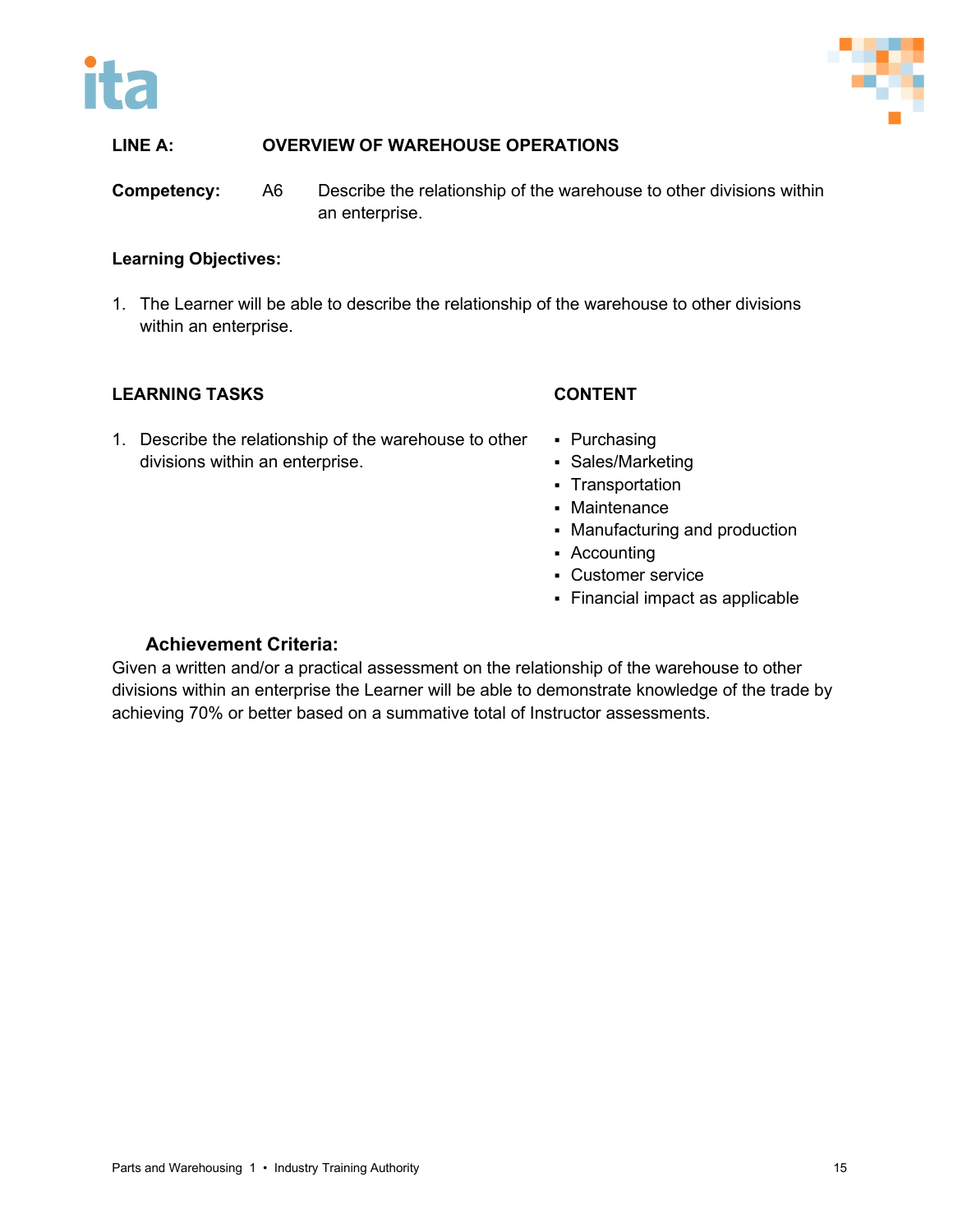



### **LINE B: COMMUNICATION AND COMPREHENSION SKILLS**

**Competency:** B1 Describe effective verbal communication skills

### **Learning Objectives:**

1. The Learner will be able to describe effective communication skills.

### **LEARNING TASKS CONTENT**

1. Describe verbal communication skills in order to reduce barriers during communication.

- **Effective verbal communication**
- Communications process
- Direction of communication flow
- **Barriers to effective verbal** communication
- Active listening skills
- Effects of language
- Tone
- Relationship of verbal communications skills to effective customer relations

### **Achievement Criteria:**

Given a written and/or a practical assessment on effective verbal communication skills the Learner will be able to demonstrate knowledge of the trade by achieving 70% or better based on a summative total of Instructor assessments.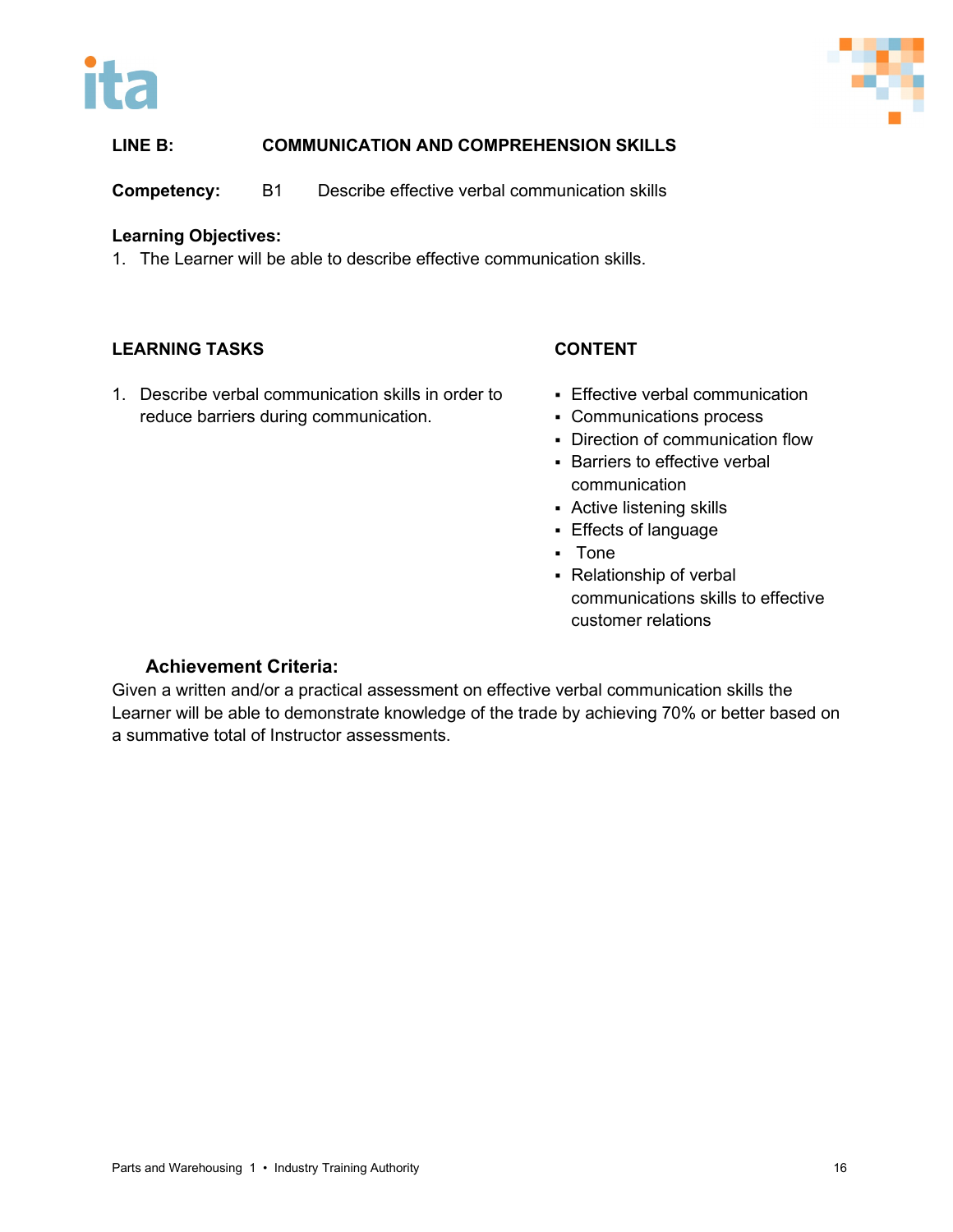



### **LINE B: COMMUNICATION AND COMPREHENSION SKILLS**

**Competency:** B2 Describe basic written communication.

### **Learning Objectives:**

1. The Learner will be able to describe basic written communication.

### **LEARNING TASKS CONTENT**

- 1. Describe common methods of sending and receiving written communication.
- **External mail**
- Internal mail
- Faxes
- Email
- Other
- 2. Describe when and why the various methods of sending and receiving written communication are used.
- 3. Describe basic written communication rules. Date
- External mail
- Internal mail
- Faxes
- Email
- **C**ther
	-
	- Signature (if required)
	- Organized information
	- Spelling
	- Grammar
	- Punctuation
	- Paragraph structure
	- **Clarity**
	- Conciseness
	- Proof read before sending

### **Achievement Criteria:**

Given a written and/or a practical assessment on basic written communication the Learner will be able to demonstrate knowledge of the trade by achieving 70% or better based on a summative total of Instructor assessments.

Given a blank piece of stationary paper, the Learner will have the ability to demonstrate knowledge of the industry by scoring a minimum of 70% on writing a response letter, adhering to the 10 grading requirements. One mark will be awarded for each one of the possible ten key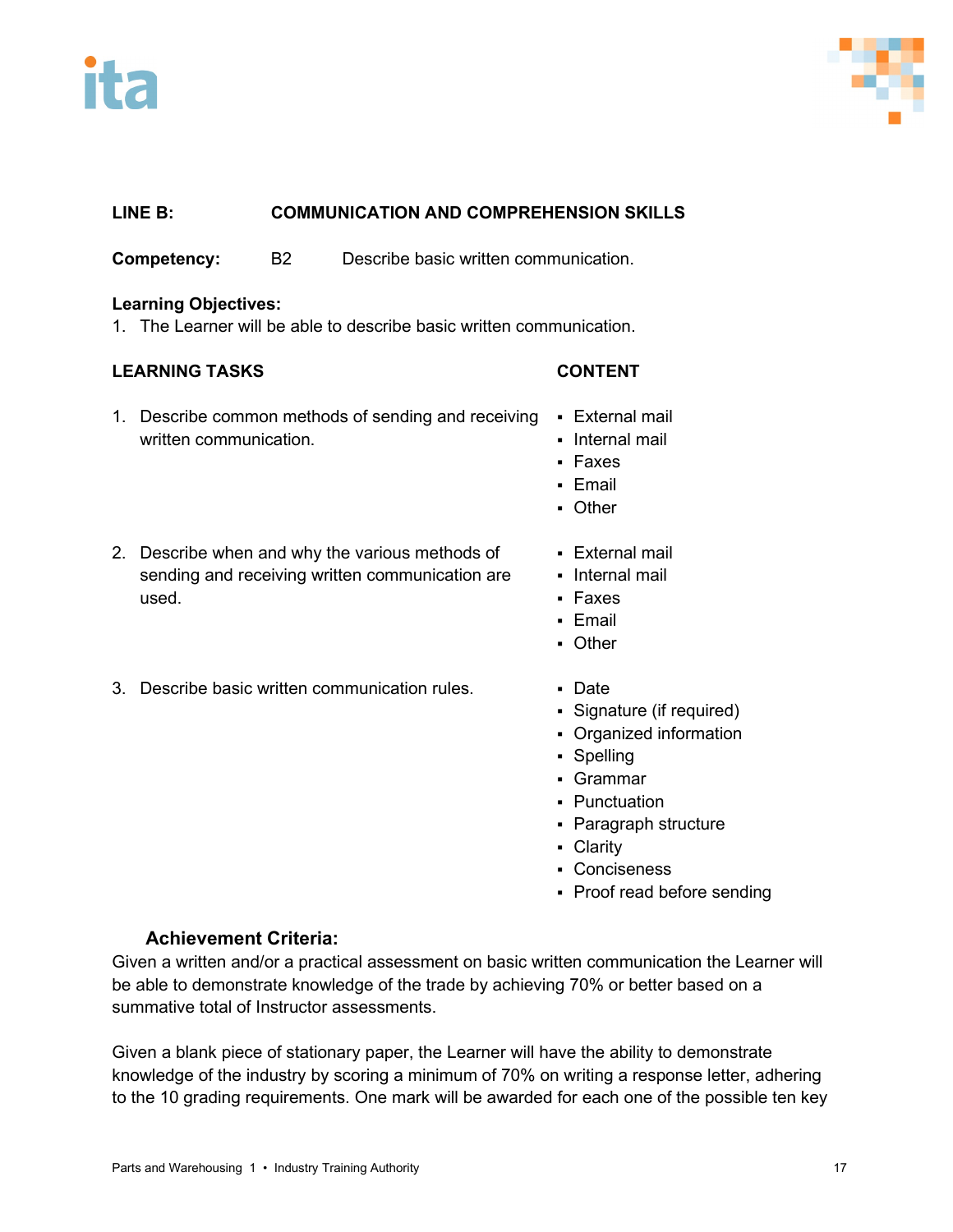



points addressed in the letter. Grading will be completed using Practical Assessment Guide letter writing Appendix 1 practical assessment form located in Parts & Warehousing Level 1 - Line B in the Automotive Training Standards Organization Learning Resource Material.

Appendix 1 and Appendix 1A practical assessment form will be located together in the Instructional Manual for Parts & Warehousing Level 1 - Line B.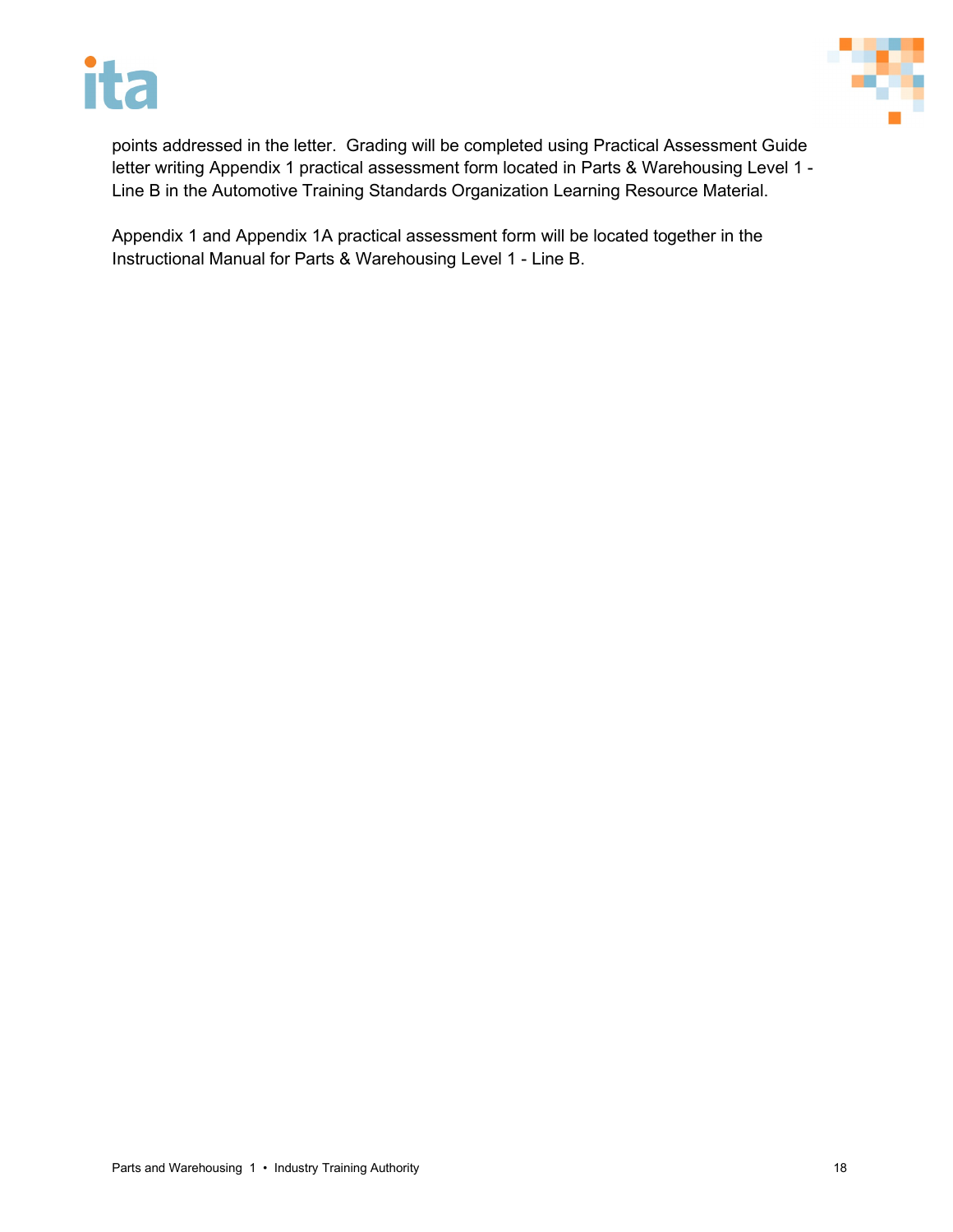



### **LINE B: COMMUNICATION AND COMPREHENSION SKILLS**

**Competency:** B3 Utilize various warehouse calculations.

### **Learning Objectives:**

1. The Learner will be able to apply the appropriate measurements and units for warehouse operations.

### **LEARNING TASKS CONTENT**

1. Identify the appropriate measurements and units for warehouse operations.

- Imperial units
- Metric units
- **Industry specific units** 
	- barrels
	- volume
- Pack quantities
- 2. Review common mathematical procedures. Fractions
- 3. Discuss measurement conversions. The example imperial to metric
- 
- Decimals
- Percentages
- Area
- Volume
	-
	- Metric to imperial

### **Achievement Criteria:**

Given a written and/or a practical assessment on various warehouse calculations the Learner will be able to demonstrate knowledge of the trade by achieving 70% or better based on a summative total of Instructor assessments. Grading will be completed using Warehouse Calculations Practical Assessment Guide Appendix 1B and Appendix 1BA answer key, located in Parts & Warehousing Level 1 - Line B in the Automotive Training Standards Organization Learning Resource Material.

Appendix 1B and Appendix 1BA answer key will be located together in the Instructional Manual for Parts & Warehousing Level 1 - Line B.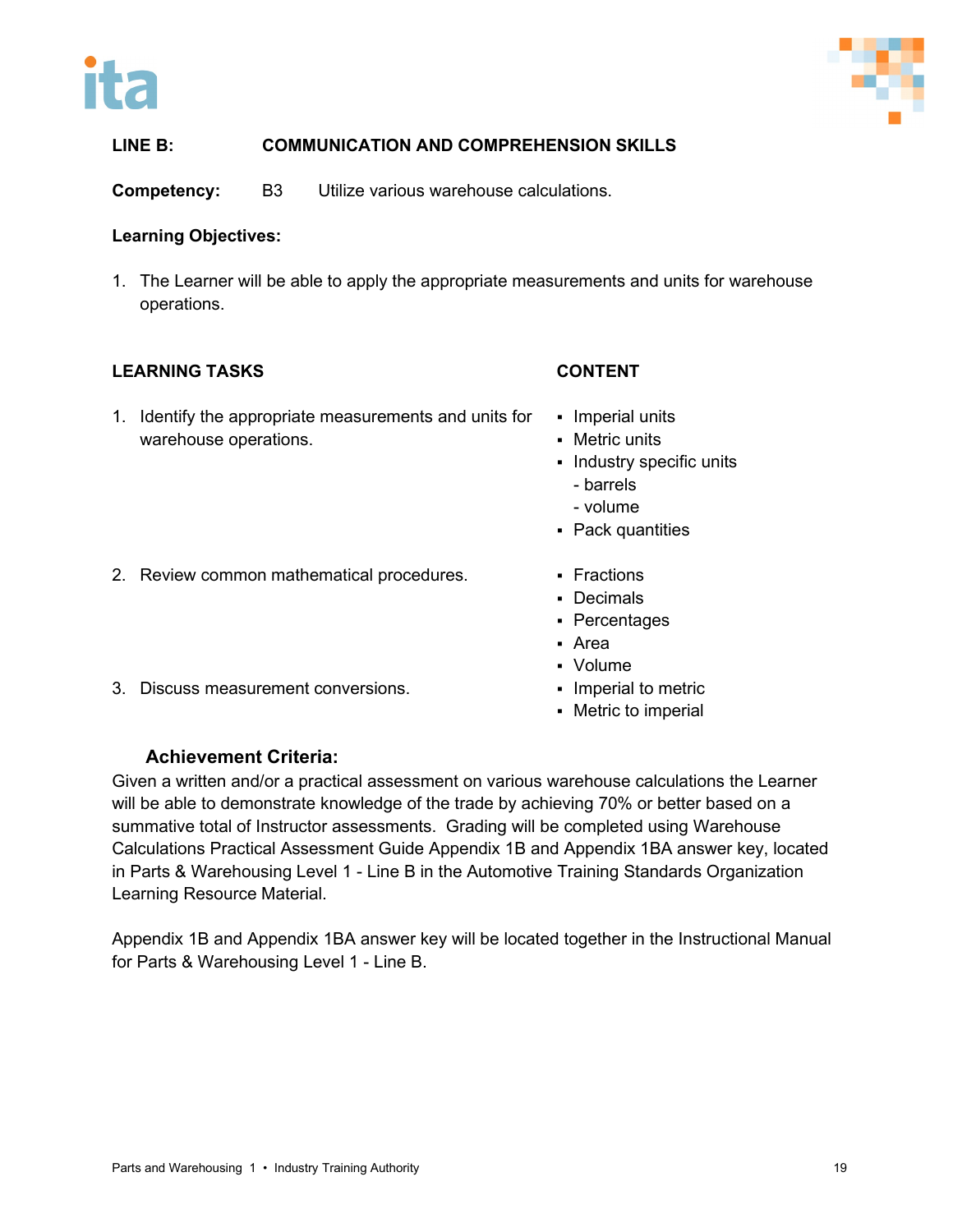



**Competency:** C1 Define basic First Aid

### **Learning Objectives:**

1. The Learner will be able to define basic First Aid skills.

### **LEARNING TASKS CONTENT**

- 1. Identify basic First Aid skills. The St. John's Ambulance emergency First Aid skills
	- **Emergency CPR skills**
- 2. Describe importance of quick response to an injury accident.

### Emergency Scene Management

### **Achievement Criteria:**

Given a written and/or a practical assessment on basic First Aid the Learner will be able to demonstrate knowledge of the trade by achieving 70% or better based on a summative total of Instructor assessments.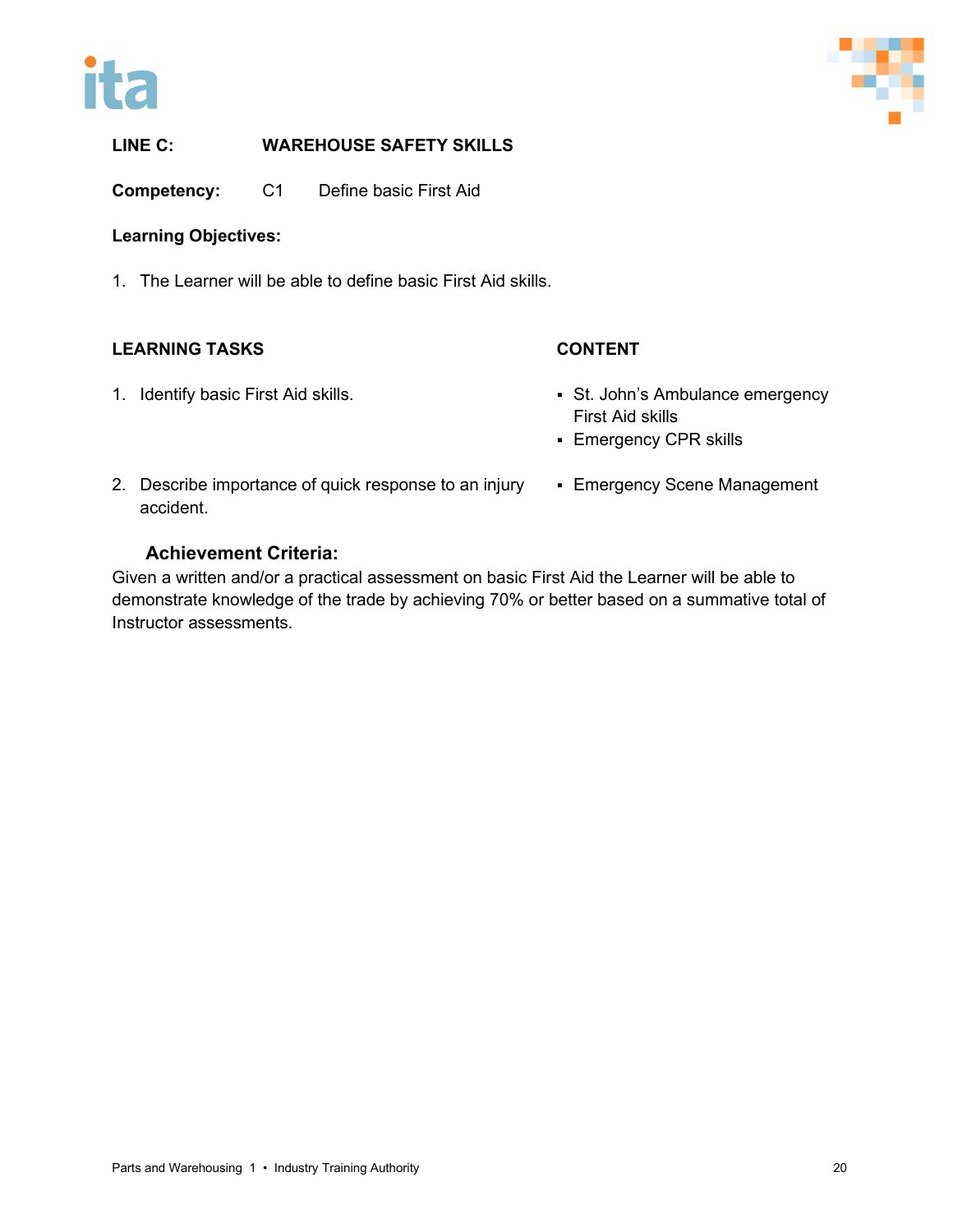



**Competency:** C2 Describe a safe work environment.

### **Learning Objectives:**

1. The Learner will be able to describe Work safe BC regulations.

### **LEARNING TASKS CONTENT**

1. Describe the application of Work Safe BC regulations. • Workers

- **Employers**
- Suppliers
- Equipment

2. Describe and explain the application and legal implications of

"due diligence".

- Employers
- Employees
- Prime contractors
- Directing safe work practices in the warehouse

### **Achievement Criteria:**

Given a written and/or a practical assessment on a safe work environment the Learner will be able to demonstrate knowledge of the trade by achieving 70% or better based on a summative total of Instructor assessments.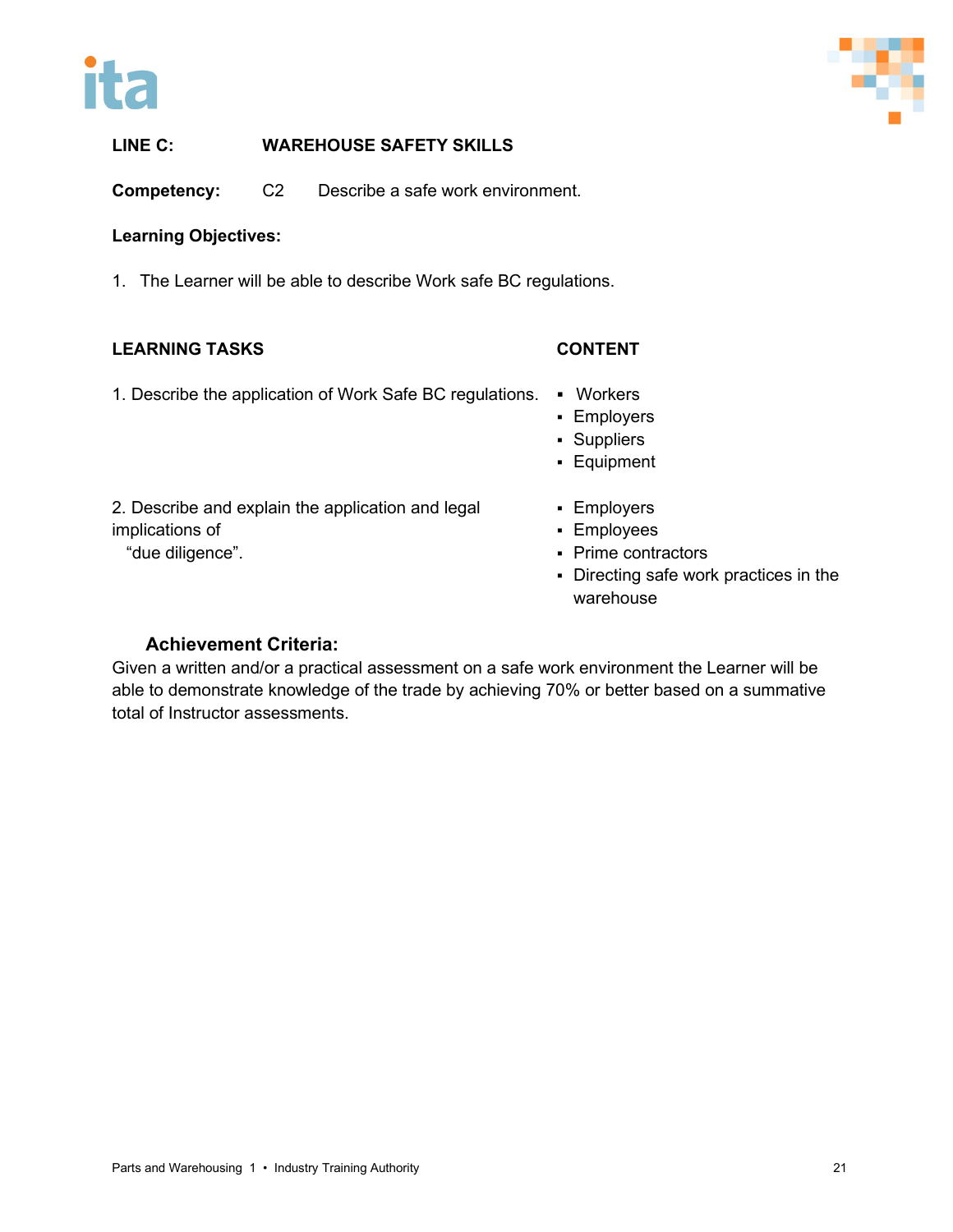



**Competency:** C3 Describe regulations and procedures for the transporting of dangerous goods.

### **Learning Objectives:**

- 1. The Learner will be able to describe the Transportation of Dangerous Goods Act.
- 2. The Learner will be able to describe all applicable requirements for transporting dangerous goods.

### **LEARNING TASKS CONTENT**

- 1. Translate the Transportation of Dangerous Goods Act.
- 2. Describe regulatory requirements for the transporting Classification of goods of dangerous
	- goods.
- 3. Describe the correct loading and unloading. **•••••••••••••••••••••••••** Railcars
- 
- Purpose
- **Interpretation**
- Compliance
- 
- Packaging
- Documenting
- Safe handling
- 
- Air
- Ground
	- regulations
	- safety issues

### **Achievement Criteria:**

Given a written and/or a practical assessment on regulations and procedures for the transportation of dangerous goods the Learner will be able to demonstrate knowledge of the trade by achieving 70% or better based on a summative total of Instructor assessments.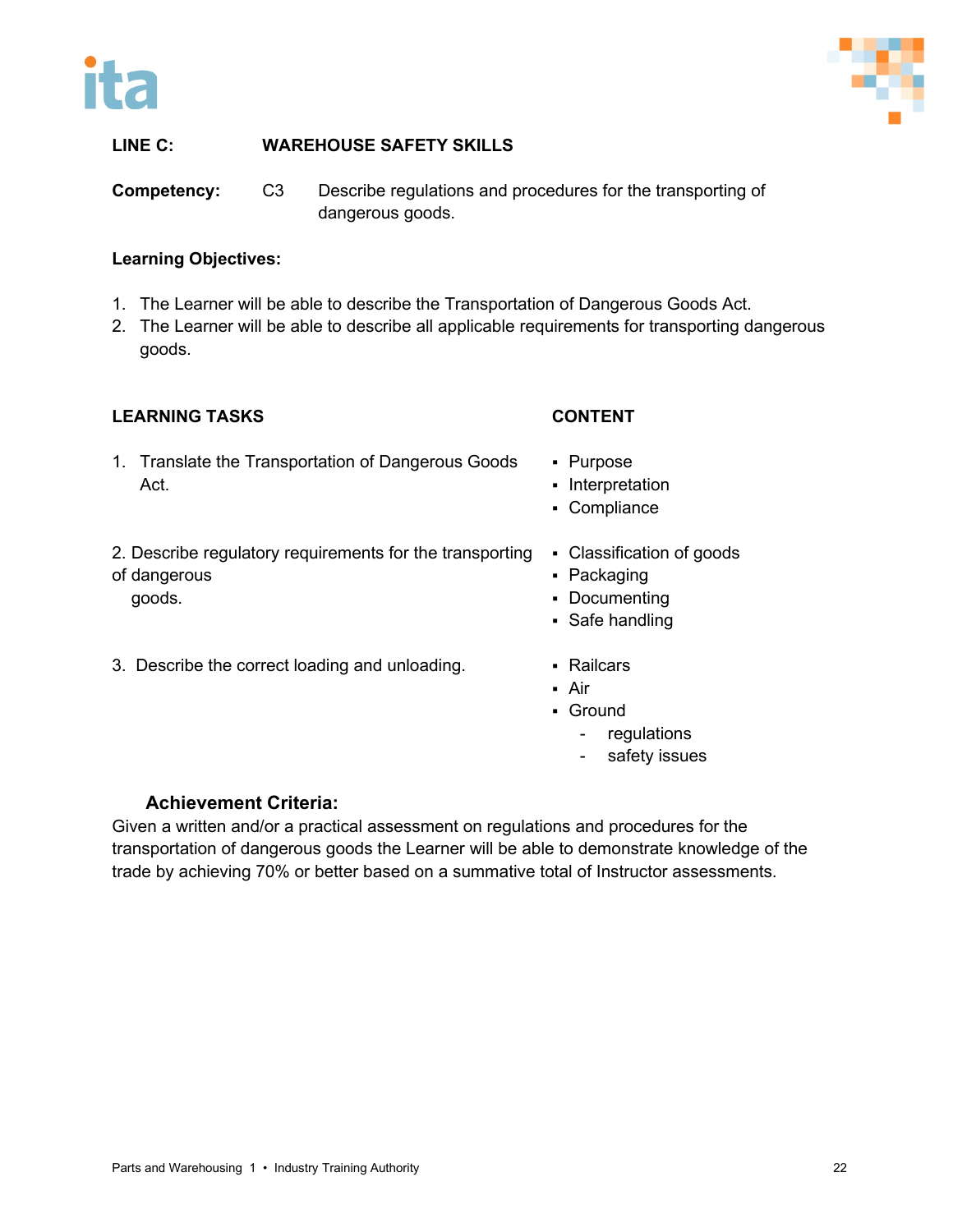



**Competency:** C4 Review WHMIS

### **Learning Objectives:**

1. The Learner will be able to explain WHMIS as it applies a warehouse environment.

### **LEARNING TASKS CONTENT**

- 1. Review WHMIS. The state of the state of the Appropriate labeling of materials
	- Proper handling procedures
	- Spill recovery information
	- First aid information available
	- Restricted and controlled products
	- **Supplier and workplace labels**
	- Classification and safe handling of materials
	- Material safety data sheets

2. Describe the selection and care for personal protection equipment

and clothing.

- Hand and footwear
- Head and eye protection
- Respiratory protection
- Hearing protection
- Various types of protective clothing
- Fall protection gear

### **Achievement Criteria:**

Given a written and/or a practical assessment on WHMIS the Learner will be able to demonstrate knowledge of the trade by achieving 70% or better based on a summative total of Instructor assessments.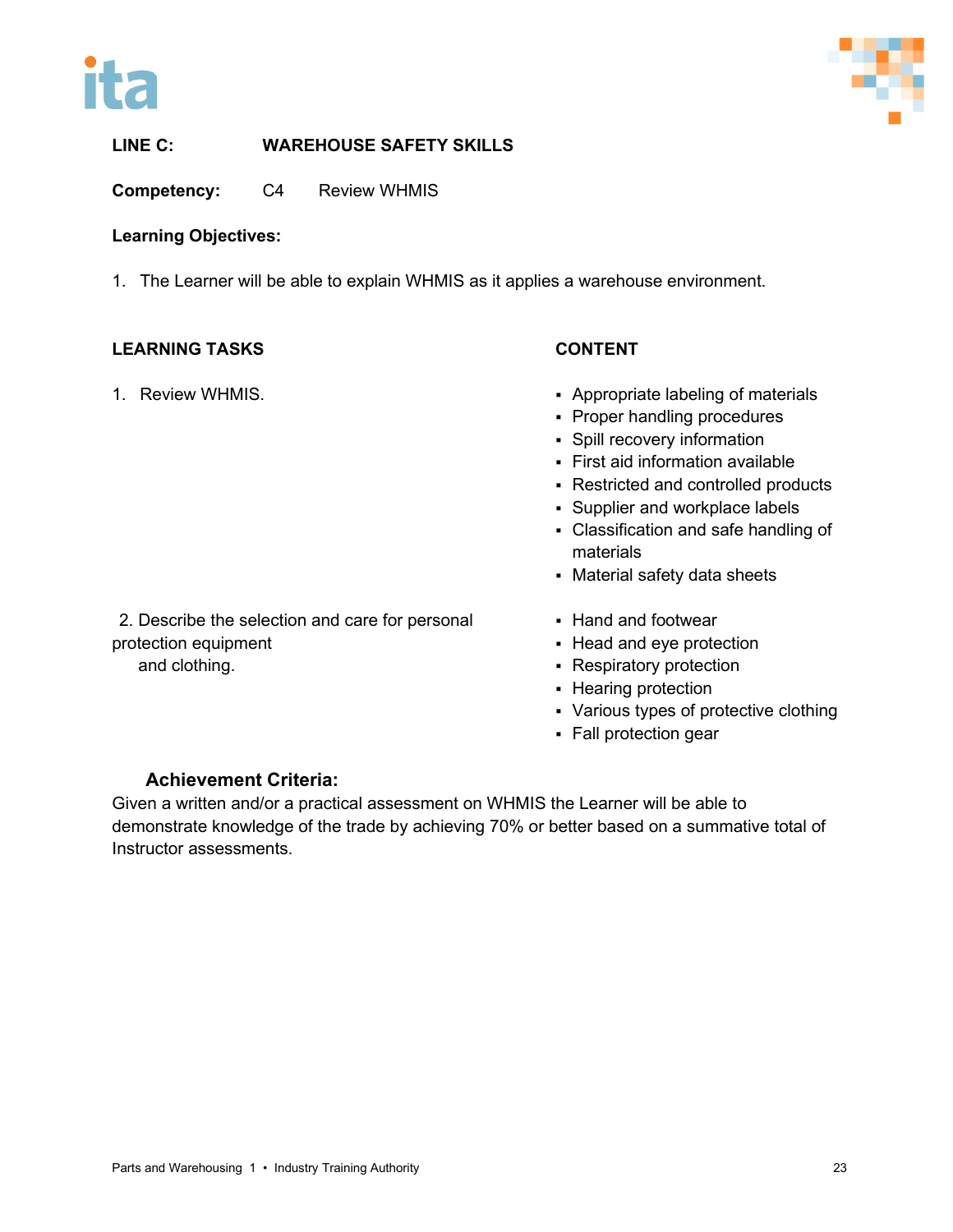



**Competency:** C5 Describe safe lifting, carrying and repetitive strain injury control and prevention.

### **Learning Objectives:**

- 1. The Learner will have the ability to define proper posture.
- 2. The Learner will have the ability to describe safe lifting carrying and repetitive strain injury prevention.

### **LEARNING TASKS CONTENT**

- 1. Define the importance of posture and stance. Principles of ergonomics
- - posture
	- straight
	- support
	- bending
	- tilting
	- arching
	- kneeling
	- slouching
	- crouching
	- sitting
	- standing
	- - **Bending knees**
		- **Back straight**
		- Stance
		- Reaching
		- **Bending**
		- Repetition
		- Cold temperatures
		- Workplace design
		- **-** Clutter
		-
		- Lifting and carrying precautions - Back support
		- Activity analysis for improved ergonomics

2. Discuss safe lifting and carrying practices • Weight limits

3. Identify repetitive strain injury situations. **Definition of repetitive strain injury**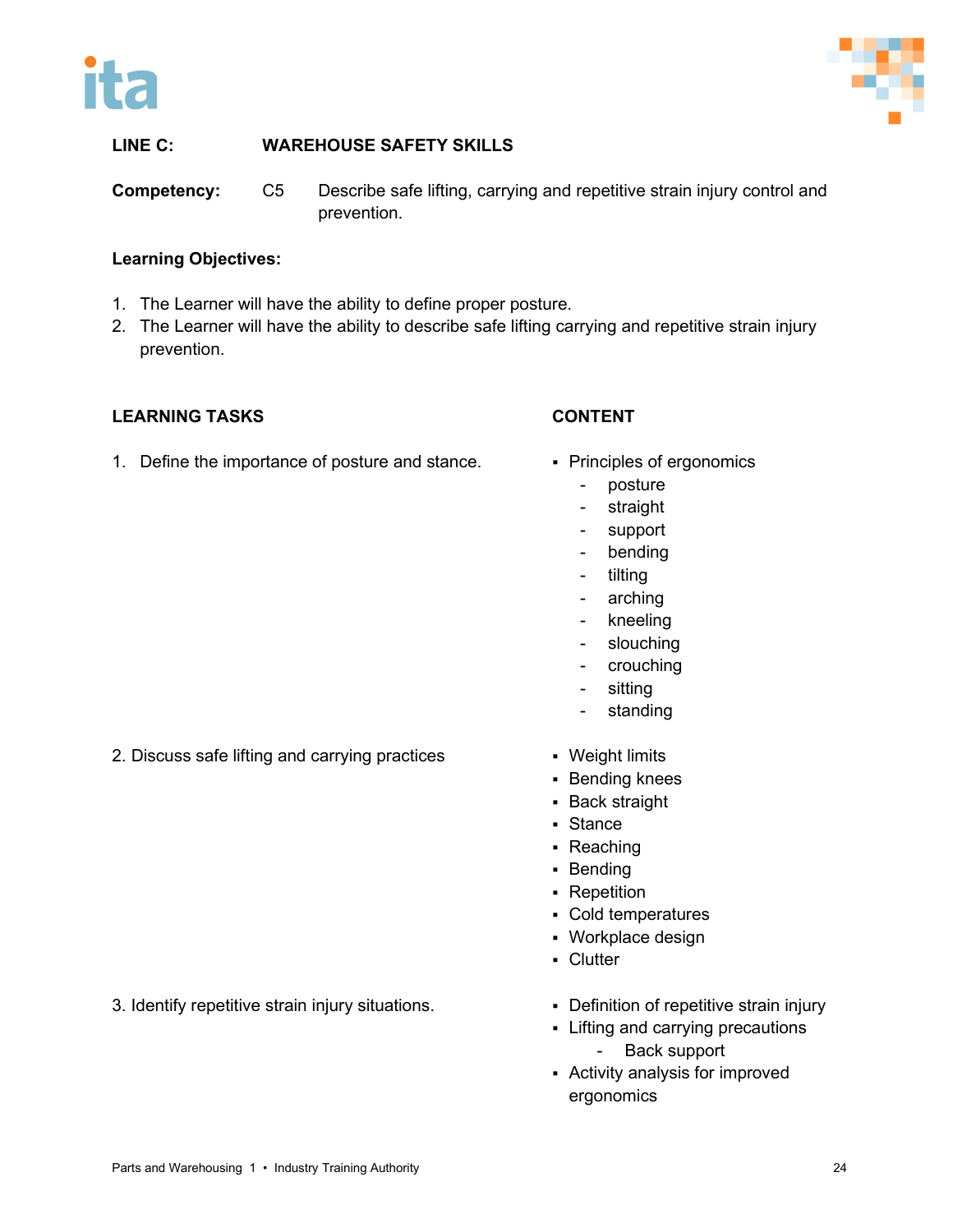



### **Achievement Criteria:**

Given a written and/or a practical assessment on safe lifting, carrying and repetitive strain injury control and prevention the Learner will be able to demonstrate knowledge of the trade by achieving 70% or better based on a summative total of Instructor assessments.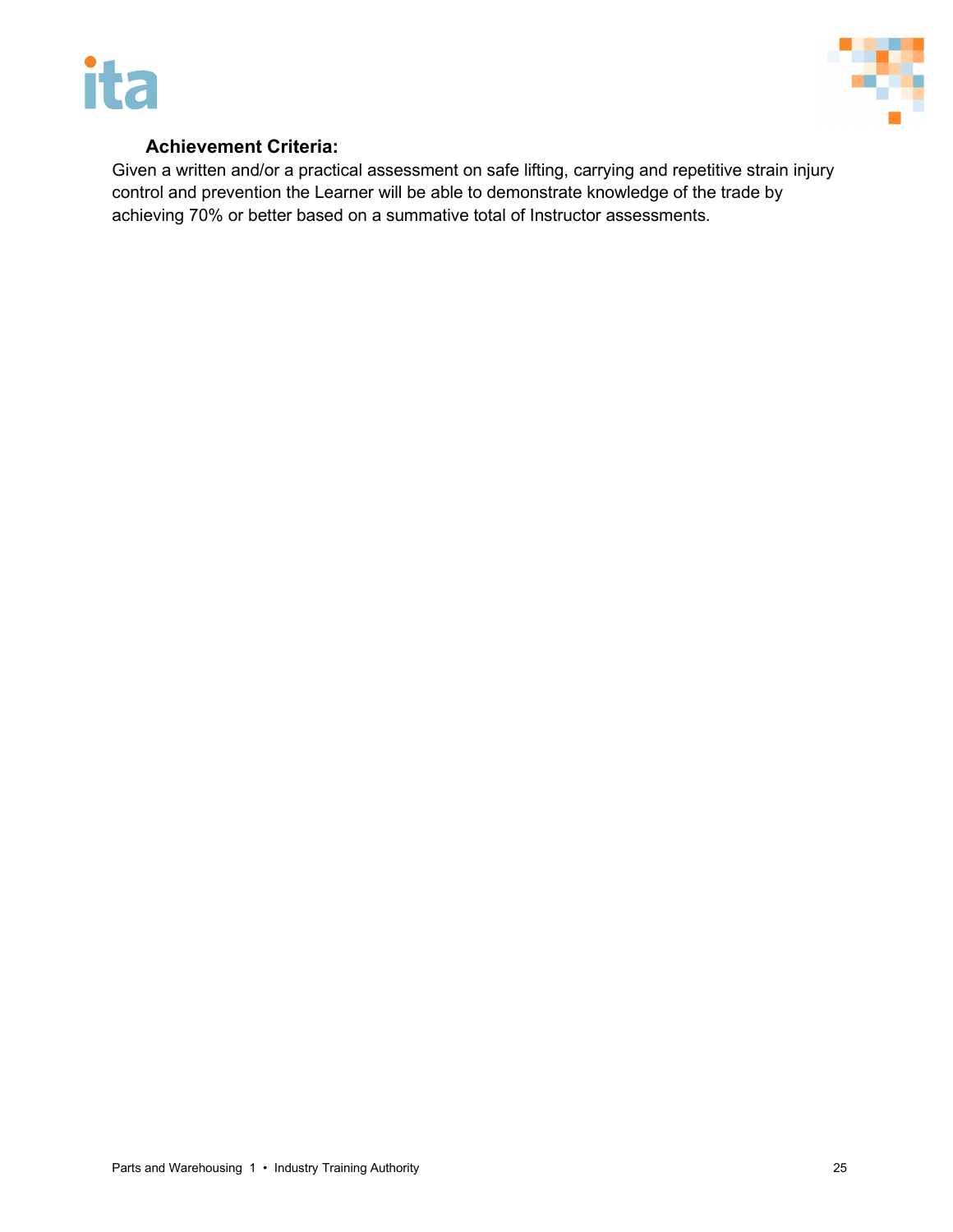



**Competency:** C6 Define applicable environmental protection for the recycling of waste materials.

### **Learning Objectives:**

1. The Learner will have the ability to describe British Columbia's Environment legislation and recycling procedures.

### **LEARNING TASKS CONTENT**

- 1. Define the terms of B.C. environmental legislation. Environment protection
	- Hazardous waste management
	- regulations

 Use of environmentally friendly materials in the warehouse

- Application to warehousing
- Compliance

operations

WHMIS application

- 2. Describe company policies regarding environmental issues. Corporate policies and procedures applicable to warehouse
- 3. Describe spill containment and remedial materials and procedures.
- 4. Describe warehouse recycling procedures. <br>
Corporate policies and procedures
- 

Corporate policies and procedures

### **Achievement Criteria:**

Given a written and/or a practical assessment on applicable environmental protection for the recycling of waste materials the Learner will be able to demonstrate knowledge of the trade by achieving 70% or better based on a summative total of Instructor assessments.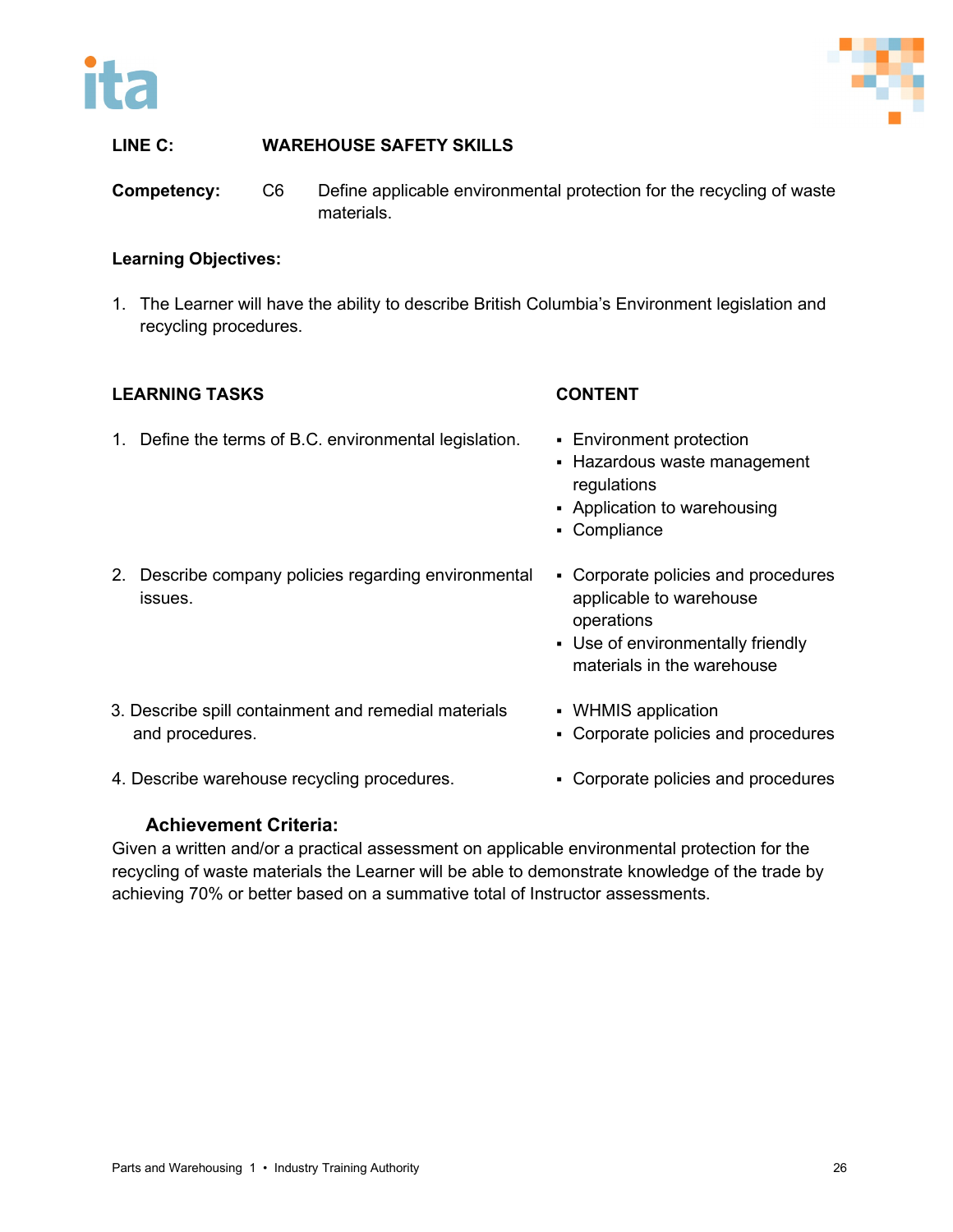



**Competency:** C7 Describe fire and emergency response procedures.

### **Learning Objectives:**

1. The Learner will be able to describe fire and emergency response procedures.

### **LEARNING TASKS CONTENT**

- 1. Describe safety procedures when dealing with a fire or emergency response situation.
- Corporate emergency response policies and procedures
- Fire safety
- **Evacuation**
- Internal and external emergency response resources

### **Achievement Criteria:**

Given a written and/or a practical assessment on fire and emergency response procedures the Learner will be able to demonstrate knowledge of the trade by achieving 70% or better based on a summative total of Instructor assessments.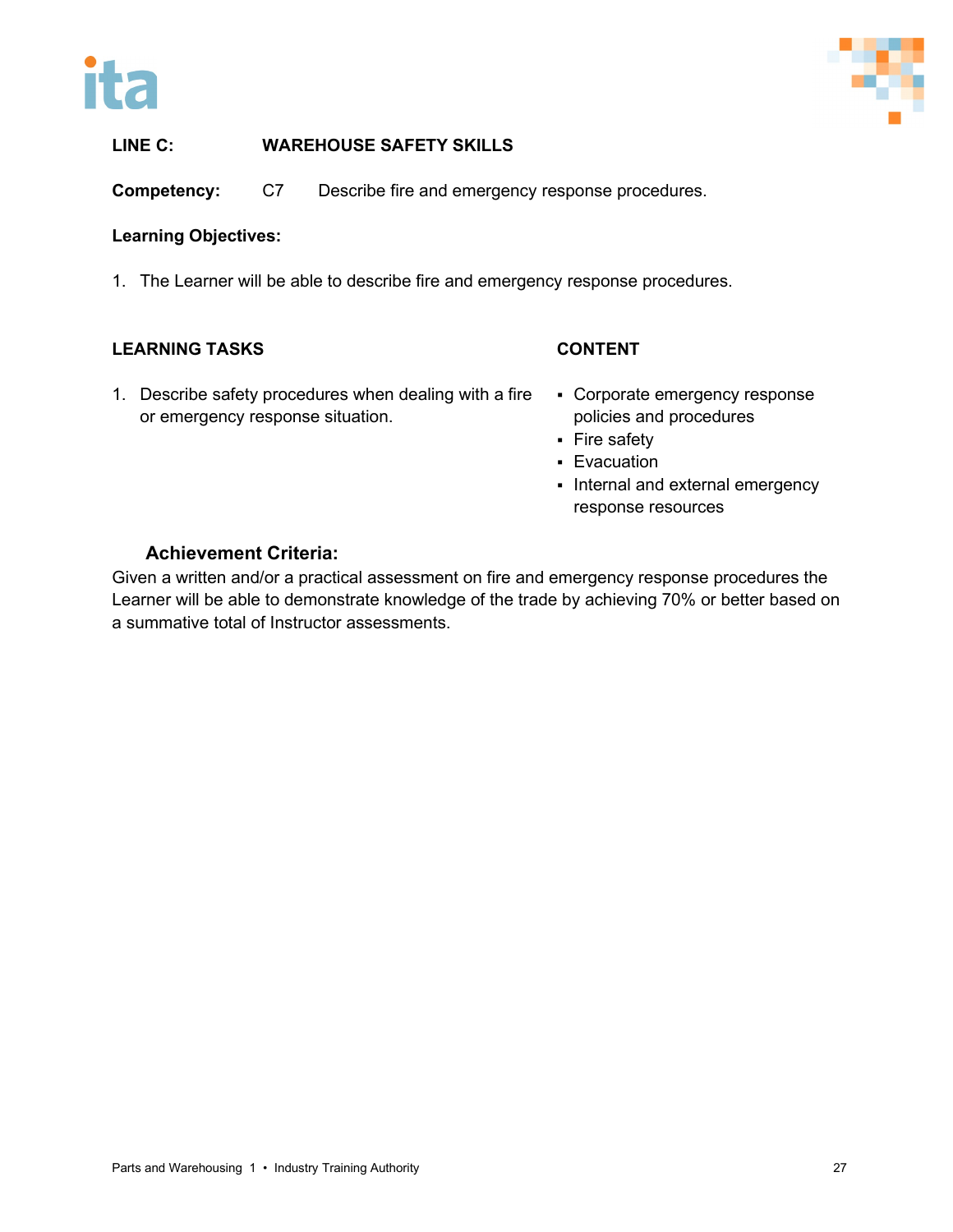



**Competency:** C8 Describe the components of safety meeting.

### **Learning Objectives:**

1. The Learner will have the ability to describe the components of a safety meeting.

### **LEARNING TASKS CONTENT**

- 1. Describe the purpose of a joint safety committee. Work Safe BC legislation
- 2. Describe a joint safety committee. **Example 2.** Operation

- 
- Hazard identification
- Corporate policies
- 
- Goals and objectives
- Value of the committee
	- to employees
	- to employer
	- to the environment
	- legal implications
- 3. Describe the fundamentals of workplace hazard assessment and control procedures.
- Hazard assessment
- Control procedures

### **Achievement Criteria:**

Given a written and/or a practical assessment on the components of safety meeting the Learner will be able to demonstrate knowledge of the trade by achieving 70% or better based on a summative total of Instructor assessments.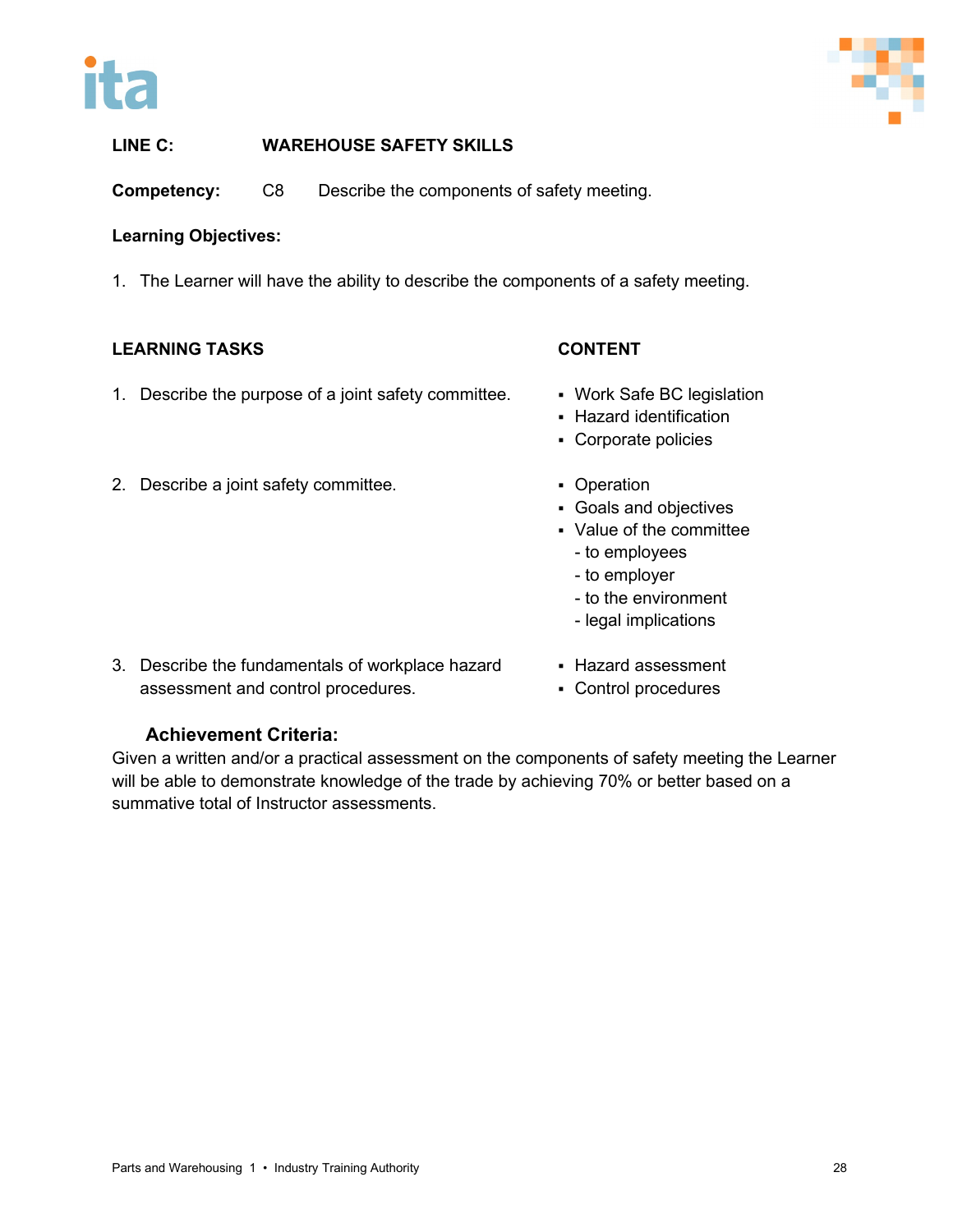



**Competency:** D1 Describe receiving and related documentation.

### **Learning Objectives:**

1. The Learner will be able to describe the receiving of materials using the correct procedures and processing documentation.

### **LEARNING TASKS CONTENT**

1. Describe the function of receiving and the related documentation.

- Waybills (pro bills)
- Packing slips
- Purchase orders
- Dangerous goods manifest
- MSDS
- Discrepancy reports
- Certificates
	- CFIA
	- other certificates
- 2. Describe the proper procedures for processing and shipping goods.
- Verification of materials
- Discrepancy handling procedures
- Company policies and procedures - refusal and acceptance of materials
- Confirming of shipment on waybills
- Verifying packing slips
- Understanding purchase order information
- Unpacking and sorting
- Inspection for internal and external damage
- Transportation company claims policies
- Report and recording damage and irregularities
- Unloading and unpacking shipments
- Staging of project materials
- Verification of pack quantities
- Returns documentation
- Expediting priorities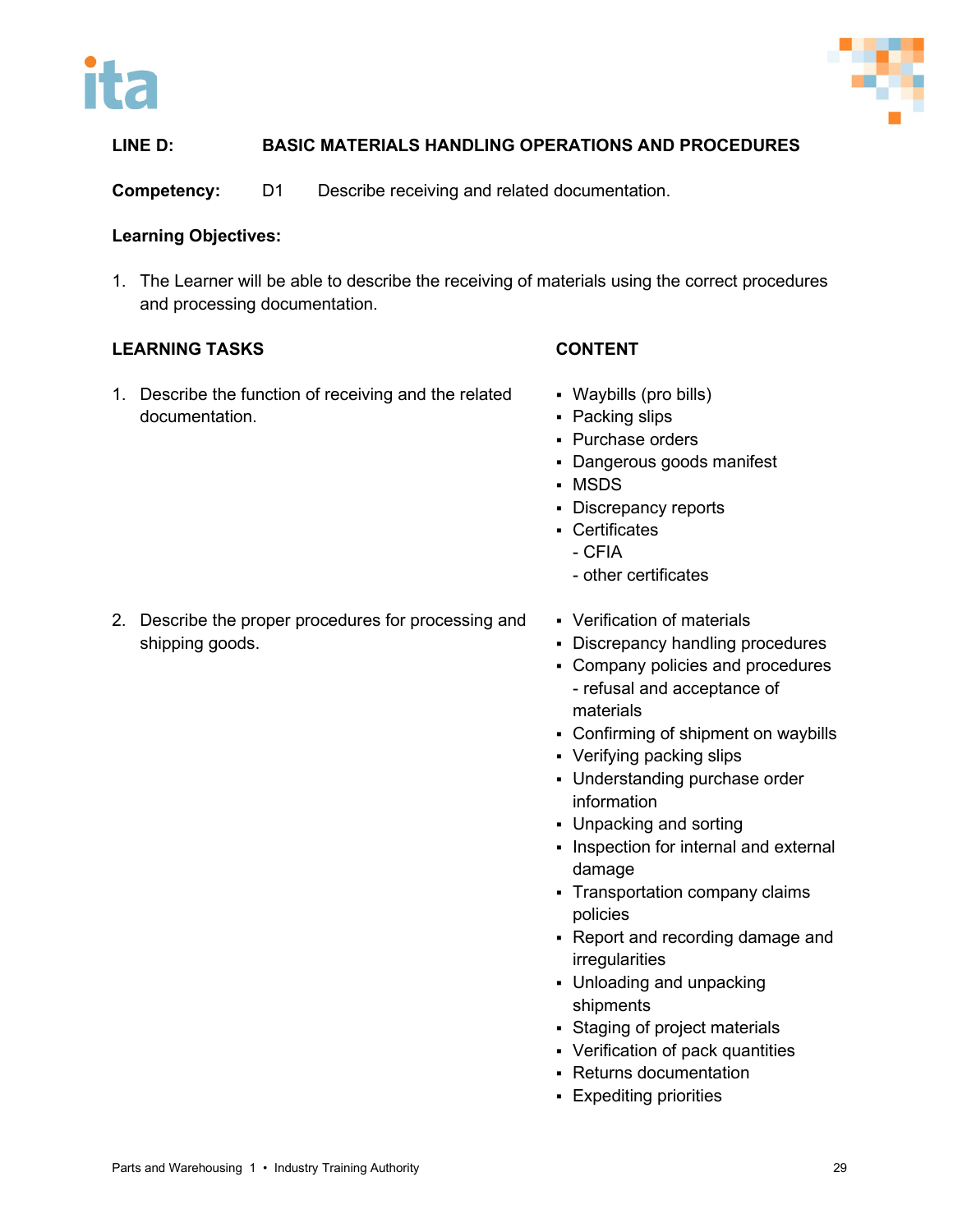



### **Achievement Criteria:**

Given a written and/or a practical assessment on receiving and related documentation the Learner will be able to demonstrate knowledge of the trade by achieving 70% or better based on a summative total of Instructor assessments.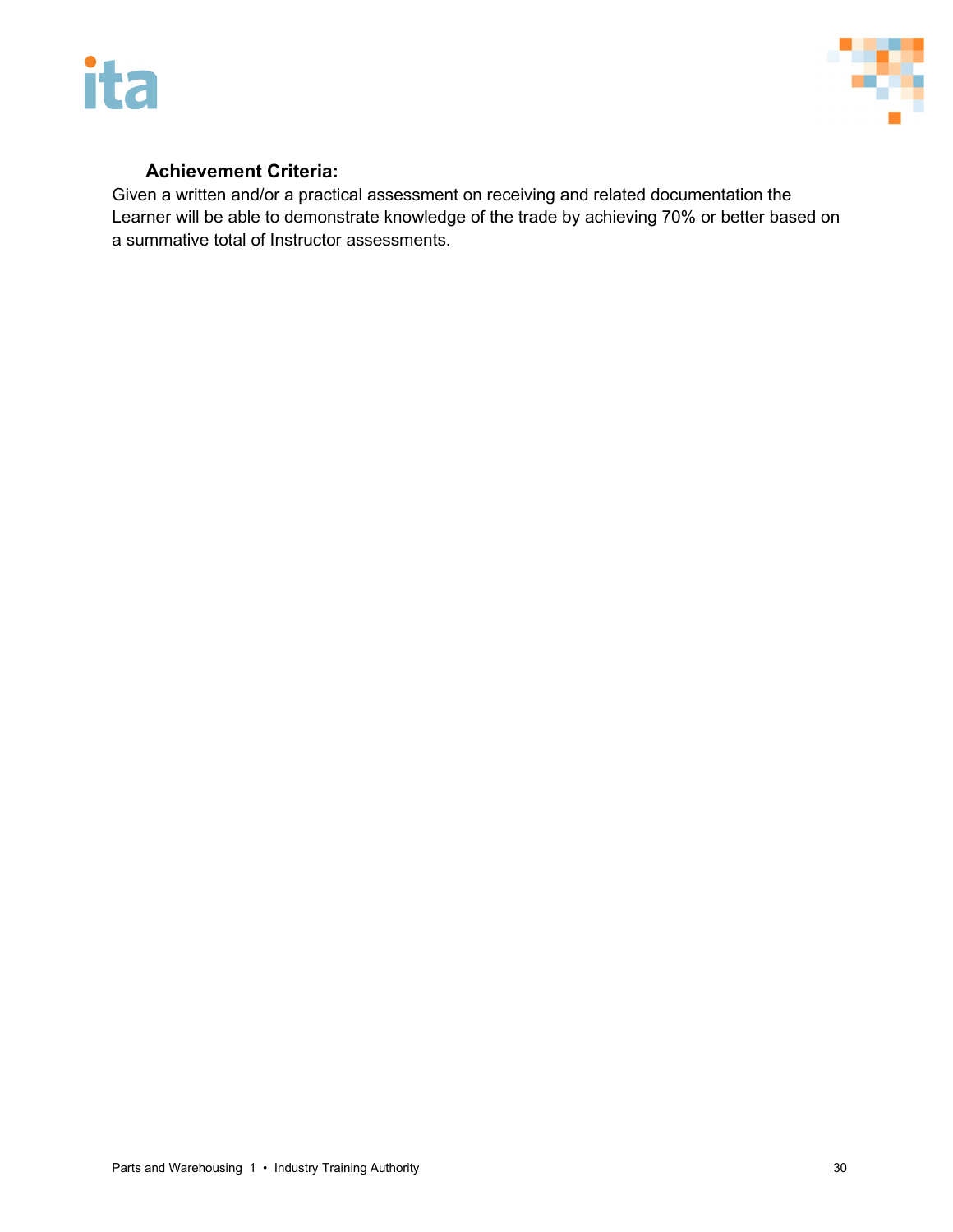



**Competency:** D2 Analyze the distribution /stocking of incoming materials.

### **Learning Objectives:**

1. The Learner will be able to describe the distribution and/or stocking of incoming materials.

### **LEARNING TASKS CONTENT**

1. Describe stocking and distribution procedures of incoming materials.

- Identifying commodity groups
- Stock locating systems
	- random - fixed
- Determining stock versus special order items
- Stock identification systems
	- label
	- internal numbering systems
	- barcode
	- other systems
- Stock cataloguing methods

### **Achievement Criteria:**

Given a written and/or a practical assessment on the distribution /stocking of incoming materials the Learner will be able to demonstrate knowledge of the trade by achieving 70% or better based on a summative total of Instructor assessments.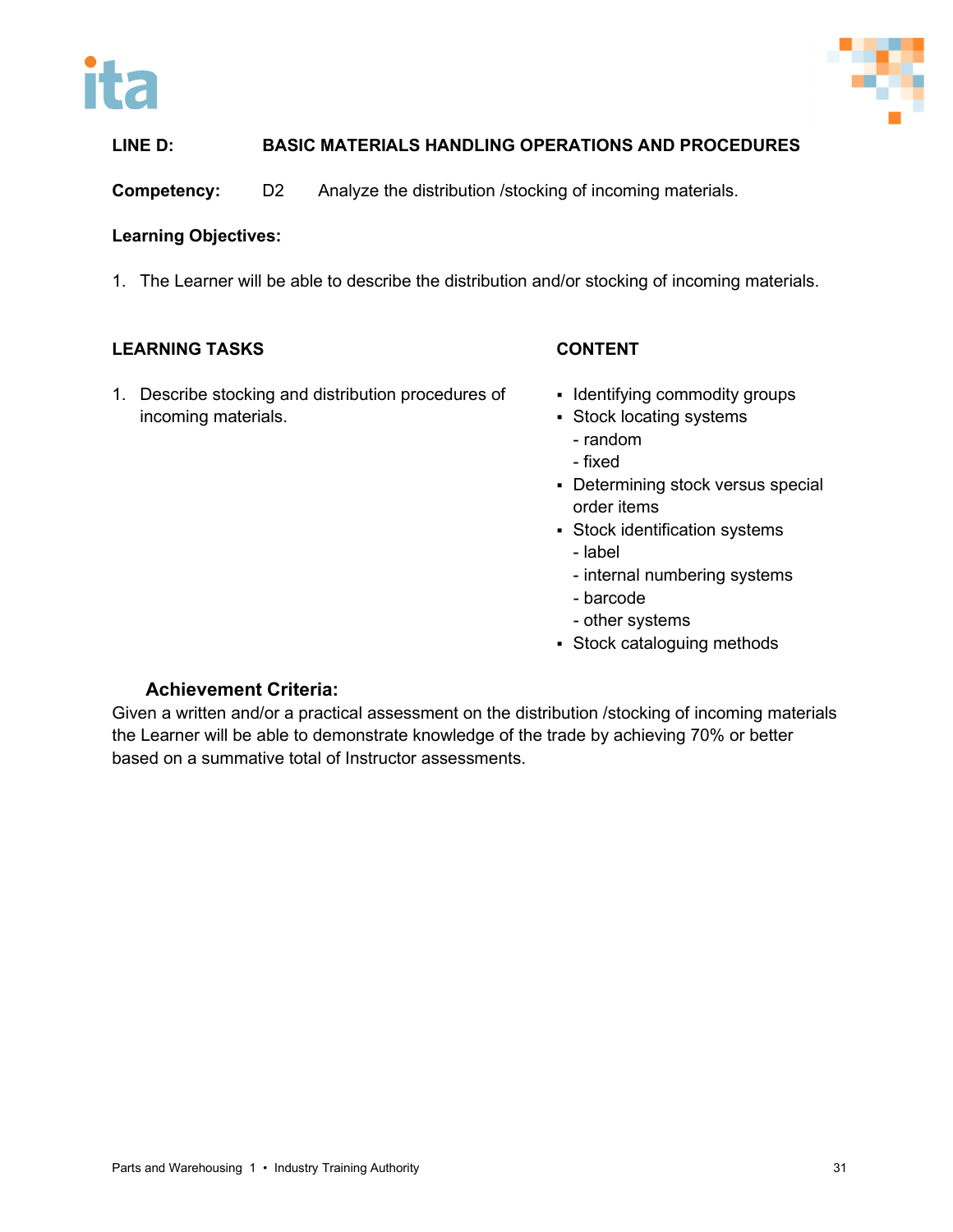



**Competency:** D3 Describe material storage.

### **Learning Objectives:**

1. The Learner will be able to describe material storage procedures.

### **LEARNING TASKS CONTENT**

- 1. Describe storage procedures. **Exercise 1. Second Line State Structures Warehouse procedures**
- 2. Describe common types of storage systems within the warehouse.
- 
- Automated
- Manual
- Shelving
- **Drawers**
- Racks
	- pallet racks
	- carton flow racks
	- wire mesh
- Pallet racks
- Conveyor systems
- Automated guided vehicles
- Mezzanine
- Multi-level cat walks
- Coolers
- **Freezers**
- Bins
- 3. List the benefits of correct storage using an overview of storage systems as related to product characteristics.
- Product compatibility
- Shelf life
- Hazards
- Small items
- **Large items**
- **-** Bulk items
- Frozen goods
- Fresh produce
- Raw materials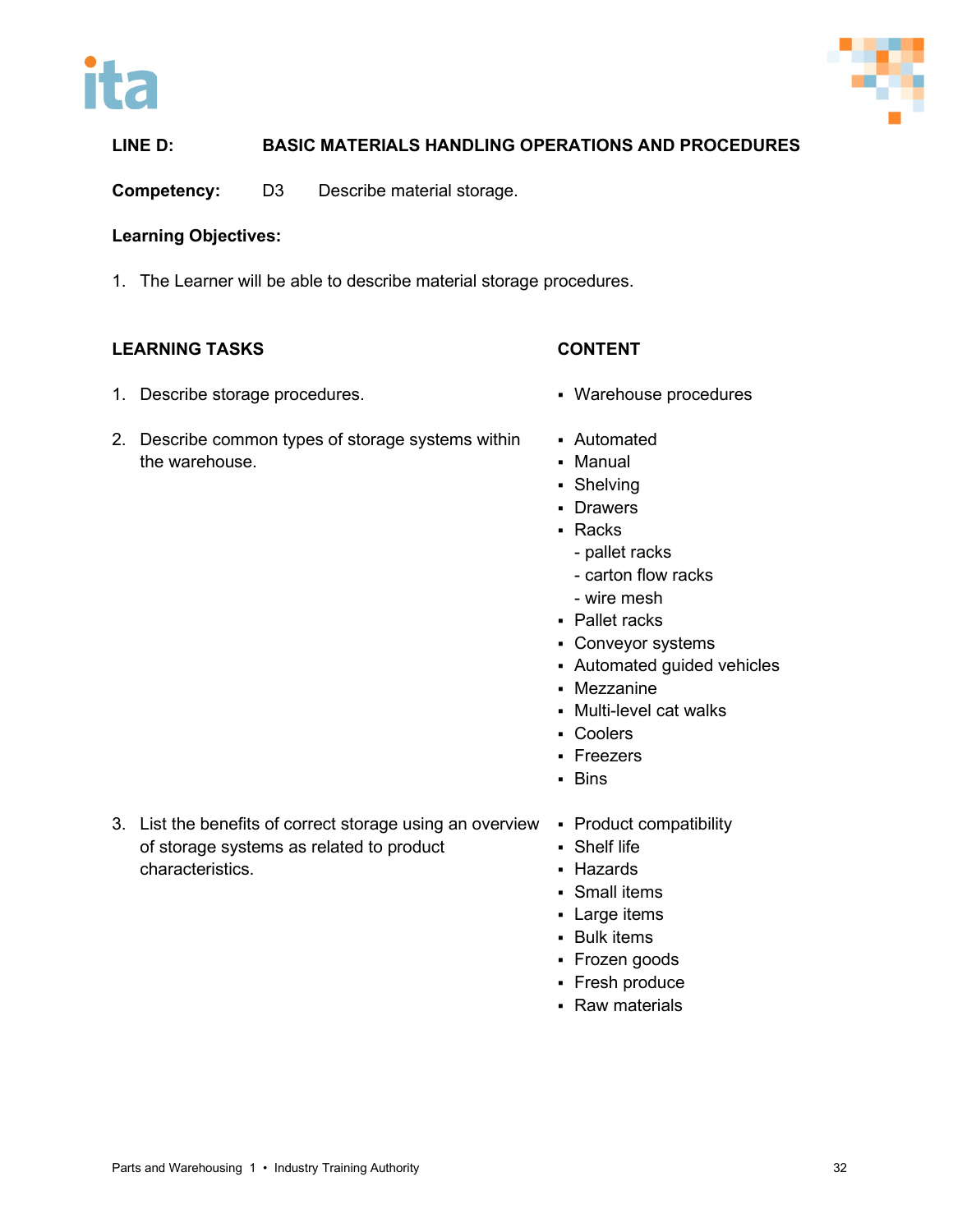



### **Achievement Criteria:**

Given a written and/or a practical assessment on material storage the Learner will be able to demonstrate knowledge of the trade by achieving 70% or better based on a summative total of Instructor assessments.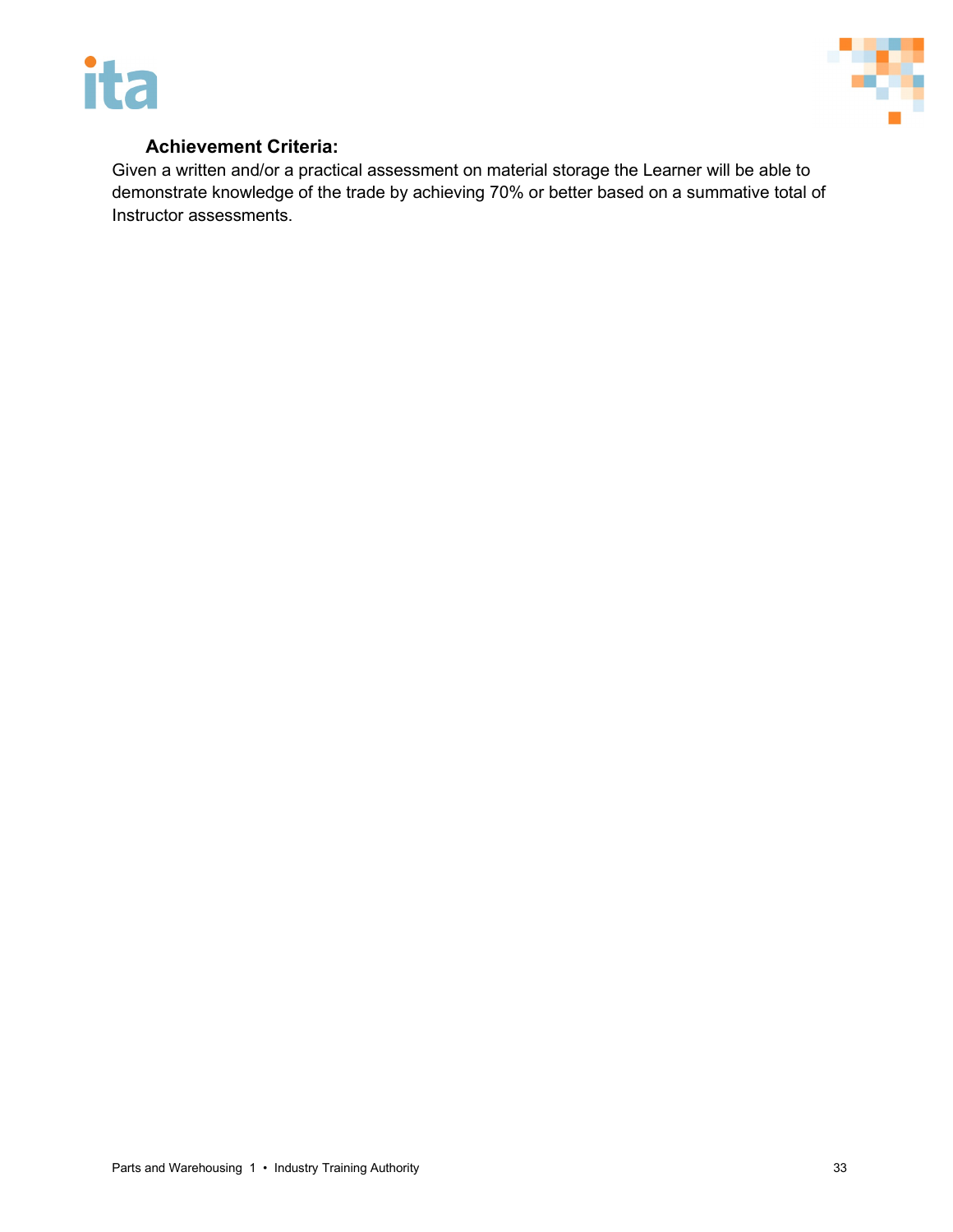



**Competency:** D4 Describe filling orders from stock.

### **Learning Objectives:**

1. The Learner will be able to describe filling orders from stock.

### **LEARNING TASKS CONTENT**

- 1. Explain the order cycle **Secuence of events** sequence of events
- 

- 
- 2. Explain order generation **Importance of correct order** generation, authorization and documentation
	- Types of orders
		- emergency
		- scheduled
		- stocking
		- other types
	- Order authorization
	- Sources of orders
		- internal
		- external
- 3. Describe correct picking procedures. **Example 20 Following Procedures based on** 
	- - product characteristics
		- order priority
		- location sequence
	- Verification of item number with number on pick ticket

### **Achievement Criteria:**

Given a written and/or a practical assessment on filling orders from stock the Learner will be able to demonstrate knowledge of the trade by achieving 70% or better based on a summative total of Instructor assessments.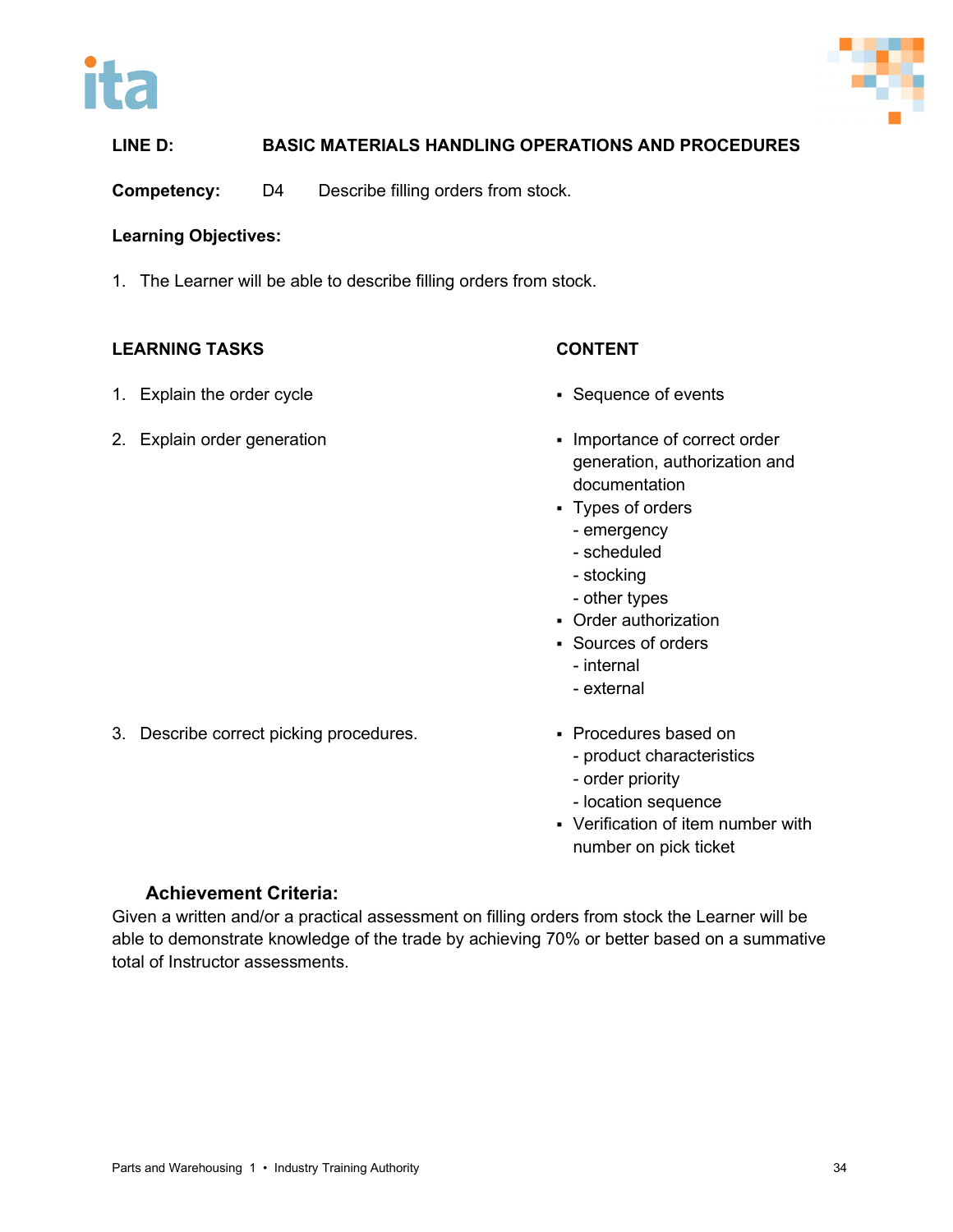



**Competency:** D5 Describe the allocation of products.

### **Learning Objectives:**

1. The Learner will be able to describe the allocation of products.

### **LEARNING TASKS CONTENT**

1. Describe the allocation of products. **Example 20 COVER 1.** Overview of issuing areas and

- environment
- Different types of issuing requests
	- personal/counter
	- on-line computer
	- issuing ticket
	- work orders
- Reasons and rationale for product allocation
- Locating and/or segregating allocated items
- Tracking of allocated stock and locations
- **IDENTIFICATE AND IDENTIFICATE I**dentification and elimination of practices that can lead to shortages and missing items
- Tracking and accounting for allocated stock
- Inventory discrepancy report

### **Achievement Criteria:**

Given a written and/or a practical assessment on the allocation of products the Learner will be able to demonstrate knowledge of the trade by achieving 70% or better based on a summative total of Instructor assessments.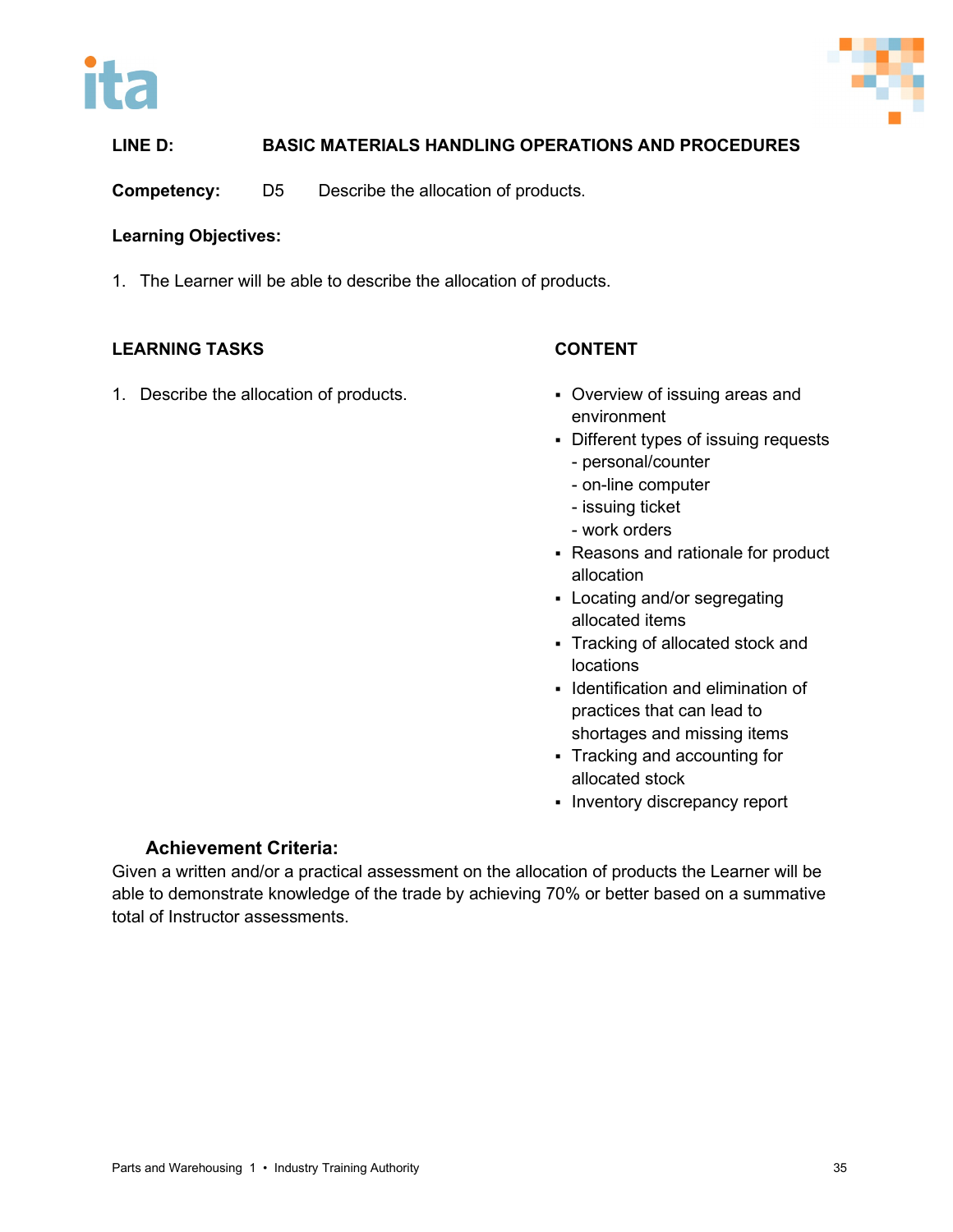



**Competency:** D6 Describe packaging for the transportation of goods.

### **Learning Objectives:**

- 1. The Learner will be able to identify the most appropriate packing material for shipment of merchandise.
- 2. The Learner will be able to define the most appropriate method of shipping.

### **LEARNING TASKS CONTENT**

- 1. Describe material packaging. The same of packing materials of packing materials
- 2. Describe "safe" use of packaging materials. Function of materials
- 
- 
- **Consequence of improper packing** materials or procedures
- - Correct application of materials
	- Contamination control
	- Appropriate selection based on materials being packaged
- 3. Identify product characteristics that would require special packing techniques.
- Types of packing materials - crates
	- cartons
	- sleeves
	- other
- Types of fastening materials
	- strapping
	- taping
	- shrink-wrapping
	- other types
- Types of filler materials
	- foam
	- bubble pack
	- air-filled packs
	- paper (tissue, newsprint, etc.)
	- other fillers
- Packaging for material/product characteristics
	- weight
	- shape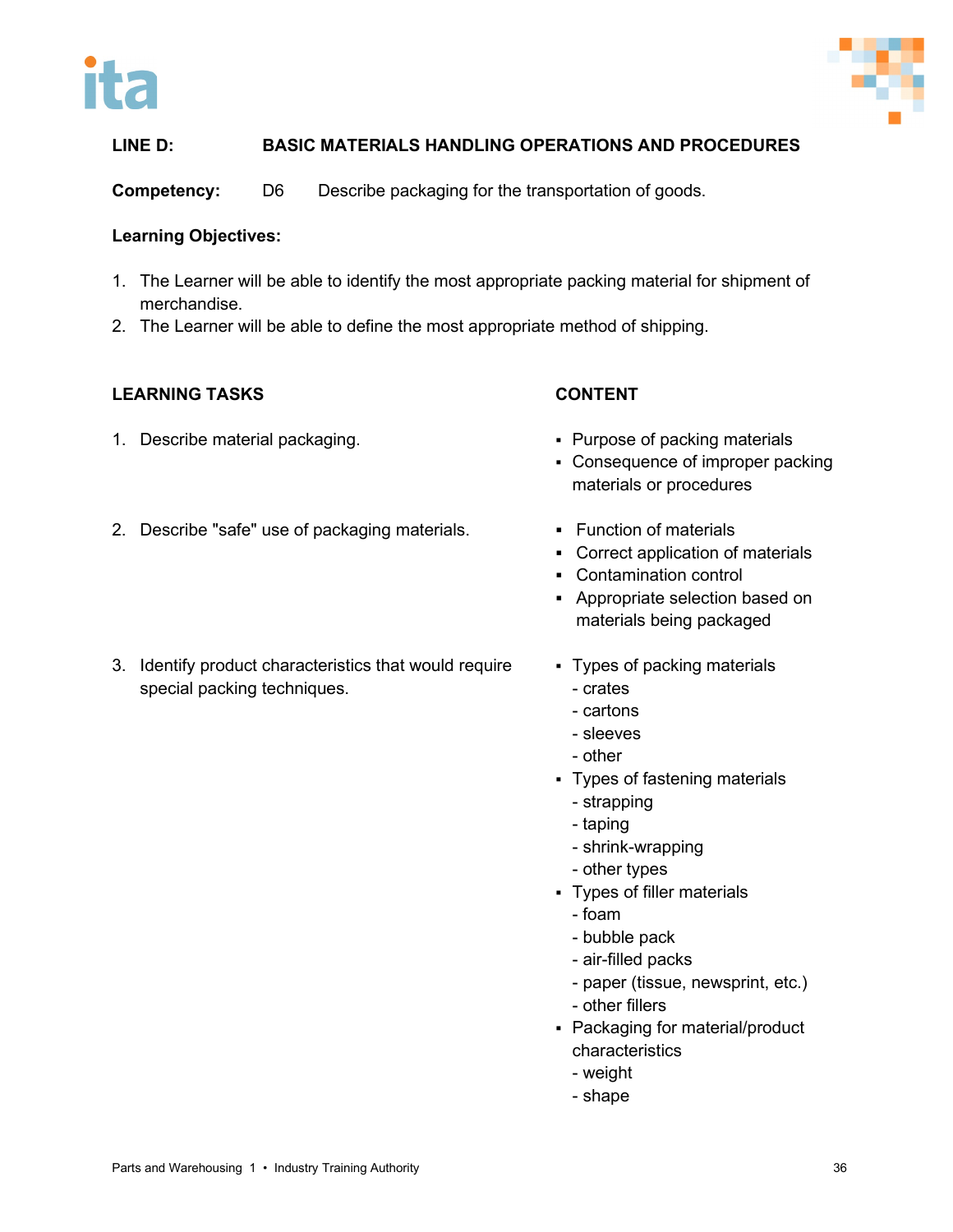# ita



- size
- special handling
- other
- Prevention of damage during transport
- Packing material required by regulations
- 4. Analyze the appropriate method of transport and prepare documentation.
- Modes of transportation
	- truck
	- rail
	- air
	- sea
- Factors in selecting the appropriate mode
- Shipment documentation
	- general documentation
	- regulated documentation
- Introduction to shipping charges
	- distance/weight
	- cube
	- rated
	- other
- Customer receiving requirements

### **Achievement Criteria:**

Given a written and/or a practical assessment on packaging for the transportation of goods the Learner will be able to demonstrate knowledge of the trade by achieving 70% or better based on a summative total of Instructor assessments.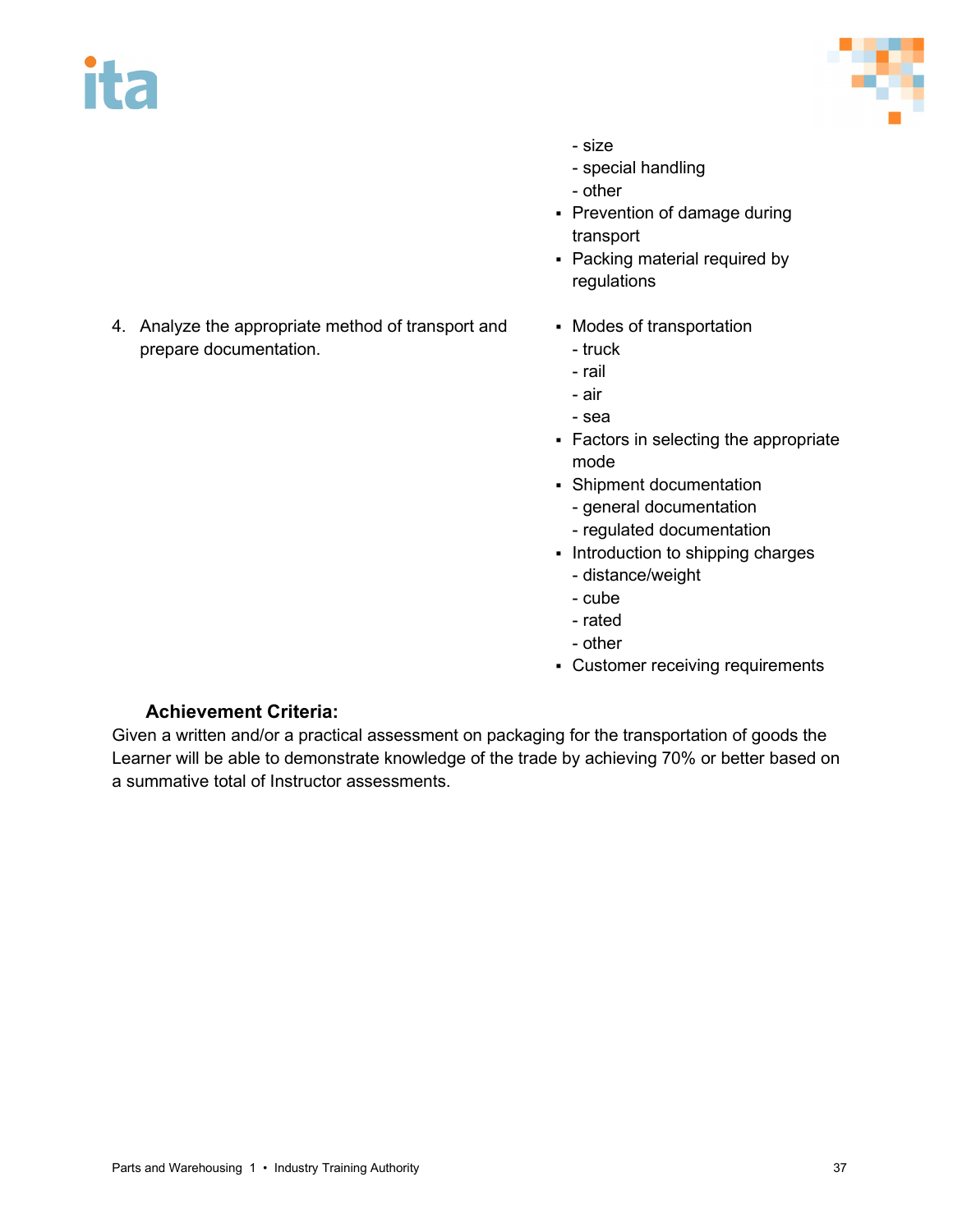



**Competency:** D7 Describe correct stock maintenance.

### **Learning Objectives:**

1. The Learner will be able to describe the importance of maintaining stock correctly.

### **LEARNING TASKS CONTENT**

- 1. Describe the importance of maintaining inventoried and stock items.
- 2. Discuss procedures that will improve the condition of stocked items in both quantity and quality.

- Quality of items
- Quantity of items
- Stockouts
	- definition
	- recording stockouts
- Relocating stock
	- reasons for relocating stock
	- follow up procedures
- Repackaging products with damaged or deteriorated packaging
- Maximum and minimum levels
- Obsolete items
	- reasons for obsolete items
	- correct handling of obsolete items
- Discrepancies in stock levels - techniques in dealing with discrepancies
- Stock rotation
- **Seasonality**

### **Achievement Criteria:**

Given a written and/or a practical assessment on correct stock maintenance the Learner will be able to demonstrate knowledge of the trade by achieving 70% or better based on a summative total of Instructor assessments.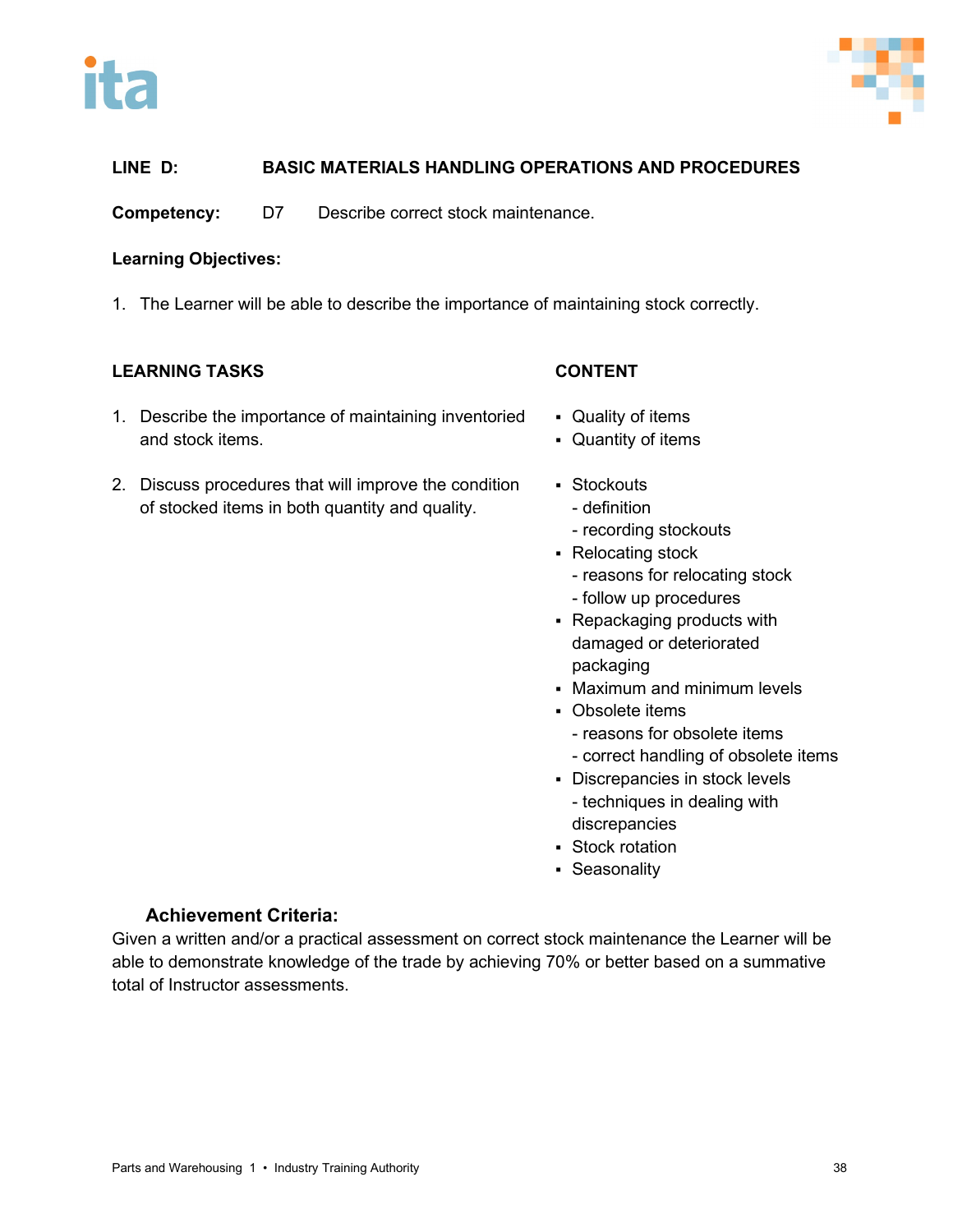



**Competency:** D8 Describe processing returned items.

### **Learning Objectives:**

1. The Learner will be able to describe the processing of returned items.

### **LEARNING TASKS CONTENT**

1. Describe the procedures for handling returned items.

- Inspection
- **-** Documentation
- Costs and related charges incurred
- Disposition of returned items
- 2. Describe the importance of proper handling of returns.
- 3. Discuss the impact of returned goods. **Corporate policies and procedures**
- Customer satisfaction
- Economic impact
- Inventory accuracy
	-
	- **Impact on customer**
	- **Impact on employer**
	- **Impact on inventory** 
		- inventory stock levels
		- inventory control systems

### **Achievement Criteria:**

Given a written and/or a practical assessment on processing returned items the Learner will be able to demonstrate knowledge of the trade by achieving 70% or better based on a summative total of Instructor assessments.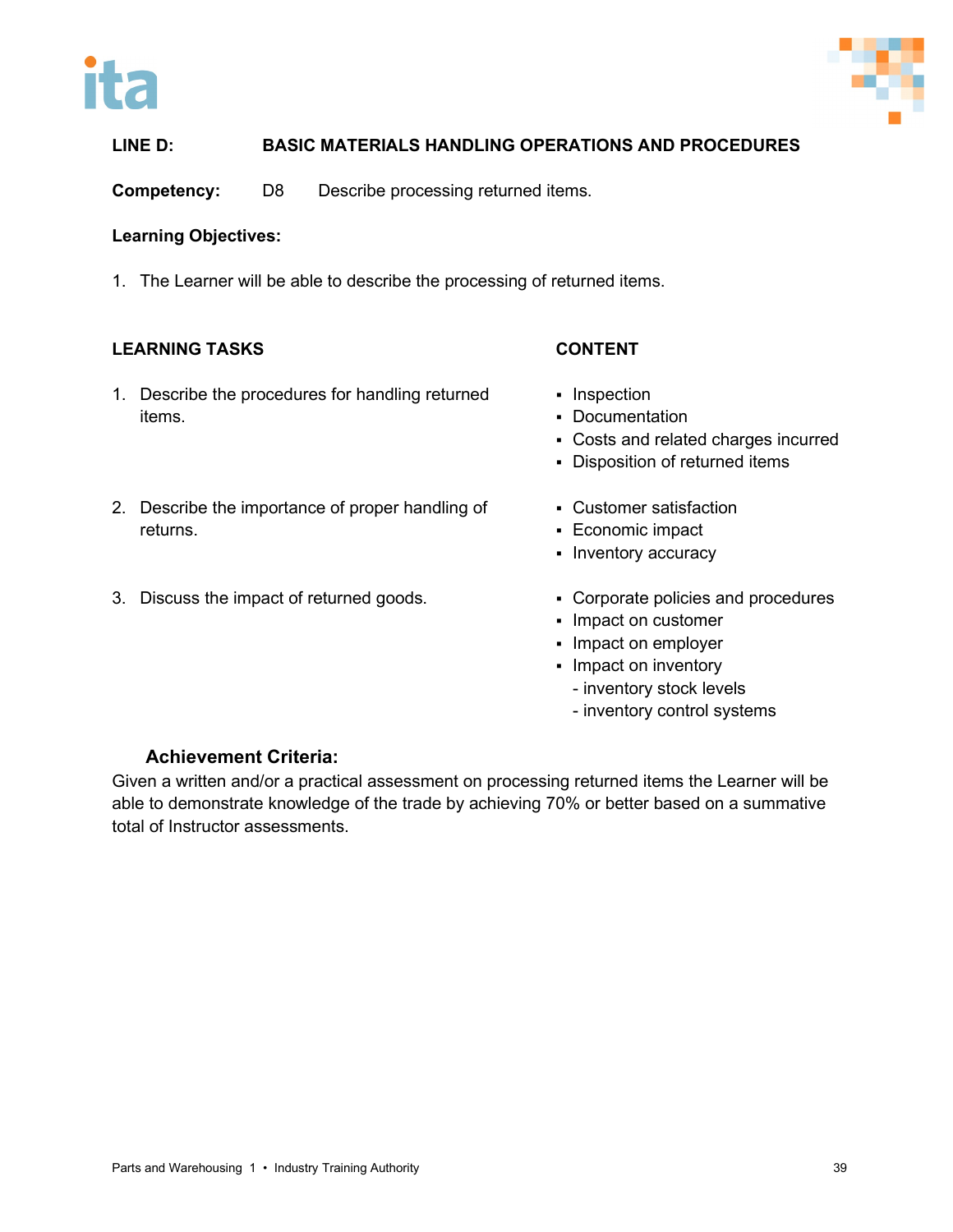



**Competency:** E1 Describe appropriate small tools for package handling.

### **Learning Objectives:**

1. The Learner will be able to describe appropriate small tools for package handling.

### **LEARNING TASKS CONTENT**

- 1. Discuss hand tools for the handling and packaging of goods.
- 
- Cutting tools
- Sealing tools
- **Binding tools**
- **Banding tools**
- 2. Describe hand material handling tools. **Example 2.** Gripping tools
	- **Dispensing tools**
	- Measuring tools
	- Labeling and marking tools

### **Achievement Criteria:**

Given a written and/or a practical assessment on appropriate small tools for package handling the Learner will be able to demonstrate knowledge of the trade by achieving 70% or better based on a summative total of Instructor assessments.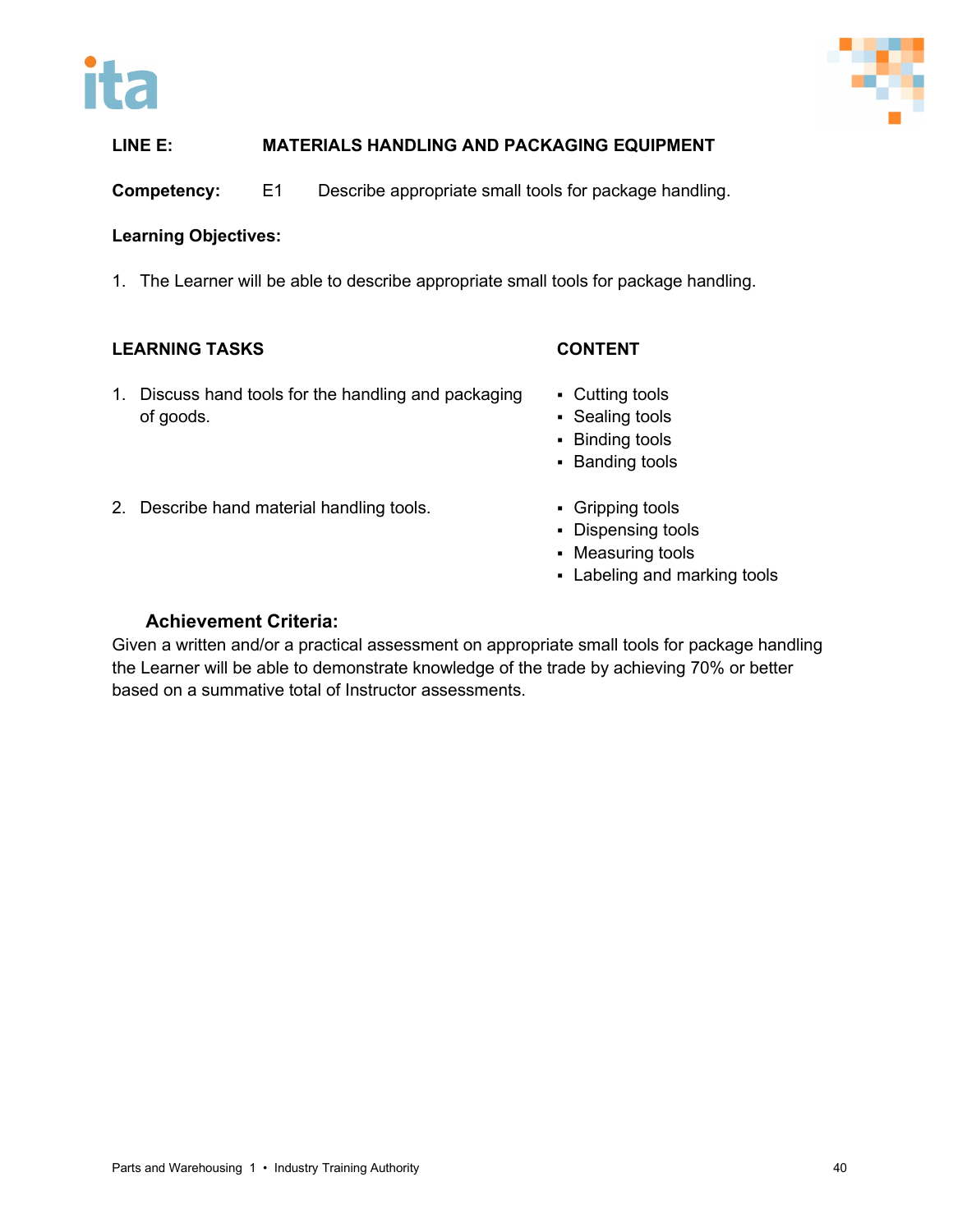



**Competency:** E2 Describe manual handling equipment.

### **Learning Objectives:**

1. The Learner will be able to describe manual handling equipment.

### **LEARNING TASKS CONTENT**

1. Describe the various types of manual handling equipment and there appropriate usage.

- **Dollies**
- Two-wheel hand trucks
- Carts
- Pallet jacks
	- powered
	- non-powered

### **Achievement Criteria:**

Given a written and/or a practical assessment on manual handling equipment the Learner will be able to demonstrate knowledge of the trade by achieving 70% or better based on a summative total of Instructor assessments.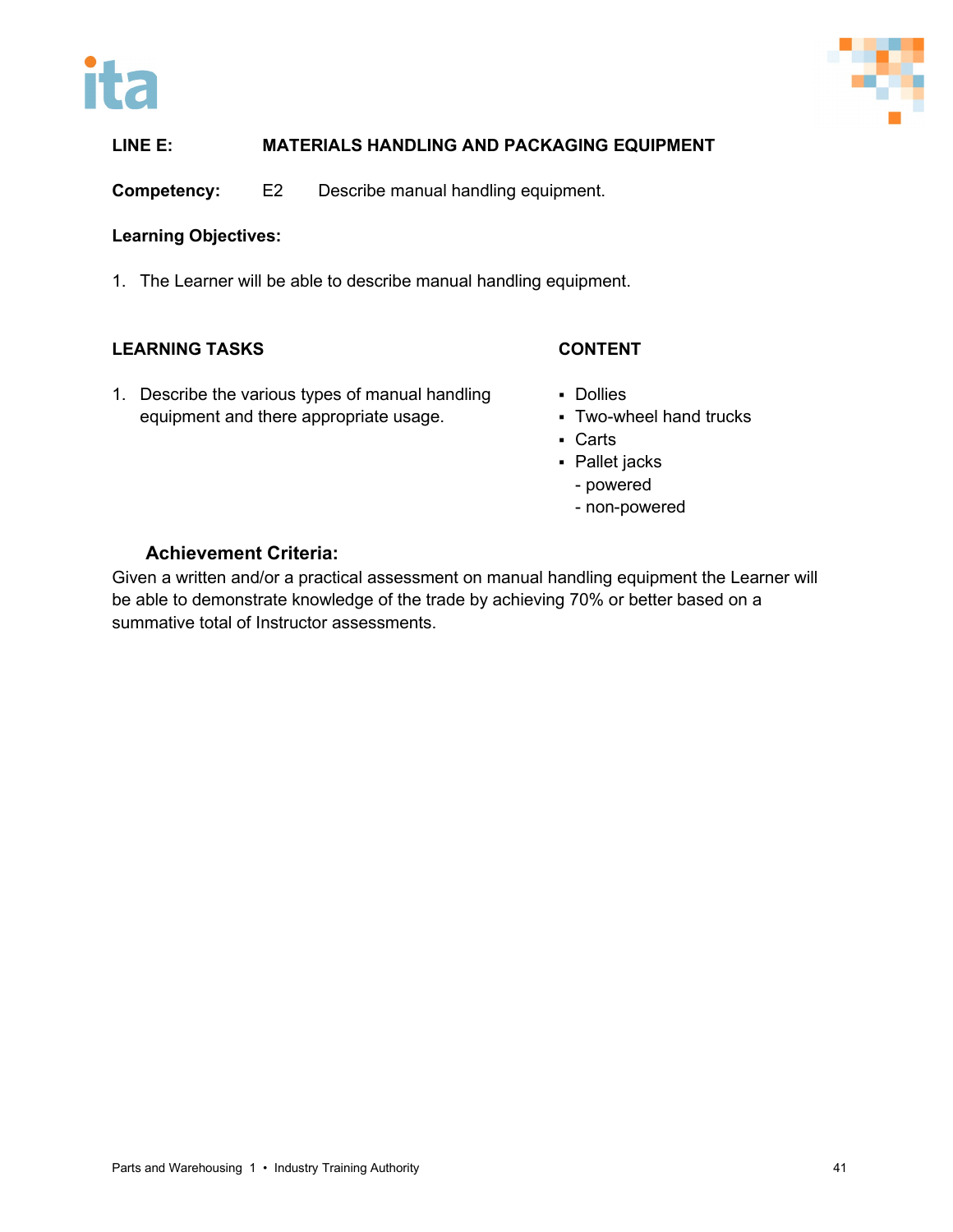



**Competency:** E3 Describe forklift truck operation and safety.

### **Learning Objectives:**

1. The Learner will be able to describe forklift truck operation and safety.

### **LEARNING TASKS CONTENT**

- 1. Introduce the various types of counterbalance forklift Indoor trucks trucks and describe their areas of specialization.
- 2. Describe the safe use and storage of counterbalance forklift trucks.
- 3. Describe a hydraulic system. The same control of the Characteristics

- - electric
	- propane
- **-** Outdoor trucks
- Indoor trucks
	- electric
	- propane
- **-** Outdoor trucks
- - pumps
	- rams
	- hoses
	- controls
- Precautions
	- fluid level check
	- leak inspection
	- tilt
	- load capacity
	- ram failure

### **Achievement Criteria:**

Given a written and/or a practical assessment on forklift truck operation and safety the Learner will be able to demonstrate knowledge of the trade by achieving 70% or better based on a summative total of Instructor assessments.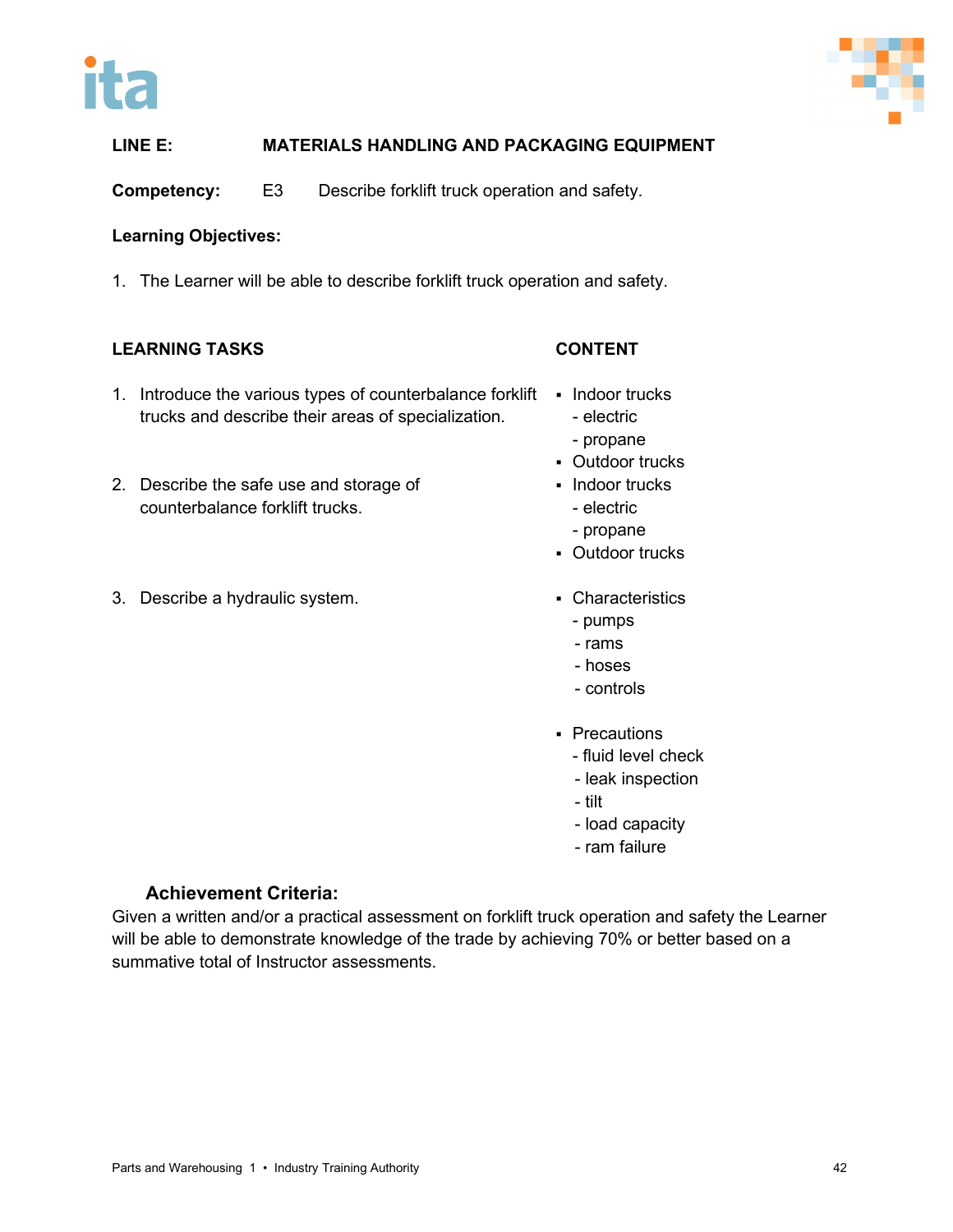



**Competency:** E4 Describe narrow aisle forklift truck operation and safety.

**Learning Objectives:** Describe narrow isle forklift trucks.

1. The Learner will be able to describe the safe operation of narrow aisle forklift trucks.

### **LEARNING TASKS CONTENT**

- 1. Describe the various types of narrow aisle forklift trucks and their areas of specialization.
- 
- Straddle trucks • Reach trucks
- Order pickers
- Swing reach and swing mast trucks
- **Turret trucks**
- 2. Describe the safe use and storage of narrow aisle forklift trucks.
- Straddle trucks
- Reach trucks
- Order pickers
- Swing reach and swing mast trucks
- **Turret trucks**

### **Achievement Criteria:**

Given a written and/or a practical assessment on narrow aisle forklift truck operation and safety the Learner will be able to demonstrate knowledge of the trade by achieving 70% or better based on a summative total of Instructor assessments.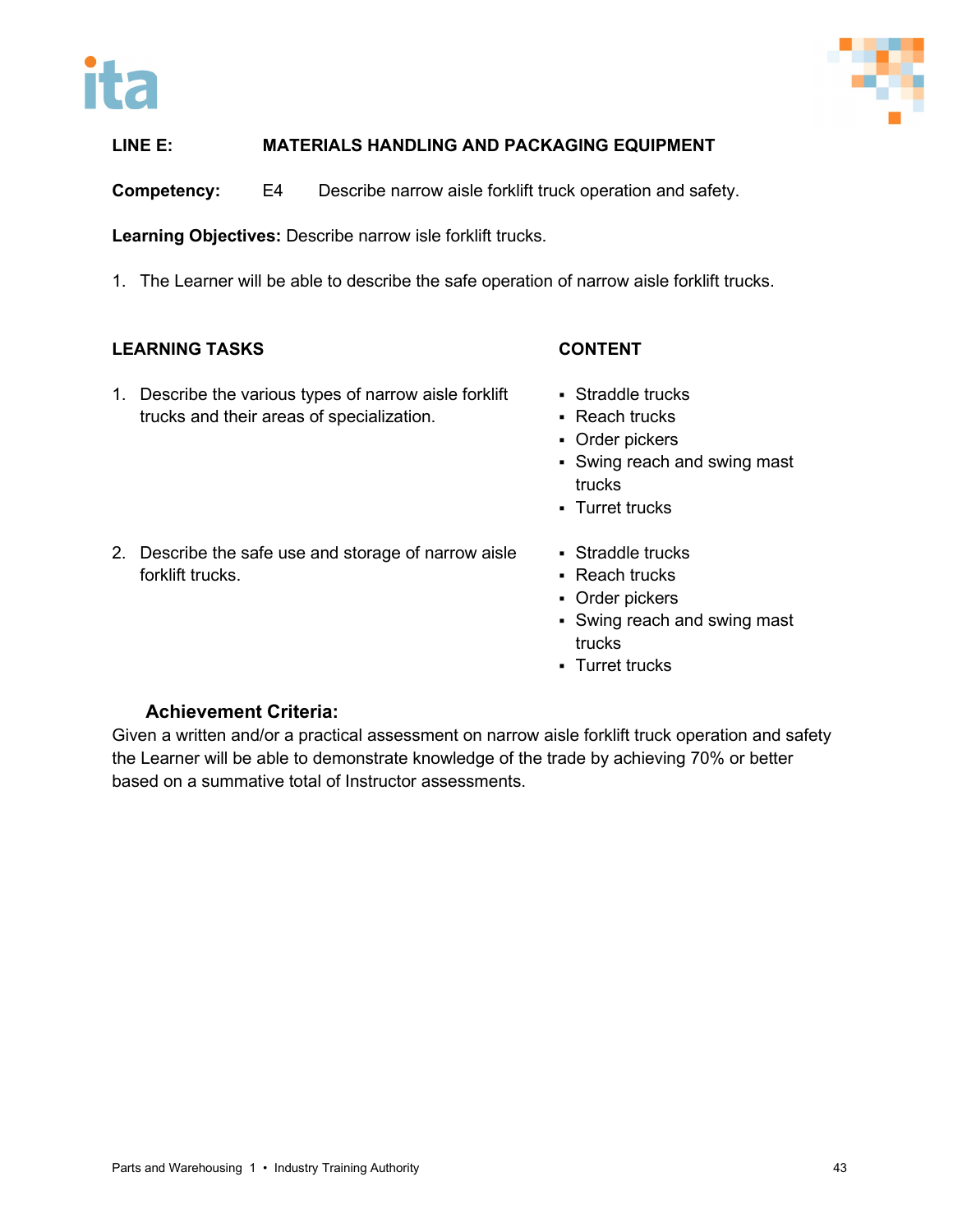



**Competency:** E5 Describe the safe operation of cranes and required rigging procedures.

### **Learning Objectives:**

- 1. The Learner will be able to identify the various types of crane equipment and their areas of usage.
- 2. The Learner will be able to describe proper rigging procedures for crane equipment and attachments.

### **LEARNING TASKS CONTENT**

- 1. Introduce crane equipment and attachments. Manual
	-
	- Automated
	- Stacker
- 2. Describe the safe operation and correct rigging procedures for crane equipment and attachments.
- Manual
- Automated
- Stacker

### **Achievement Criteria:**

Given a written and/or a practical assessment on the safe operation of cranes and required rigging procedures the Learner will be able to demonstrate knowledge of the trade by achieving 70% or better based on a summative total of Instructor assessments.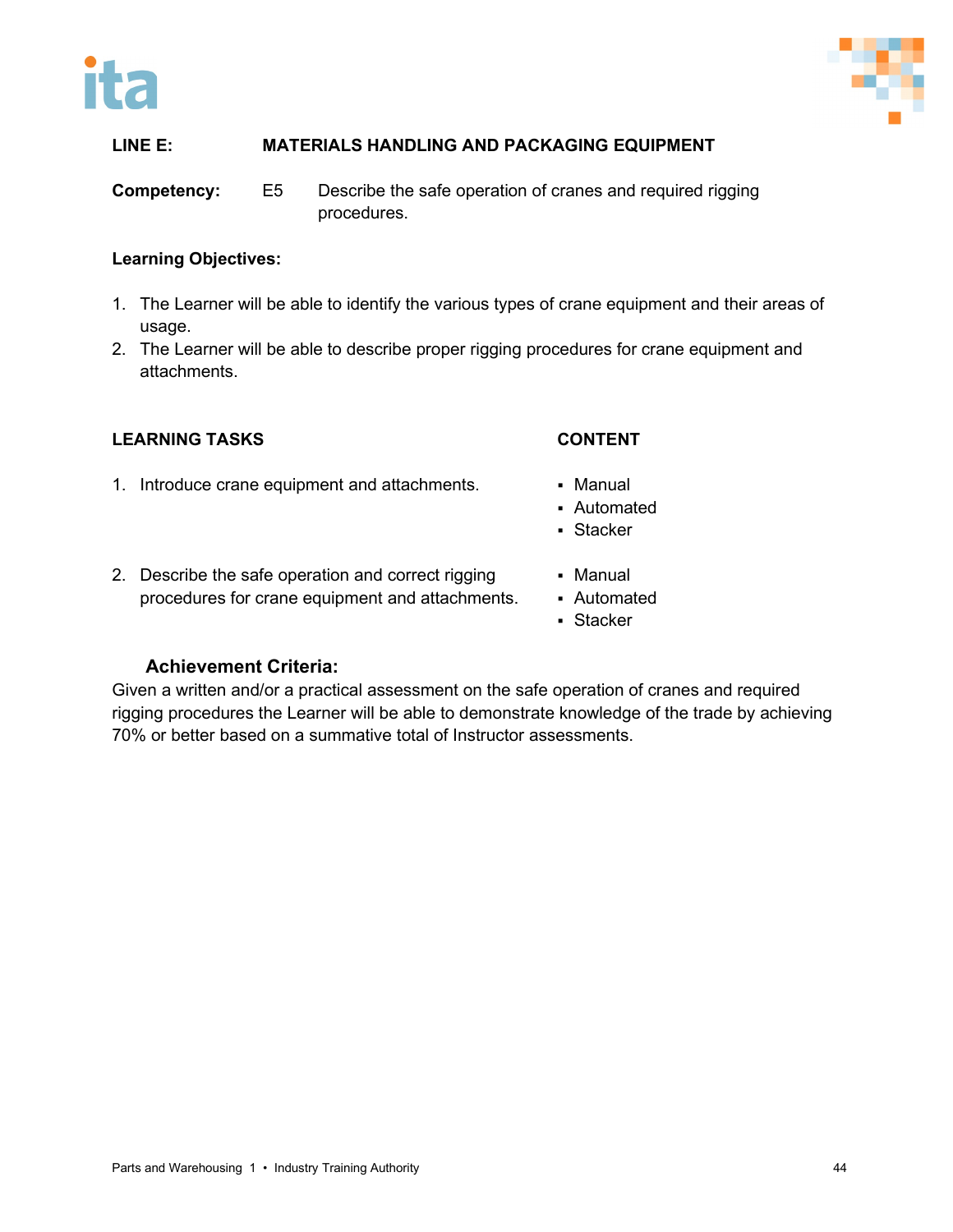



### **LINE F: INFORMATION TECHNOLOGY IN WAREHOUSING**

**Competency:** F1 Describe information technology for warehousing.

### **Learning Objectives:**

1. The Learner will be able to describe information technology used for warehousing.

### **LEARNING TASKS CONTENT**

- 1. Describe computer systems and software used for warehousing.
- LAN
- WAN
- **Intranets extranets**
- Internet
- Wireless networking
- Database structures
- Proprietary nature of databases

### **Achievement Criteria:**

Given a written and/or a practical assessment on information technology for warehousing the Learner will be able to demonstrate knowledge of the trade by achieving 70% or better based on a summative total of Instructor assessments.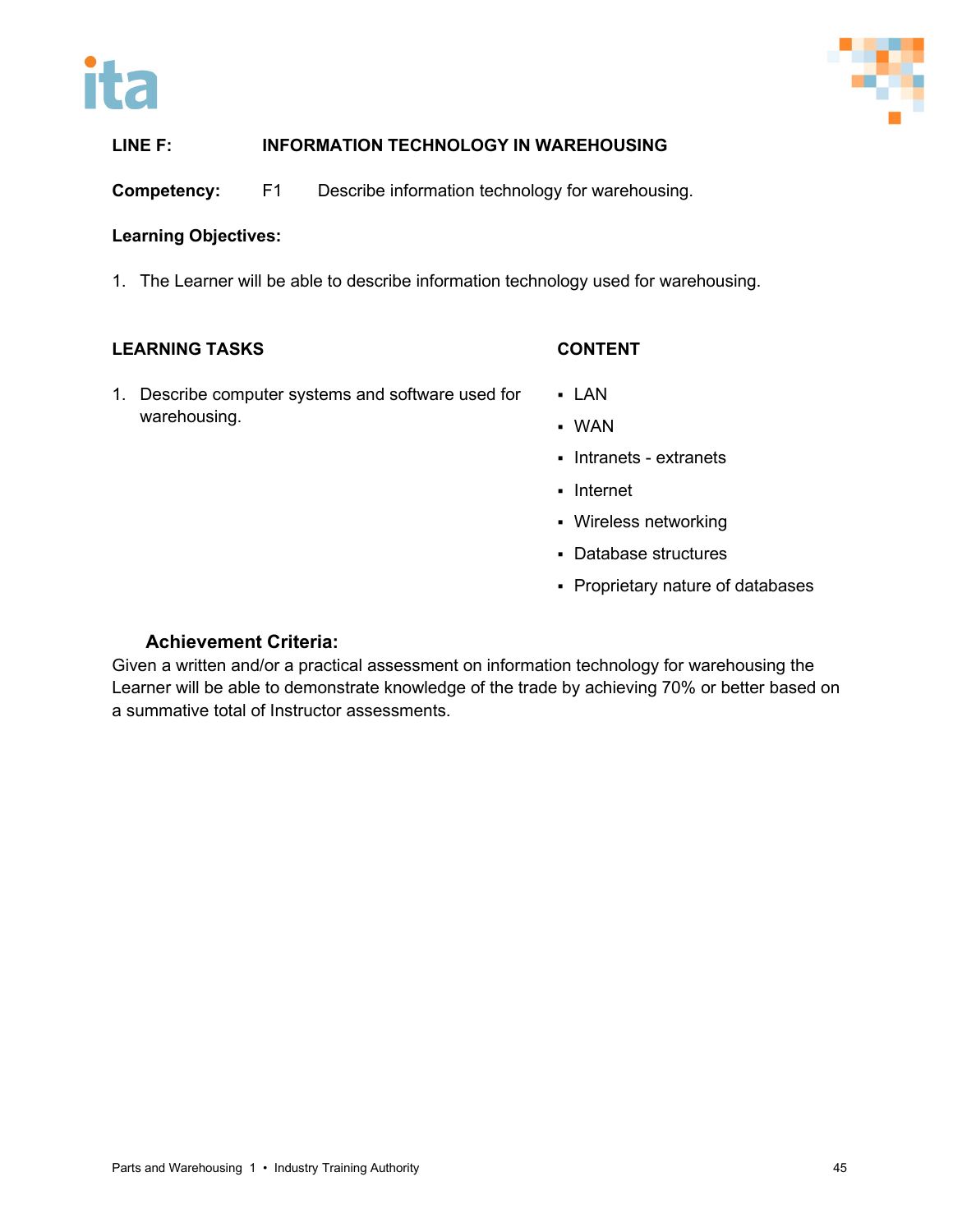



### **LINE F: INFORMATION TECHNOLOGY IN WAREHOUSING**

**Competency:** F2 Describe ethical use of work computers.

### **Learning Objectives:**

- 1. The Learner will be able to describe the ethical use of work computers.
- 2. The Learner will be to discuss the consequences of inappropriate use of work computers,

### **LEARNING TASKS CONTENT**

1. Describe ethical use of work computers. **Corporate policies and procedures** 

- 
- Use of computers for personal business
- Definition of ethics
- Monitoring of employee computer activities by employers
- Consequences to employees misuse of work computers
- 2. Discuss inappropriate computer activities and consequences.
- Inappropriate and illegal websites
- Legal and civil consequences
	- to employer
	- to employee

### **Achievement Criteria:**

Given a written and/or a practical assessment on ethical use of work computers the Learner will be able to demonstrate knowledge of the trade by achieving 70% or better based on a summative total of Instructor assessments.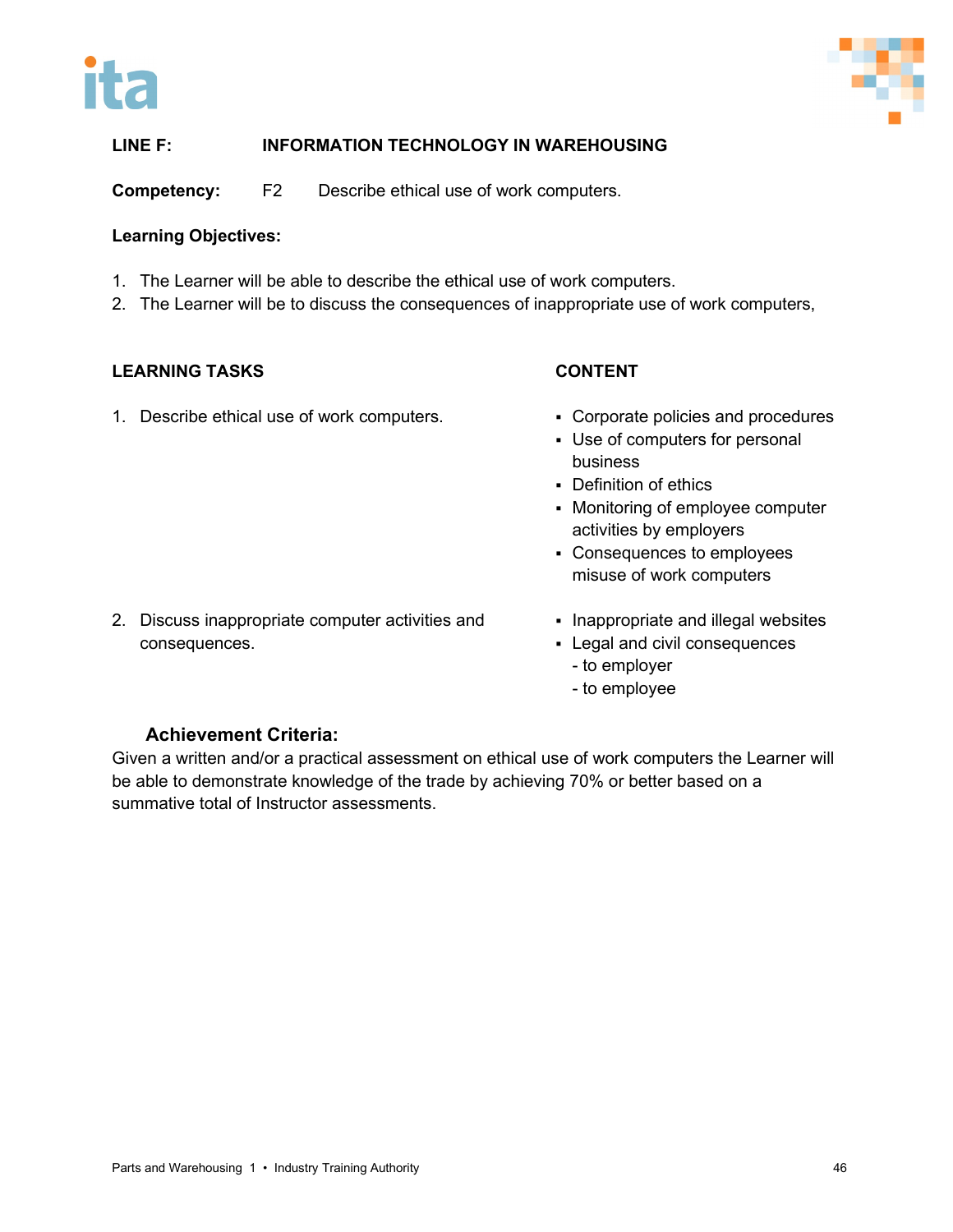



## **SECTION 3**

## **TRAINING PROVIDER STANDARDS**

Parts and Warehousing 1 • Industry Training Authority **Accord 2018** 47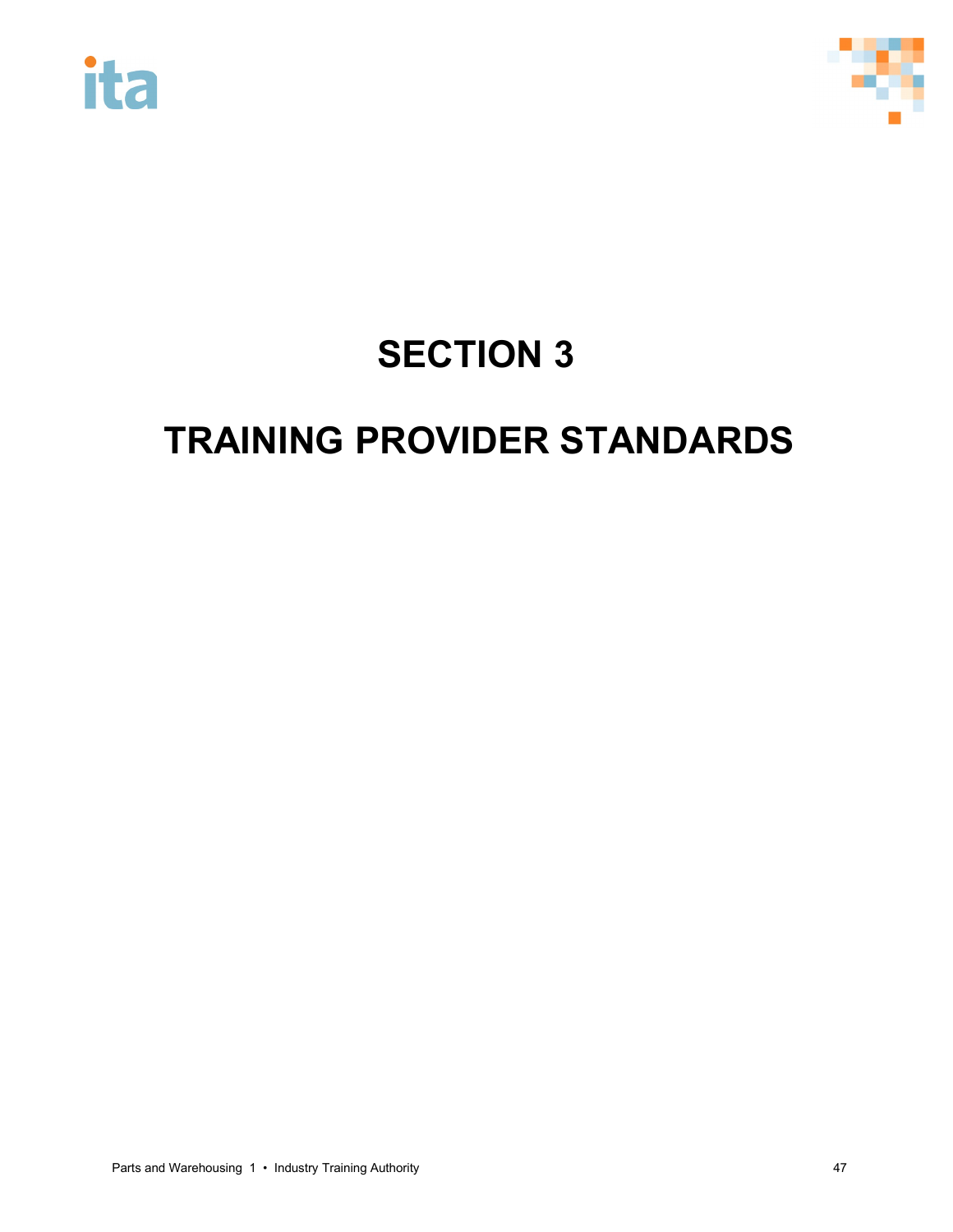



### **EQUIPMENT LIST**

### **Classroom**

- Updated computers
- Various recent industry catalogues
- Measuring tools
- Microfiche reader (for reference only)
- In-class parts counter or equivalent
- Power point equipment
- Static displays
- Various example parts
- Phones and office equipment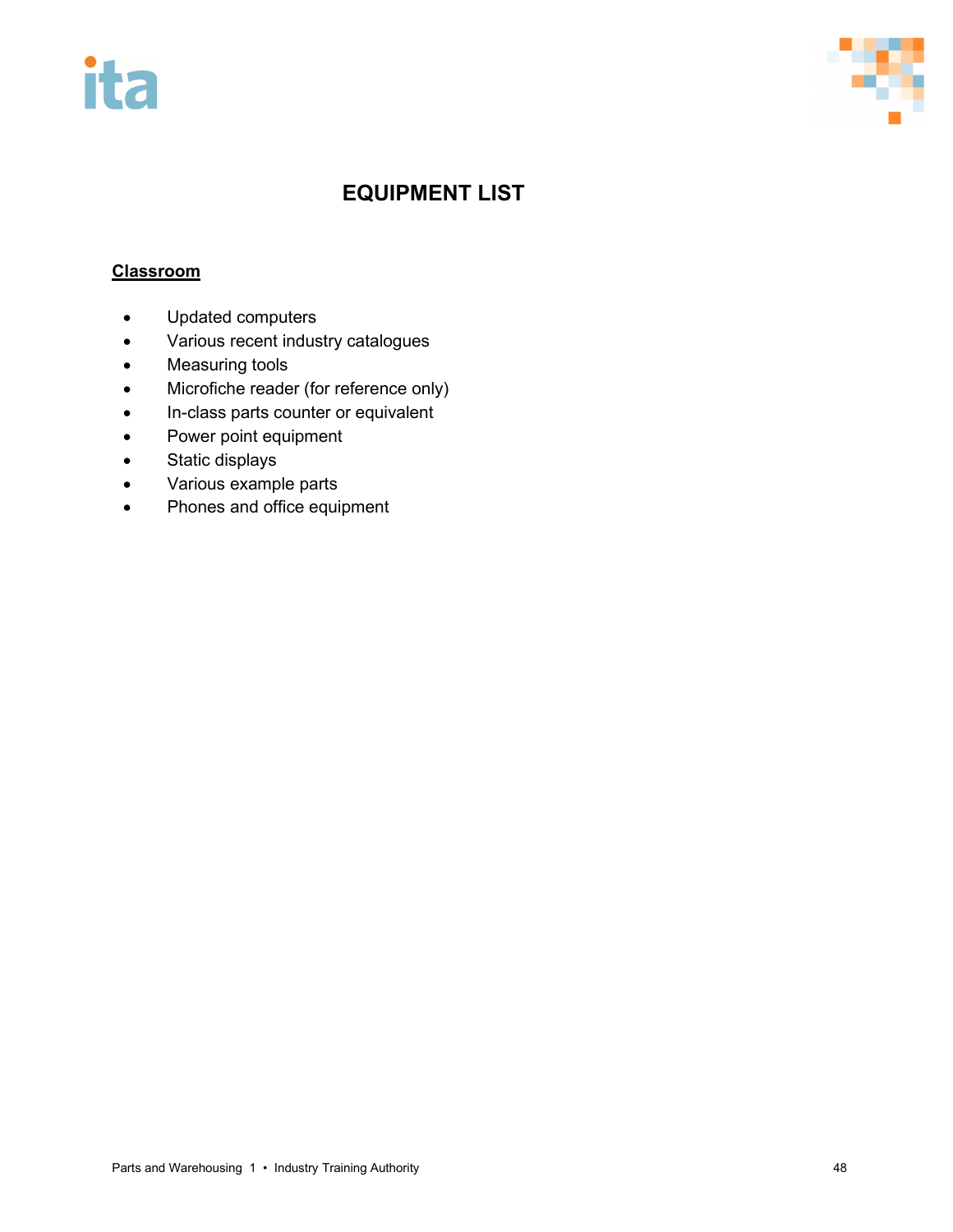



### **INSTRUCTOR REQUIREMENTS**

### **Trade Qualification**

 $\triangleright$  Industrial Warehousing with a Trades Qualification endorsement

and/or

> Parts Person with an Inter-provincial "Red Seal" endorsement

### **Work Experience**

- $\triangleright$  Must have a minimum of 5 years experience as a journeyperson
- Must have diverse industry experience including that which would cover all the competencies in this level

### **Training Qualifications**

- $\triangleright$  Instructors Certificate (minimum 30hr course)
- $\triangleright$  Instructors must have or be registered in an Instructor's Diploma Program, to be completed within a five year period.
- $\triangleright$  Or, hold a Bachelors or Masters degree in Education.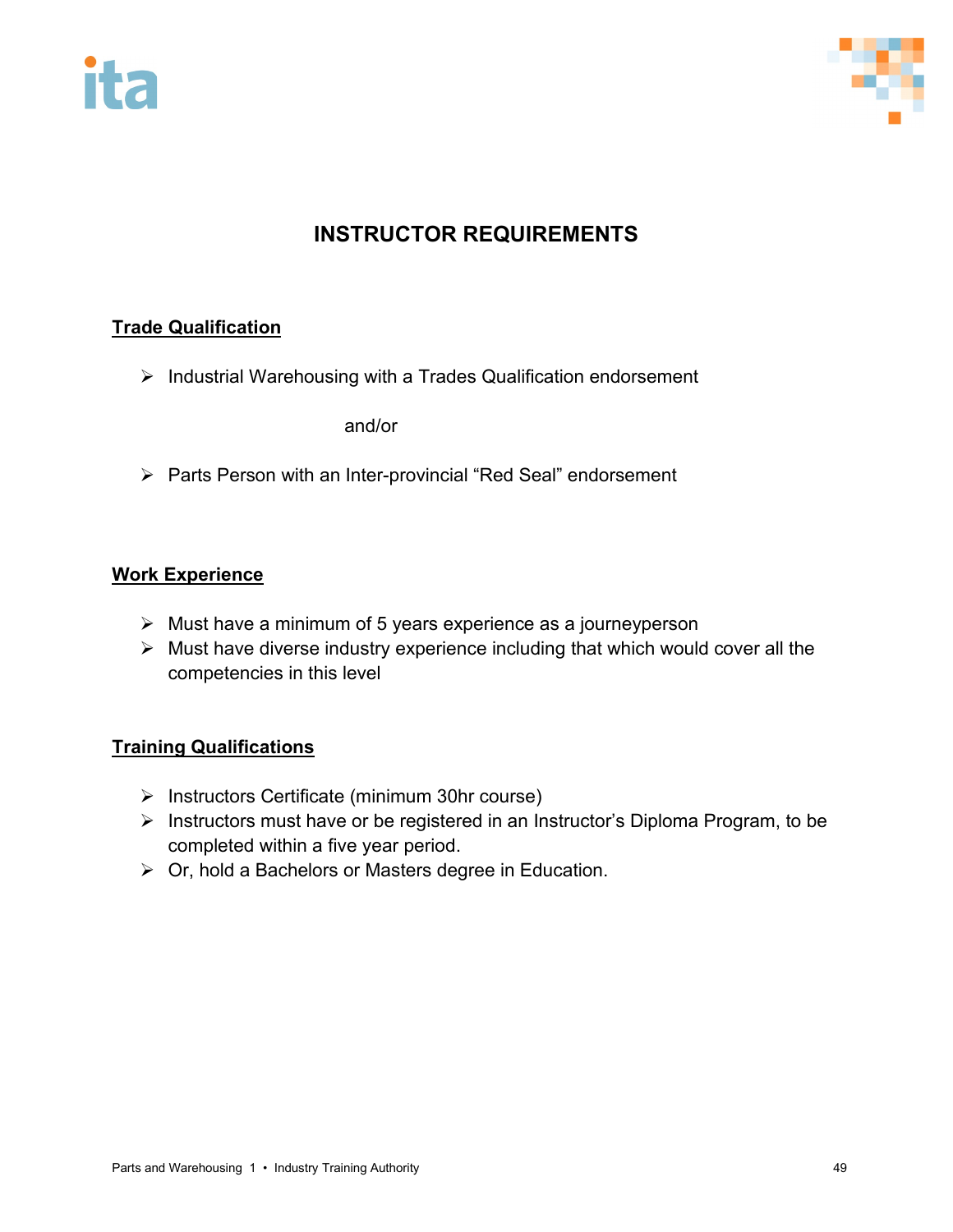# T E



### **FACILITY REQUIREMENTS**

### **CLASSROOM AREA**

- $\triangleright$  Comfortable seating and tables suitable for training, teaching, and lecturing
- $\triangleright$  Compliance with all local and national fire code and occupational safety requirements
- $\triangleright$  Lighting controls to allow easy visibility of projection screen while also allowing students to take notes
- $\triangleright$  Windows must have shades or blinds to adjust sunlight
- $\triangleright$  Heating / Air conditioning for comfort all year round
- $\triangleright$  In-room temperature regulation to ensure comfortable room temperature
- $\triangleright$  In-room ventilation sufficient to control training room temperature
- $\triangleright$  Acoustics in the room must allow audibility of the instructor
- $\triangleright$  White marking board with pens and eraser (optional: flipchart in similar size)
- $\triangleright$  Projection screen or projection area at front of classroom
- $\triangleright$  Overhead projector and/or multi-media projector

### **SHOP AREA (fixed properties)**

- $\triangleright$  Suitable demonstration area
- $\triangleright$  Lighting appropriate for good vision in ambient light
- $\triangleright$  Compliance with all local and national fire code and occupational safety requirements
- $\triangleright$  Must meet Municipal and Provincial bylaws in regards to waste water management and environmental laws
- $\triangleright$  Adequate counter to student ratio
- $\triangleright$  Adequate computer to student ratio